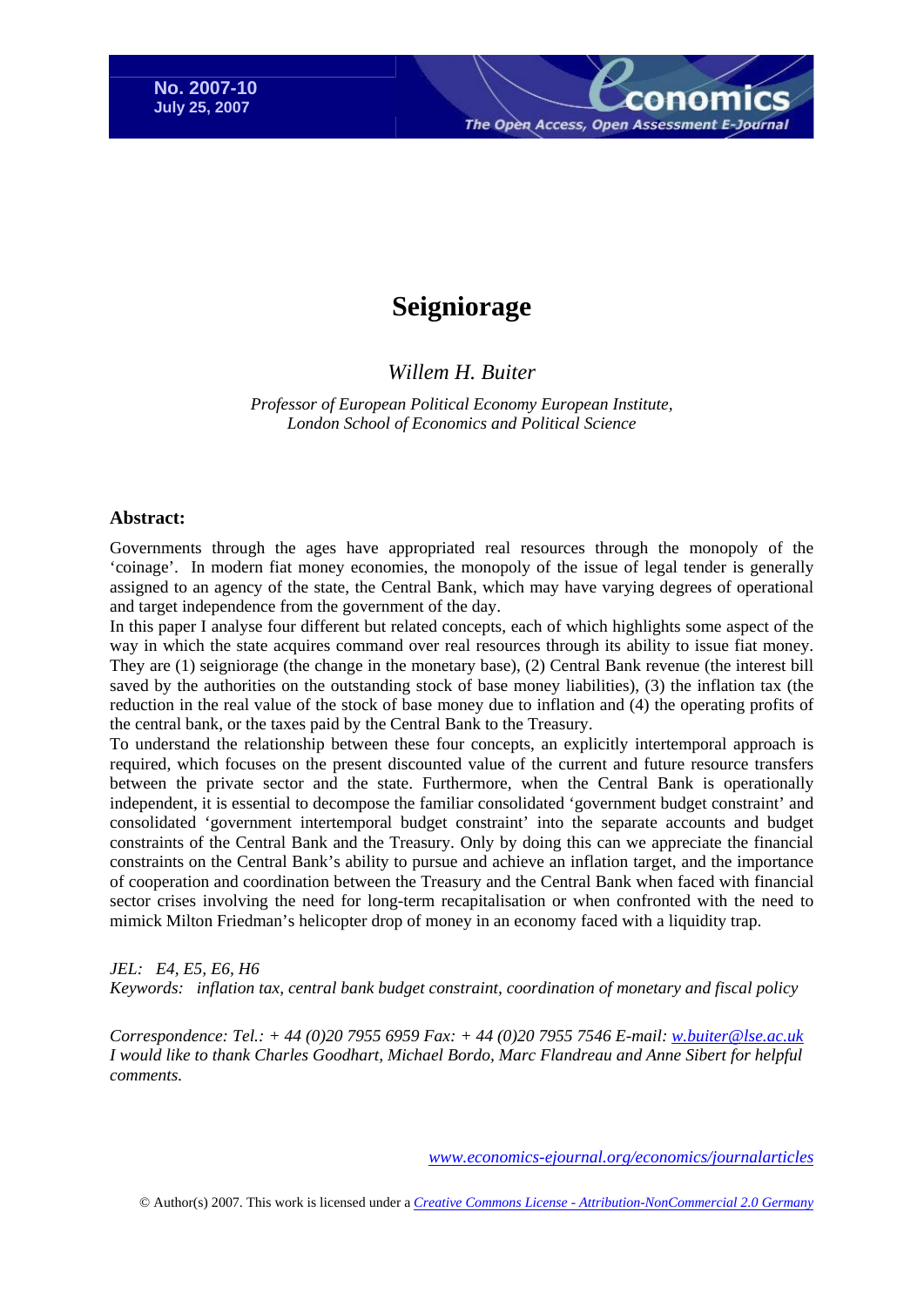# **I. Introduction**

 Seigniorage refers historically, that is, in a world with commodity money, to the difference between the face value of a coin and its costs of production and mintage. In fiat money economies, the difference between the face value of a currency note and its marginal printing cost are almost equal to the face value of the note – marginal printing costs are effectively zero. Printing fiat money is therefore a highly profitable activity – one that has been jealously regulated and often monopolized by the state.

 While the profitability of printing money is widely recognized, the literature on the subject contains a number of different measures of the revenue appropriated by the state through the use of the printing presses. In this paper, I discuss five of them. There also is the empirical institutional regularity, that the state tends to assign the issuance of fiat money to a specialized agency, the Central Bank, which has some (variable) degree of independence from the other organs of the state and from the government administration of the day. This institutional arrangement has implications for the conduct of monetary policy that cannot be analysed in the textbook macroeconomic models, which consolidate the Central Bank with the rest of the government.

 In the next five Sections, the paper addresses the following five questions. (1) What revenue does the state obtain from seigniorage, that is, its monopoly of the issuance of base money (currency and commercial bank balances with the Central Bank)? (2) What inflation rate would result if the monetary authority were to try to maximise its revenues? (3) Who ultimate appropriates and benefits from these resources, the Central Bank or the Treasury/ministry of finance? (4) Does the Central Bank have adequate financial resources to pursue its monetary policy and financial stability mandate, and more specifically for inflation-targeting Central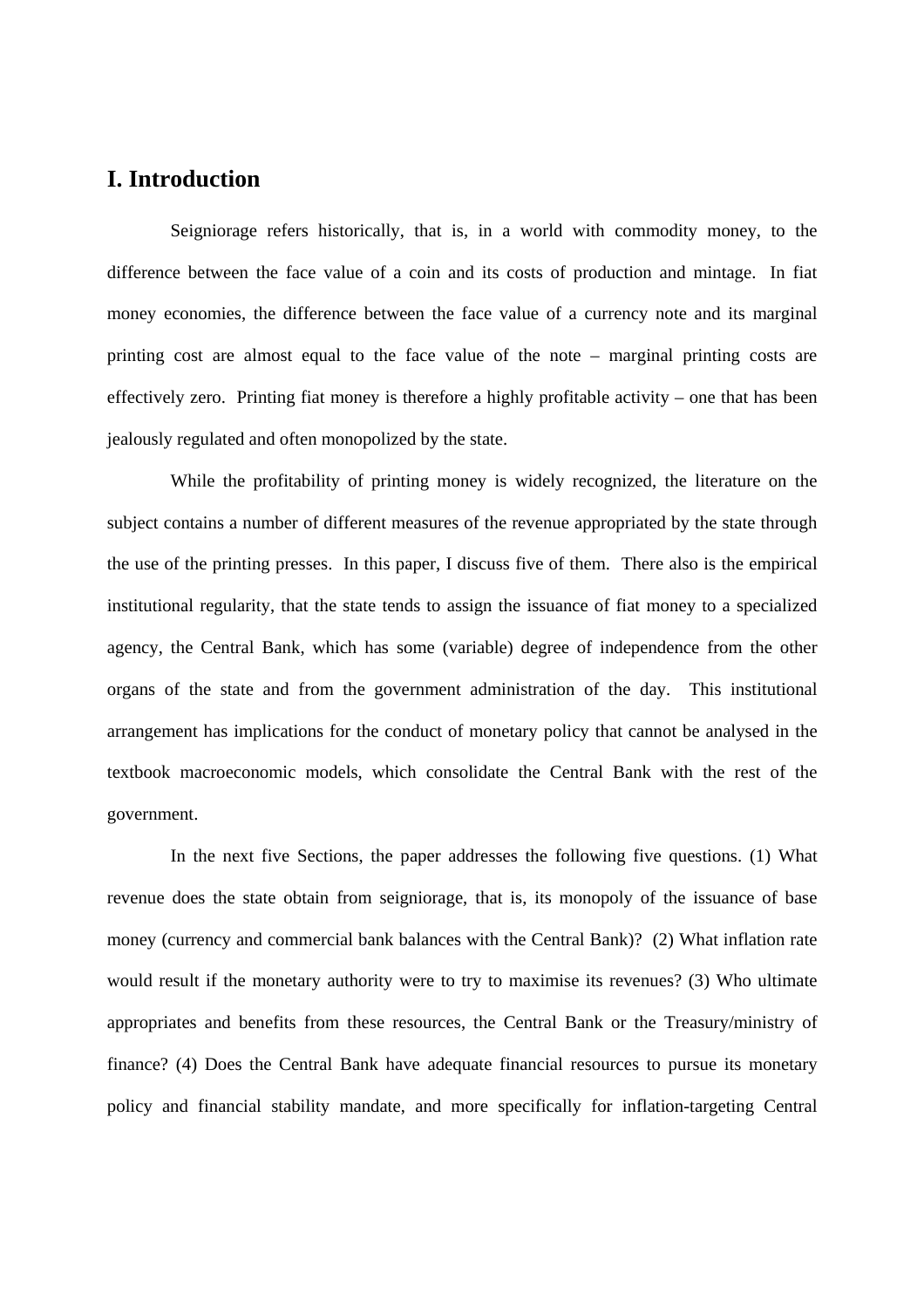Banks, is the inflation target financeable? (4) What is the relevance for monetary policy of the fact that the central bank's fiat money liabilities are irredeemable - a given amount of base money gives the holder no other claim on the issuer than for that same amount of base money)? The first two questions receive simple preliminary answers in Section II of the paper, confirming results that can be found e.g. in Walsh (2003) and Romer (2006). The second half of Section II contains an analysis of the relationship between three of base money issuance revenue measures (seigniorage, central bank revenue and the inflation tax) in real time, that is, outside the steady state and without the assumptions that the Fisher hypothesis holds and that the velocity of circulation of base money is constant over time. It derives the 'intertemporal seigniorage identity' relating the present discounted value of seigniorage and the present discounted value of central bank revenue.

 The government's period budget constraint and its intertemporal budget constraint are familiar components of dynamic macroeconomic models at least since the late 1960s (see e.g. Christ (1968), Blinder and Solow (1973) and Tobin and Buiter (1976)). The 'government' in question is invariably the consolidated general government (central, state and local, henceforth the 'Treasury') and Central Bank. When the Central Bank has operational independence, it is useful, and at times even essential, to disaggregate the general government accounts into separate Treasury and Central Bank accounts. Section III of the paper presents an example of such a decomposition, adding to the work of Walsh (2003). In Section IV, a simple dynamic general equilibrium model with money is presented, which incorporates the Treasury and Central Bank whose accounts were constructed in Section III. It permits all four questions to be addressed. Section V raises two further issues prompted by the decomposition of the government's accounts into separate Central Bank and Treasury accounts: the need for fiscal resources to recapitalise an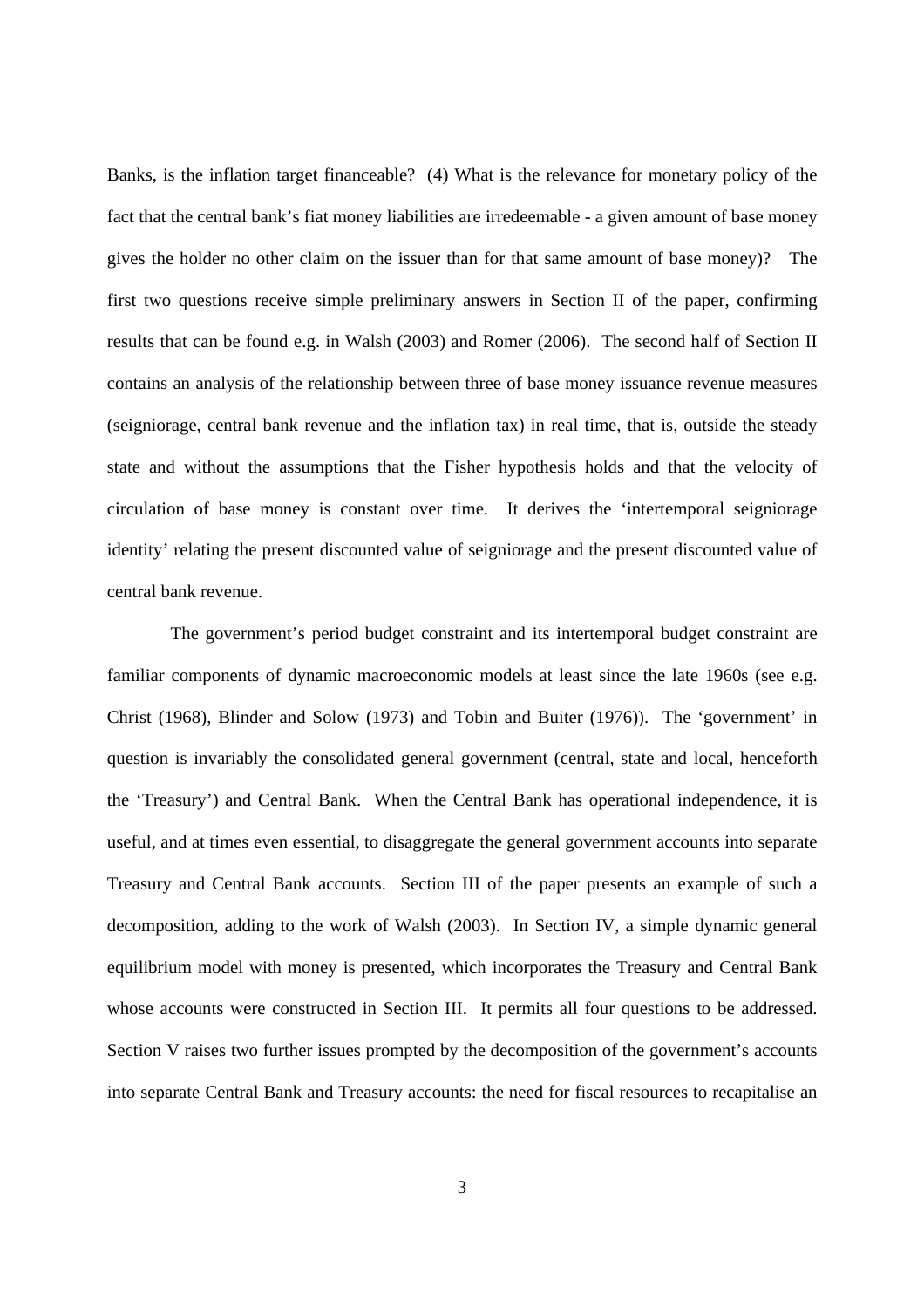financially stretched or even insolvent Central Bank and the institutional modalities of helicopter drops of money. In Section V of the paper I work out the formal implications of irredeemability of base money. I argue that this means that base money is perceived as an asset by the holder bunt not as a liability by the issuer. This means that in a liquidity trap, both helicopter drops of money (money-financed tax cuts) and open market purchases will stimulate consumption demand.

 The systematic analysis of the sources of Central Bank revenue or seigniorage is part of a tradition that is both venerable and patchy. It starts (at least) with Thornton (1802) and includes such classics as Bresciani-Turroni (1937) and Cagan (1956). Milton Friedman (1971), Phelps (1973), Sargent (1982, 1987) and Sargent and Wallace (1981) have made important contributions. Empirical investigations include King and Plosser (1985), Dornbusch and Fischer (1986), Anand and van Wijnbergen (1989), Kiguel and Neumeyer (1995) and Easterly, Mauro and Schmidt-Hebbel (1995). Recent theoretical investigations include Sims (2004, 2005) and Buiter (2004, 2005). Modern advanced textbooks/treatises such as Walsh (2003 and Romer (2006) devote considerable space to the issue. The explicitly multi-period or intertemporal dimension linking the various notions of seigniorage has not, however, been brought out and exploited before.

### **II. Three faces of seigniorage**

 There are two common measures of 'seigniorage', the resources appropriated by the monetary authority through its capacity to issue zero interest fiat money. The first is the change in the monetary base,  $S_{1,t} = \Delta M_t = M_t - M_{t-1}$ , where  $M_t$  is the stock of nominal base money outstanding at the end of period *t* and the beginning of period *t* −1. The term *seigniorage* is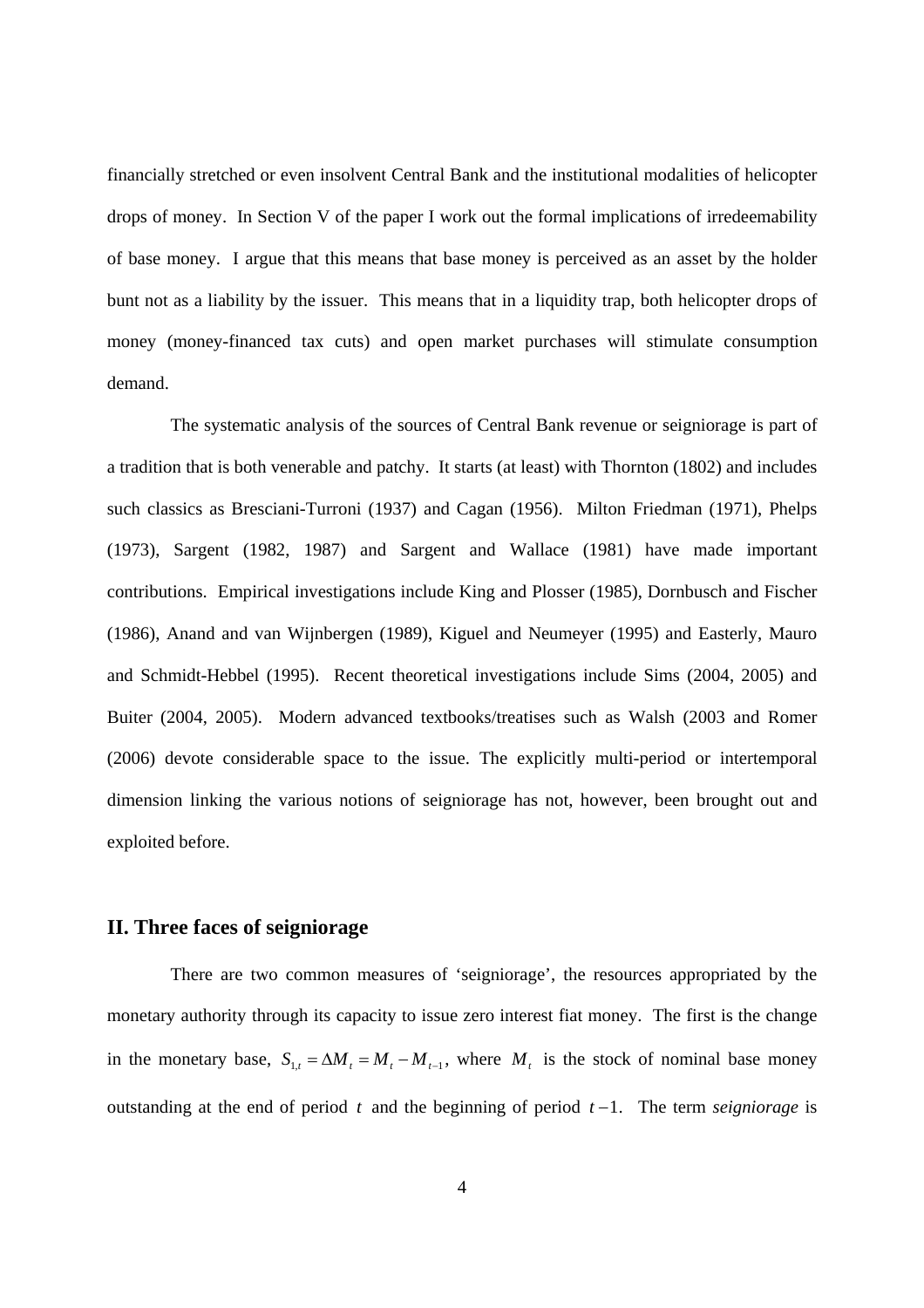sometimes reserved for this measure (see e.g. Flandreau (2006), and Bordo (2006)) and I shall follow this convention, although usage is not standardised. The second measure is the interest earned by investing the resources obtained though the past issuance of base money in interestbearing assets:  $S_{2,t} = i_t M_{t-1}$ , where  $i_t$  is the risk-free nominal interest rate on financial instruments other than base money between periods *t-1* and *t*. Flandreau refers to this as *Central Bank revenue* and again I shall follow this usage.

 It is often helpful to measure seigniorage and Central Bank revenue in real terms or as a share of GDP. Period *t* seigniorage as a share of GDP,  $s_{1,t}$ , is defined as  $s_{1,t} = \frac{\Delta W_t}{pV}$ *t t*  $s_{1t} = \frac{\Delta M}{R}$ *PY*  $=\frac{\Delta M_t}{\Delta t}$  and period *t* 

Central Bank revenue as a share of GDP,  $s_{2,t}$ , as  $s_{2,t} = i_t \frac{m_{t-1}}{pV}$ *t t*  $s_{2i} = i_i \frac{M}{I}$  $= i_t \frac{M_{t-1}}{P_t Y_t}$ , where  $P_t$  is the period *t* price level and *Yt* period *t* real output.

 A distinct but related concept to seigniorage and Central Bank revenue is the inflation tax. The inflation tax is the reduction in the real value of the stock of base money caused by inflation.<sup>1</sup> Let 1  $t = \frac{t_t}{R} - 1$ *t P*  $\pi_{_t} = \frac{\cdot}{P_{_t}}$ −  $=\frac{1}{n}$  -1 be the rate of inflation between periods *t-1* and *t*, then the period *t* 

inflation tax is  $S_{3,t} = \pi_t M_{t-1}$ . The inflation tax as a share of GDP will be denoted  $S_{3,t} = \pi_t \frac{M_{t-1}}{pV}$ *t t*  $s_{3t} = \pi t \frac{M}{I}$ *PY*  $=\pi_t \frac{m_{t-1}}{n}$ .

Let 
$$
\gamma_t = \frac{Y_t}{Y_{t-1}} - 1
$$
 be the growth rate of real GDP between periods *t-1* and *t*. The real

interest rate between periods  $t$ -1 and  $t$  is denoted  $r<sub>t</sub>$  where

$$
(1 + rt)(1 + \pit) = 1 + it
$$
\n(1)

<sup>&</sup>lt;sup>1</sup> This is sometimes called the 'anticipated inflation tax', to distinguish it from the 'unanticipated inflation tax', the reduction in the real value of outstanding fixed interest rate nominally denominated debt instruments caused by an unexpected increase in the rate of inflation which causes their price and real value to decline.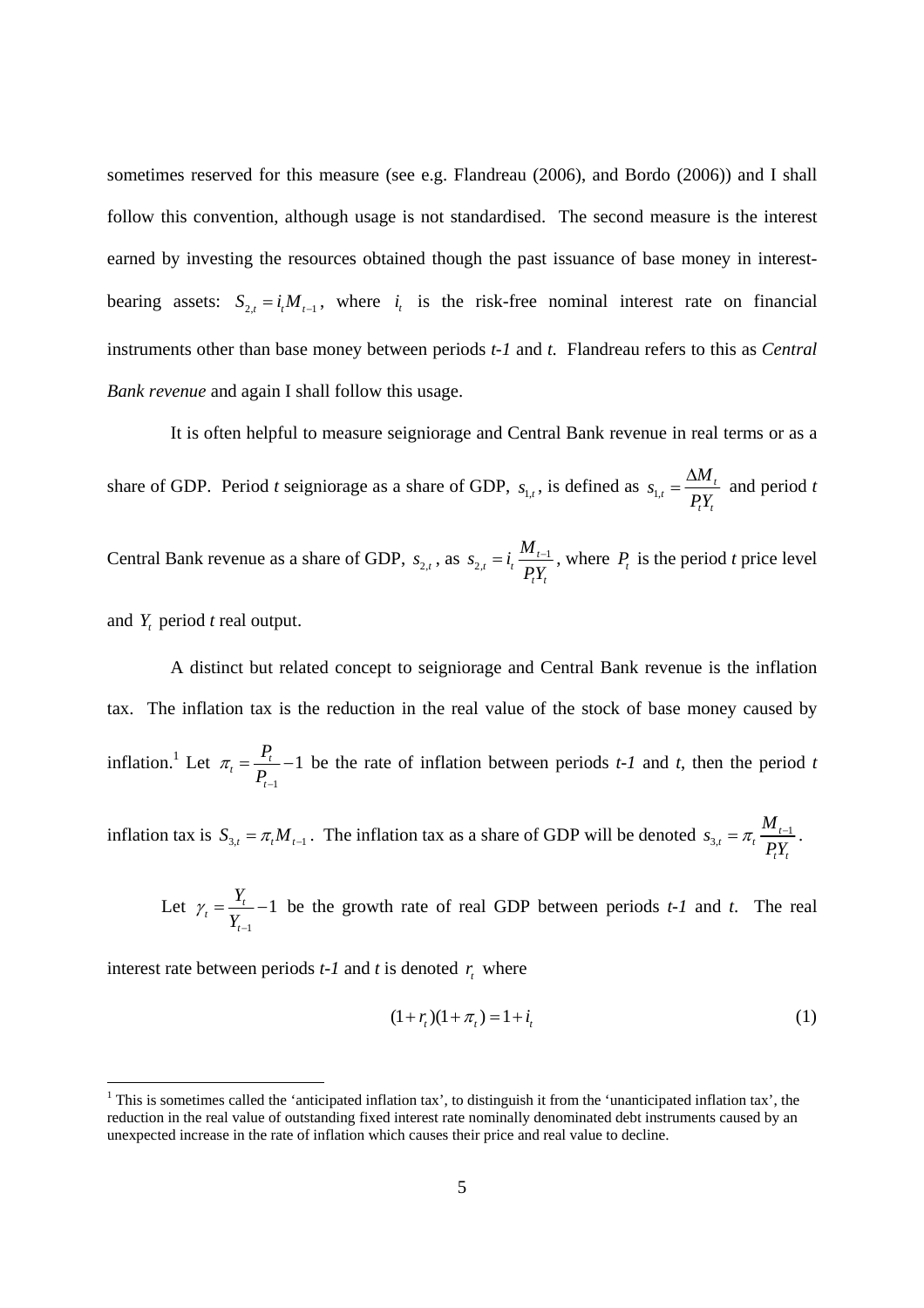The growth rate of the nominal stock of base money between periods *t-1* and *t* is denoted 1  $t_t = \frac{m_t}{M} - 1$ *t M*  $\mu_{t} = \frac{1}{M_{t-1}}$  $=\frac{m_t}{r}-1$ . Finally, let the ratio of the beginning-of-period base money stock to nominal GDP  $m_{\scriptscriptstyle t} = \frac{M}{\overline{a}}$ 

in period *t* be denoted  $m_t = \frac{m_{t-1}}{p_y}$ *t t PY*  $=\frac{m_{t-1}}{2}$ .

### **Steady-state seigniorage**

Assume that in a deterministic steady state, the ratio of base money to nominal GDP is constant, that is,

$$
1 + \overline{\mu} = (1 + \overline{\pi})(1 + \overline{\gamma})
$$
\n<sup>(2)</sup>

where variables with overbars denote deterministic steady-state values. In steady state,

$$
\overline{s}_1 = \overline{\mu}\overline{m}
$$

$$
\overline{s}_2 = \overline{i}\overline{m}
$$

$$
\overline{s}_3 = \overline{\pi}\overline{m}
$$

or, using  $(1)$  and  $(2)$ 

l

$$
\overline{s}_1 = ((1 + \overline{\pi})(1 + \overline{\gamma}) - 1)\overline{m}
$$
  
\n
$$
\overline{s}_2 = ((1 + \overline{\pi})(1 + \overline{\gamma}) - 1)\overline{m}
$$
  
\n
$$
\overline{s}_3 = \overline{\pi}\overline{m}
$$
\n(3)

In what follows I will only consider steady-state money demand functions  $\bar{m} = \ell(\bar{\pi})$ ,  $\ell' < 0$  that have the property that  $\bar{s}_i$ ,  $i = 1, 2, 3$  is continuously differentiable, increasing in  $\bar{\pi}$  when  $\bar{\pi} = \bar{r} = \bar{\gamma} = 0$  and has a unique maximum.<sup>2</sup> Such unimodal long-run seigniorage Laffer curves are consistent with the available empirical evidence (see Cagan (1956), Anand and van Wijnbergen (1989), Easterly, Mauro and Schmidt-Hebbel (1995) and Kiguel and Neumeyer

<sup>&</sup>lt;sup>2</sup> For  $\overline{s}_1$  this means that for  $\overline{\pi} < \hat{\overline{\pi}}_1$ ,  $((1 + \overline{\pi})(1 + \overline{\gamma}) - 1)\eta(\overline{\pi}) < 1 + \overline{\gamma}$  and for  $\overline{\pi} > \hat{\overline{\pi}}_1$ ,

 $((1 + \overline{\pi})(1 + \overline{\gamma}) - 1)\eta(\overline{\pi}) > 1 + \overline{\gamma}$ . For  $\overline{s_2}$  this means that for  $\overline{\pi} < \hat{\overline{\pi}}_2$ ,  $((1 + \overline{\pi})(1 + \overline{r}) - 1)\eta(\overline{\pi}) < 1 + \overline{r}$  and for  $\bar{\pi} > \hat{\bar{\pi}}_2$ ,  $((1 + \bar{\pi})(1 + \bar{r}) - 1)\eta(\bar{\pi}) > 1 + \bar{r}$ . For  $\bar{s}_3$  this means that for  $\bar{\pi} < \hat{\bar{\pi}}_3$ ,  $\bar{\pi}\eta(\bar{\pi}) < 1$  and that for

 $\bar{\pi} > \hat{\pi}_3$ ,  $\bar{\pi} \eta(\bar{\pi}) > 1$ , the familiar microeconomic condition that when price falls total revenue increases (decreases) if and only if the price elasticity of demand is less than (greater than) one.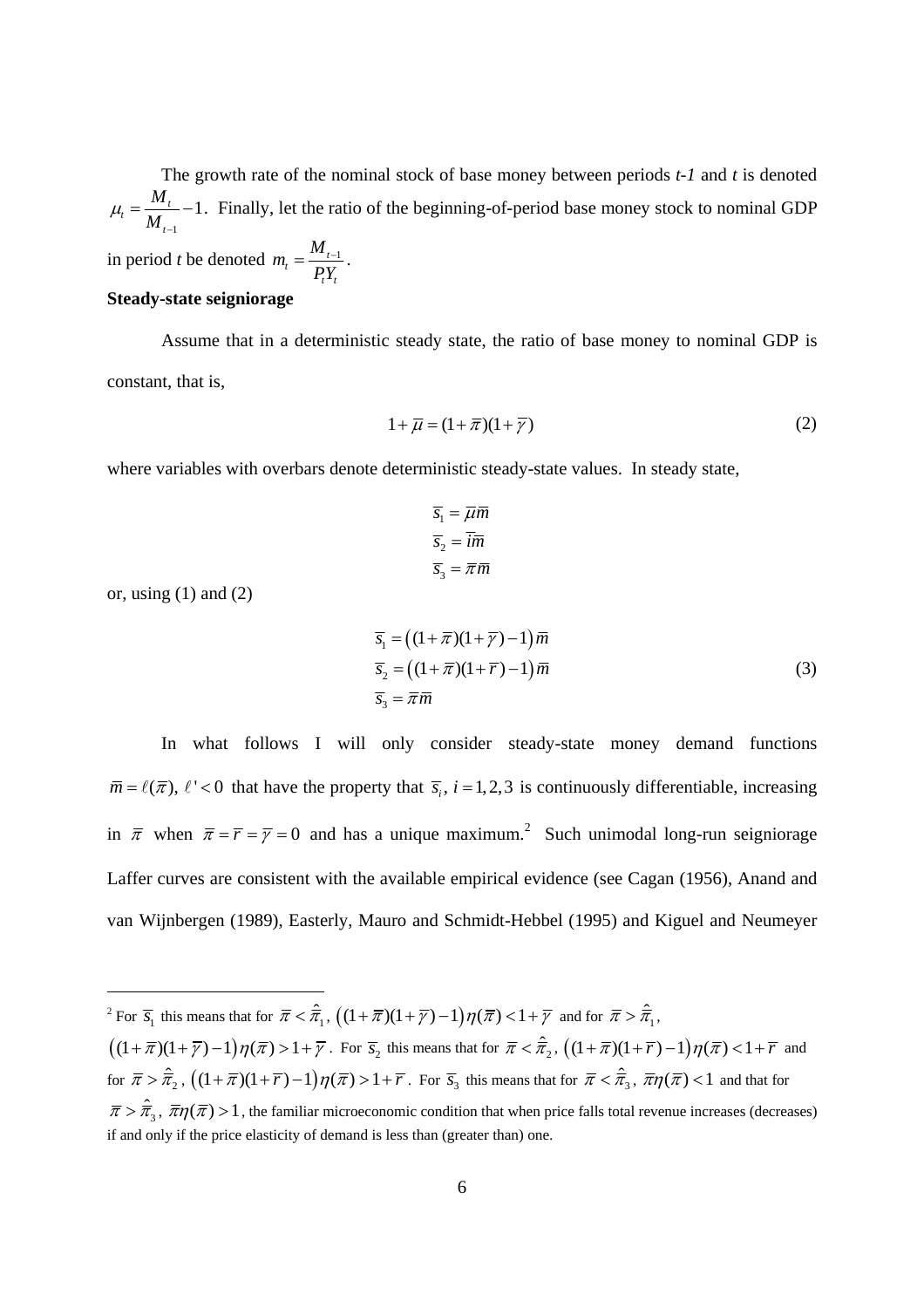(1995)). Let  $\eta(\overline{\pi}) = -\frac{\ell'(\overline{\pi})}{\ell(\overline{\pi})}$  $\frac{\partial (n)}{\partial (\overline{x})}$  be the semi-elasticity of long-run money demand with respect to the inflation rate. I will also assume that the long-run money demand function has the property that the semi-elasticity of long-run money demand with respect to the inflation rate is non-decreasing:  $\eta'(\overline{\pi}) \geq 0$ ; this is, again, a property shared by the empirically successful base money demand functions. A familiar example is the semi-logarithmic long-run base money demand function, made popular by Cagan's studies (Cagan (1956)) of hyperinflations, with its constant semielasticity of money demand ( $\eta(\bar{\pi}) = \eta$ ):

$$
\ln \overline{m} = \alpha - \eta \overline{\pi} \tag{4}
$$

$$
\eta > 0
$$

Taking steady state output growth as exogenous, the constant inflation rate that maximises steady-state seigniorage as a share of GDP is given by:

$$
\hat{\overline{\pi}}_1 = \arg \max \left( (1 + \overline{\pi})(1 + \overline{\gamma}) - 1 \right) \ell(\overline{\pi}) = \frac{1}{\eta(\hat{\overline{\pi}}_1)} - \frac{\overline{\gamma}}{1 + \overline{\gamma}}
$$
(5)

 Taking the steady-state real rate of interest as given, the constant inflation rate that maximises steady-state Central Bank revenue as a share of GDP is given by:

$$
\hat{\overline{\pi}}_2 = \arg \max \left( (1 + \overline{\pi})(1 + \overline{r}) - 1 \right) \ell(\overline{\pi}) = \frac{1}{\eta(\hat{\overline{\pi}}_2)} - \frac{\overline{r}}{1 + \overline{r}}
$$
(6)

 The constant inflation rate that maximises steady-state inflation tax revenue as a share of GDP is given by

$$
\hat{\overline{\pi}}_3 = \arg \max \overline{\pi} \ell(\overline{\pi}) = \frac{1}{\eta(\hat{\overline{\pi}}_3)} - 1 \tag{7}
$$

### **Proposition 1**:

*Assume that the long-run seigniorage Laffer curve is increasing at*  $\bar{\pi} = 0$  *and unimodal and that the semi-elasticity of money demand with respect to the inflation rate is non-decreasing in the inflation rate. The inflation rate that maximises steady-*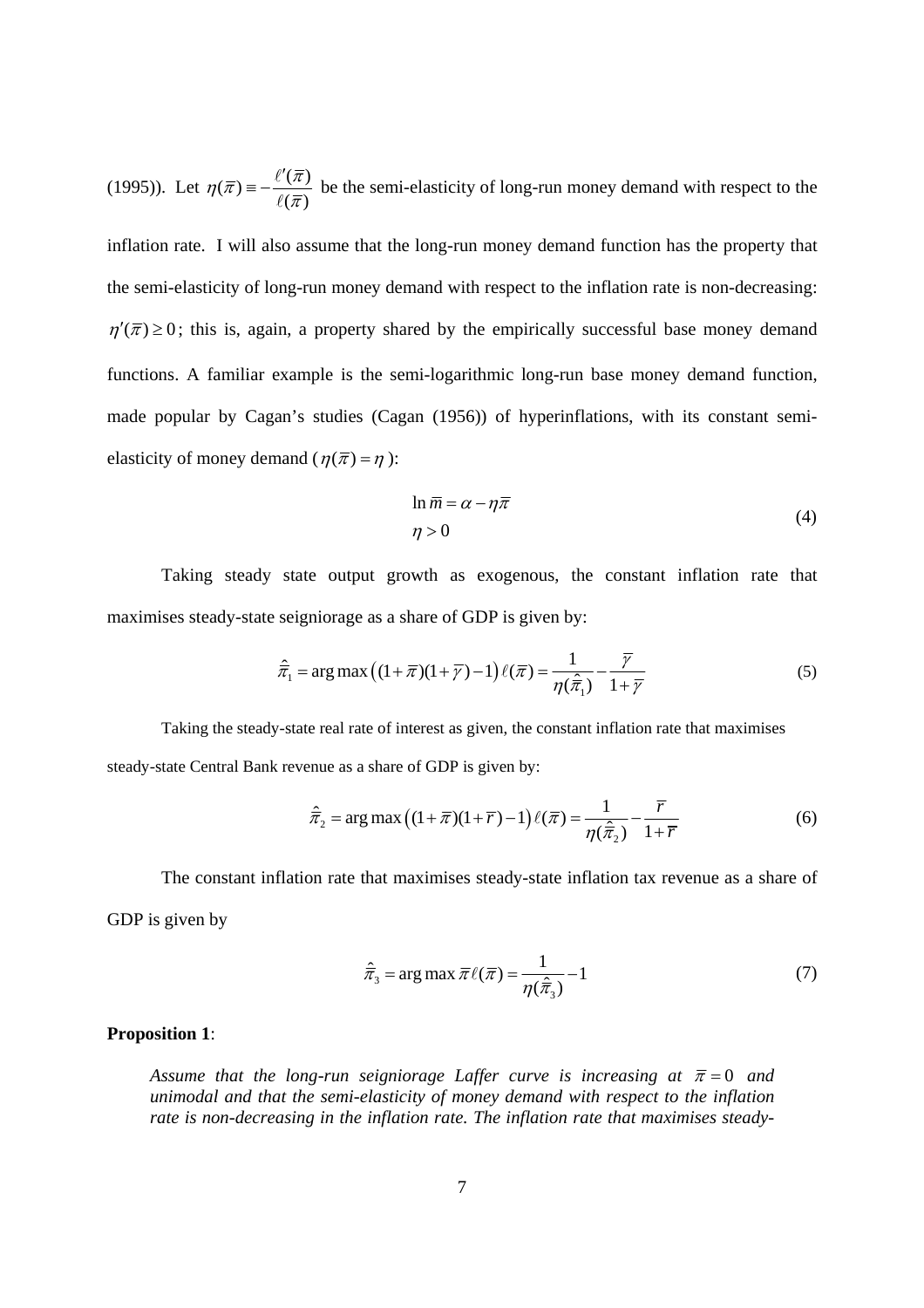*state seigniorage as a share of GDP is lower than the inflation rate that maximises steady state Central Bank revenue as a share of GDP if and only if the growth rate of real GDP is greater than the real interest. The inflation rate that maximises the inflation tax as a share of GDP is greater than the inflation rate that maximises seigniorage as a share of GDP (Central Bank revenue as a share of GDP) if and only if the growth rate of real GDP (the real interest rate) is positive.<sup>3</sup>*

#### **Corollary 1**:

*The ranking of the maximised values of*  $\overline{s}_1$ ,  $\overline{s}_2$  *and*  $\overline{s}_3$  *is the same as the ranking of the magnitudes of*  $\hat{\overline{\pi}}_1$ *,*  $\hat{\overline{\pi}}_2$  *and*  $\hat{\overline{\pi}}_3$ *.* 

### **Seigniorage in real time**

 I shall generalise these three measures of Central Bank resource appropriation to allow for a non-zero risk-free nominal interest rate on base money;  $i_t^M$  is the own rate of interest on base money between periods  $t$ -1 and  $t$ . The generalised seigniorage measure, denoted ,  $S_{1,t}$ , is defined by  $S_{1,t} = M_t - (1 + i_t^M) M_{t-1}$  and the generalised measure of Central Bank revenue, denoted  $S_{2,t}$ , is defined by  $S_{2,t} \equiv (i_t - i_t^M) M_{t-1}$ 

$$
{}^{3} \text{ It suffices to show that } \hat{\overline{\pi}}_1 \text{ is decreasing in } \overline{\gamma}. \text{ Since } \frac{d\hat{\overline{\pi}}_1}{d\overline{\gamma}} = -\left(\frac{1}{1+\overline{\gamma}}\right)^2 \left(\frac{\left(\eta(\hat{\overline{\pi}}_1)\right)^2}{\eta'(\hat{\overline{\pi}}_1) + \left(\eta(\hat{\overline{\pi}}_1)\right)^2}\right), \eta' \ge 0 \text{ is}
$$

sufficient but not necessary for the result. This result applies to a large number of empirically plausible base money demand functions. For the linear demand function found e.g. in Sargent and Wallace's Unpleasant Monetarist Arithmetic model (Sargent and Wallace (1981))  $m = \alpha - \beta(1 + \pi)$ ,  $\beta > 0$ ,  $m > 0$ , for instance, we have

$$
\hat{\overline{\pi}}_1 = \arg \max \left( (1 + \overline{\pi})(1 + \overline{\gamma}) - 1 \right) \left( \alpha - \beta(1 + \overline{\pi}) \right) = \frac{1}{2} \left( \frac{\alpha}{\beta} + \frac{1}{1 + \overline{\gamma}} \right) - 1,
$$
  

$$
\hat{\overline{\pi}}_2 = \arg \max \left( (1 + \overline{\pi})(1 + \overline{\gamma}) - 1 \right) \left( \alpha - \beta(1 + \overline{\pi}) \right) = \frac{1}{2} \left( \frac{\alpha}{\beta} + \frac{1}{1 + \overline{\gamma}} \right) - 1 \text{ and}
$$
  

$$
\hat{\overline{\pi}}_3 = \arg \max \overline{\pi} \left( \alpha - \beta(1 + \overline{\pi}) \right) = \frac{1}{2} \left( \frac{\alpha}{\beta} + 1 \right) - 1.
$$
 Proposition 1 applies here also, with  

$$
\eta(\overline{\pi}) = \frac{\beta}{\alpha - \beta(1 + \overline{\pi})}.
$$
(see Buiter (1990)).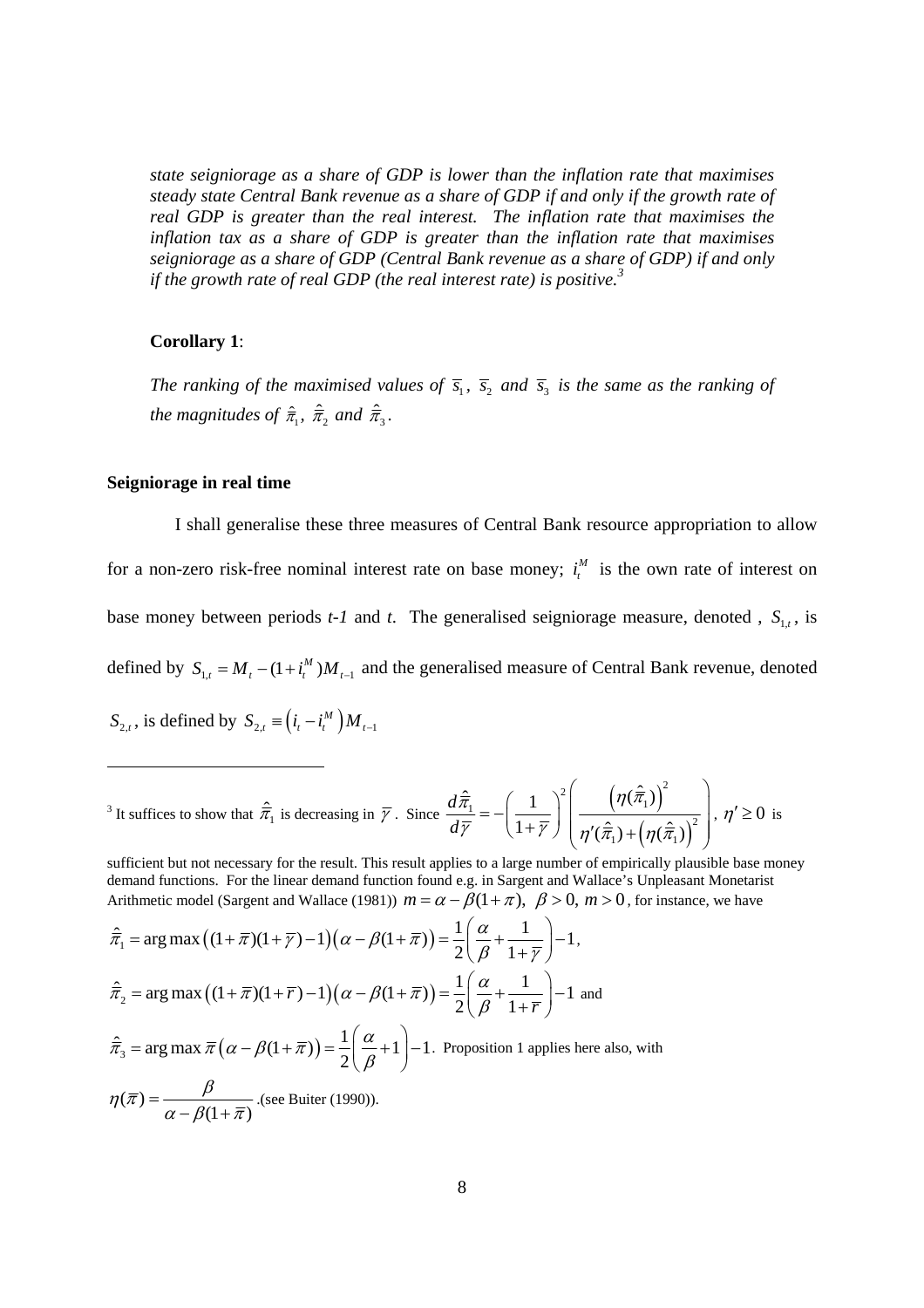Expressed as shares of GDP, these two seigniorage measures become:

$$
S_{1,t} \equiv \frac{M_t - (1 + i_t^M)M_{t-1}}{P_t Y_t}
$$

and

$$
S_{2,t} \equiv (i_t - i_t^M) \frac{M_{t-1}}{P_t Y_t}
$$

 The following notation will be needed to define the appropriate intertemporal relative prices or stochastic discount factors:  $I_{t_1,t_0}$  is the nominal stochastic discount factor between periods  $t_1$  and  $t_0$ , defined recursively by

$$
I_{t_1,t_0} = \prod_{k=t_0+1}^{t_1} I_{k,k-1} \quad \text{for} \quad t_1 > t_0
$$
  
= 1 \qquad \qquad \text{for} \quad t\_1 = t\_0

The interpretation of  $I_{t_1,t_0}$  is the price in terms of period  $t_0$  money of one unit of money in period  $t_1 \ge t_0$ . There will in general be many possible states in period  $t_1$ , and period  $t_1$  money has a period  $t_0$  (forward) price for each state. Let  $E_t$  be the mathematical expectation operator conditional on information available at the beginning of period  $t$ . Provided earlier dated information sets do not contain more information than later dated information sets, these stochastic discount factors satisfy the recursion property

$$
E_{t_0}\left(I_{t_1,t_0}E_{t_1}I_{t_2,t_1}\right) = E_{t_0}I_{t_2,t_0} \text{ for } t_2 \ge t_1 \ge t_0
$$

Finally, the risk-free nominal interest rate in period  $t$ ,  $i_t$ , that is the money price in period *t* of one unit of money in every state of the world in period *t+1* is defined by

$$
\frac{1}{1+i_t} = E_t I_{t+1,t} \tag{8}
$$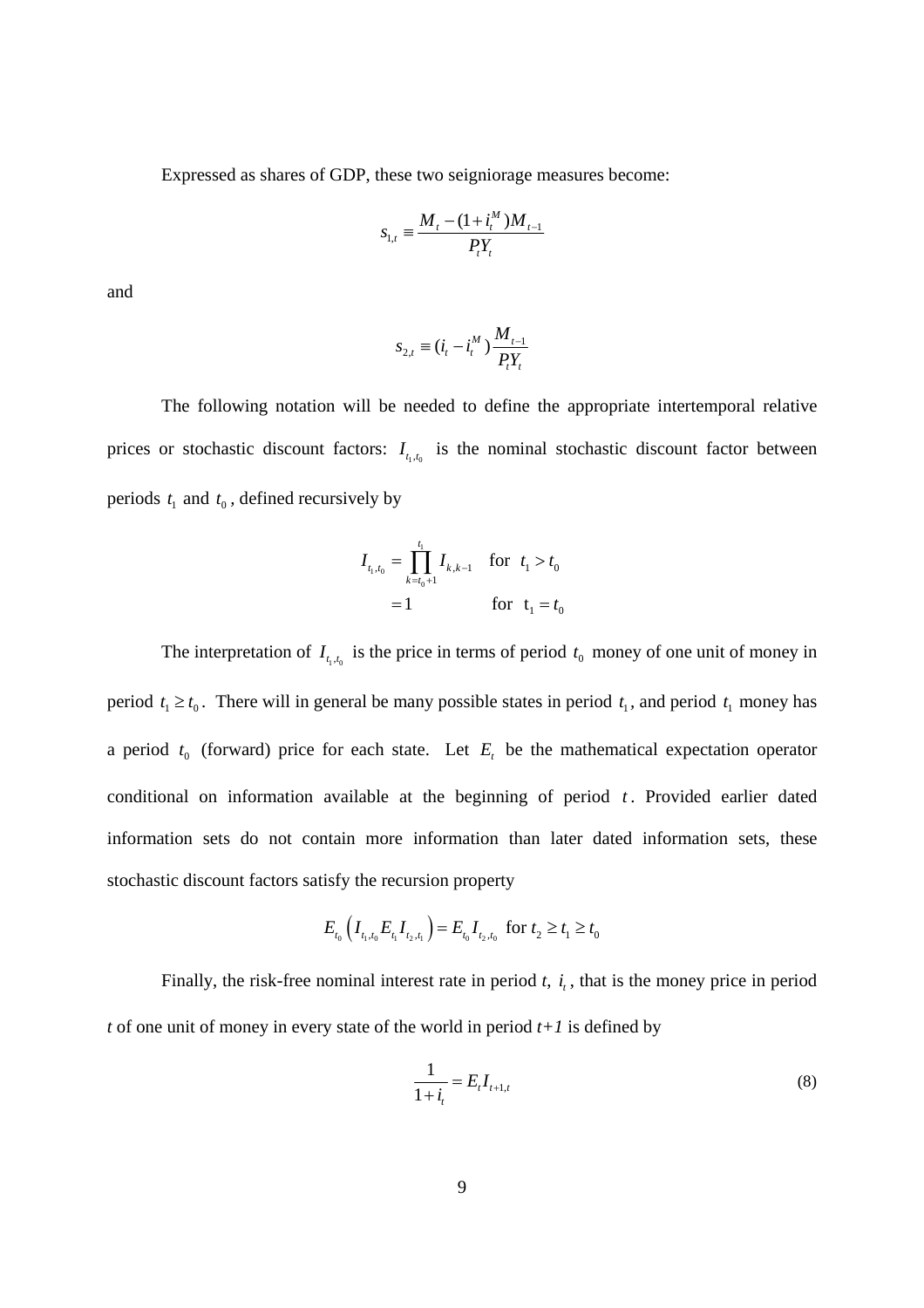For future reference I also define recursively the real stochastic discount factor between periods  $t_0$  and  $t_1$ ,  $R_{t_1,t_0}$ . Let the inflation factor between period  $t_0$  and  $t_1$ ,  $\Pi_{t_1,t_0}$ , be defined by

$$
\Pi_{t_1, t_0} = \frac{P_{t_1}}{P_{t_0}} = \sum_{k=t_0+1}^{t_1} (1 + \pi_k) \text{ for } t_1 > t_0
$$
  
= 1 \nfor  $t_1 = t_0$ 

The real stochastic discount factor is defined by

$$
R_{_{t_1,t_0}} = I_{_{t_1,t_0}} \Pi_{_{t_1,t_0}}
$$

It is easily checked that it has the same recursive properties as the nominal discount factor:

$$
R_{t_1, t_0} = \prod_{k=t_0+1}^{t_1} R_{k, k-1} \quad \text{for} \quad t_1 > t_0
$$
  
= 1 \qquad \qquad \text{for} \quad t\_1 = t\_0  

$$
E_{t_0} \left( R_{t_1, t_0} E_{t_1} R_{t_2, t_1} \right) = E_{t_0} R_{t_2, t_0} \quad \text{for} \ t_2 \ge t_1 \ge t_0
$$

The risk-free real rate of interest between periods *t* and  $t+1$ ,  $r_{t+1}$ , is defined as

$$
\frac{1}{1+r_t} = E_t R_{t+1,t}
$$

Note that the growth-corrected discount factors satisfy:

$$
E_{t_0}\left[R_{t_1,t_0}Y_{t_1,t_0}E_{t_1}\left(R_{t_2,t_1}Y_{t_2,t_1}\right)\right] = E_{t_0}\left(R_{t_2,t_0}Y_{t_2,t_0}\right) \text{ for } t_2 \ge t_1 \ge t_0
$$

#### **The Intertemporal Seigniorage Identity**

 Acting in real time, the monetary authority will be interested in the present discounted value of current and future seigniorage, rather than in just its current value or its steady-state value. A focus on the current value alone would be myopic and an exclusive concern with steady state seigniorage would not be a appropriate if the traverse to the steady state is noninstantaneous and could involve transitional seigniorage revenues that could be different from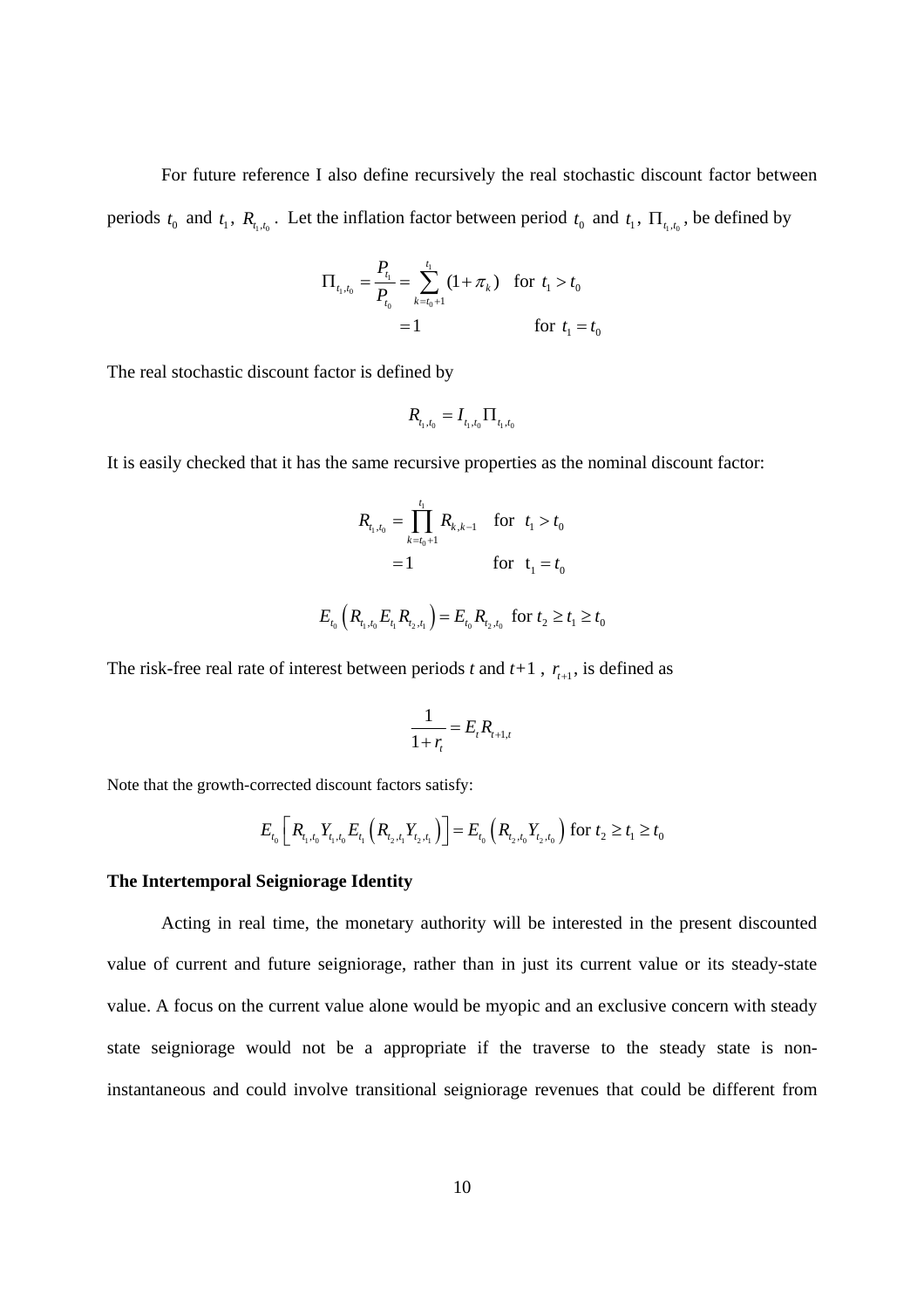their steady state values. The present discounted value of the nominal value of seigniorage  $(S_{1,t})$ is given by:

$$
PDV_{t-1}(S_1) \equiv E_t \sum_{j=t}^{\infty} I_{j,t-1}\left(M_j - (1 + i_j^M)M_{j-1}\right)
$$
\n(9)

The present discounted value of nominal Central Bank revenue  $(S_{2,t})$  is given by:

$$
PDV_{t-1}(S_2) \equiv E_t \sum_{j=t}^{\infty} I_{j,t-1} \left( \frac{i_{j+1} - i_{j+1}^M}{1 + i_{j+1}} \right) M_j
$$
  

$$
= E_t \sum_{j=t}^{\infty} \left( I_{j,t-1} - I_{j+1,t-1} (1 + i_{j+1}^M) \right) M_j
$$
 (10)<sup>4</sup>

 Through the application of brute force (or in continuous time, through the use of the formula for integration by parts), and using the second equality in (10), it is easily established that the following relationship holds identically (see Buiter (1990)):

$$
E_{t} \sum_{j=t}^{\infty} \mathbf{I}_{j,t-1} \left( M_{j} - (1+i_{j}^{M}) M_{j-1} \right) \equiv E_{t} \sum_{j=t}^{\infty} I_{j,t-1} \left( \frac{i_{j+1} - i_{j+1}^{M}}{1+i_{j+1}} \right) M_{j} - \left( \frac{1+i_{t}^{M}}{1+i_{t}} \right) M_{t-1} + \lim_{N \to \infty} E_{t} I_{N,t-1} M_{N}
$$
\n(11)

I will refer to (11) as the intertemporal seigniorage identity or ISI.

If we impose the boundary condition that the present value of the terminal base money stock is zero in the limit as the terminal date goes to infinity, that is,

$$
\lim_{N \to \infty} E_t I_{N,t-1} M_N = 0 \tag{12}
$$

the ISI becomes

<sup>4</sup> The equality of the last two expressions in (10) is established as follows. For  $j \ge t+1$ ,  $E_t(I_{i-1,t} - I_{i,t}(1 + i^M_i))M_{i-1} = E_t I_{i-1,t}(1 - I_{i,t-1}(1 + i^M_i))M_{i-1}$ . Therefore,  $E_{i}I_{j-1,i} \left(1 - I_{j,j-1}(1+i''_{j})\right) M_{j-1} = E_{i}I_{j-1,i} \left(1 - E_{j-1}I_{j,j-1}(1+i''_{j})\right) M_{j-1}$ , and therefore,  $E_{_tI_{j-1,t}}\left(1-E_{_{j-1}I_{j,j-1}}(1+i_j^M)\right)M_{_{j-1}} = E_{_tI_{j-1,t}}\left(1-(1+i_j)^{-1}(1+i_j^M)\right)M_{_{j-1}}.$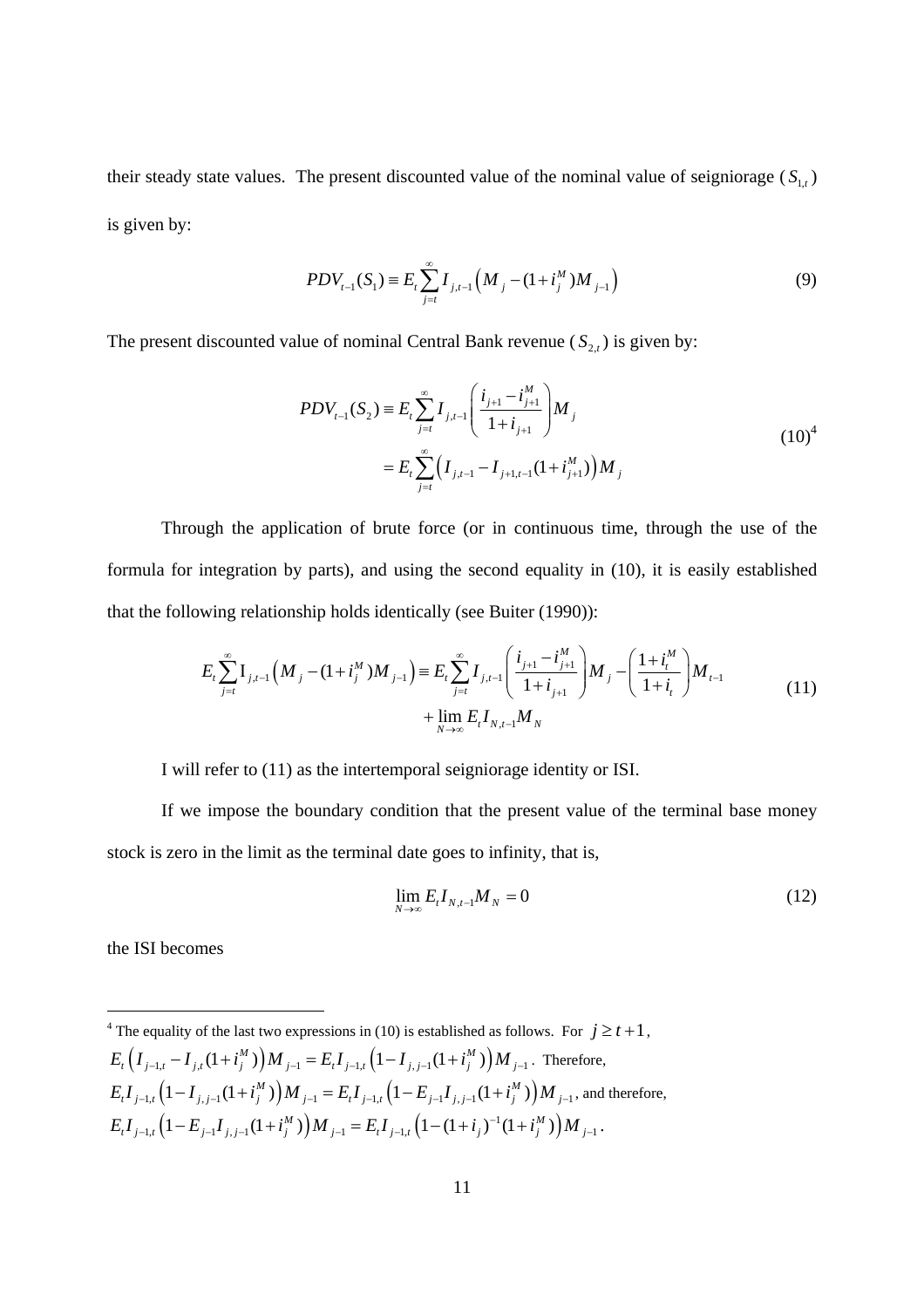$$
E_{t} \sum_{j=t}^{\infty} \mathbf{I}_{j,t} \left( M_{j} - (1 + i_{j}^{M}) M_{j-1} \right) = E_{t} \sum_{j=t}^{\infty} I_{j,t} \left( \frac{i_{j+1} - i_{j+1}^{M}}{1 + i_{j+1}} \right) M_{j} - \left( 1 + i_{t}^{M} \right) M_{t-1}
$$
  
or  

$$
PDV_{t}(S_{1}) = PDV_{t}(S_{2}) - \left( 1 + i_{t}^{M} \right) M_{t-1}
$$
 (13)

There are no additional interesting relationships that can be established between the inflation tax and the other two monetary resource appropriation measures – seigniorage and Central Bank revenue, beyond the familiar identity that seigniorage revenue as a share of GDP equals the inflation tax plus the 'real growth bonus' plus (the increase in the demand for real money balances associated, cet. par. with real income growth) plus the change in the ratio of base money to GDP:

$$
\frac{\Delta M_{t}}{P_{t}Y_{t}} = \pi_{t+1}m_{t+1} + \left(1 + \gamma_{t+1}(1 + \pi_{t+1})\right)m_{t+1} + \Delta m_{t+1}
$$
\n(14)<sup>5</sup>

Using real GDP units as the numéraire rather than money, equation (13) becomes

 $\frac{1}{5}$ <sup>5</sup> Consider, for sake of brevity, the continuous time analogue of (14):  $\mu m = (\pi + \gamma) m + \dot{m}$ . Taking present discounted values on both sides of this relationship yields:

$$
\int_{t}^{\infty} e^{-\int_{t}^{s}[r(u)-\gamma(u)]du} \mu(s)m(s)ds = \int_{t}^{\infty} e^{-\int_{t}^{s}[r(u)-\gamma(u)]du} [\pi(s)+\gamma(s)]m(s) + \int_{t}^{\infty} e^{-\int_{t}^{s}[r(u)-\gamma(u)]du} \dot{m}(s)ds.
$$
 Applying

integration by parts to the second term on the r.h.s. of the last equation yields

$$
\int_{t}^{\infty} e^{-\int_{t}^{s}[r(u)-\gamma(u)]du} \mu(s)m(s)ds = \int_{t}^{\infty} e^{-\int_{t}^{s}[r(u)-\gamma(u)]du} [\pi(s)+r(s)]m(s)-m(t).
$$
 With

 $r(s) + \pi(s) = i(s)$ , this is simply the continuous time version of the ISI.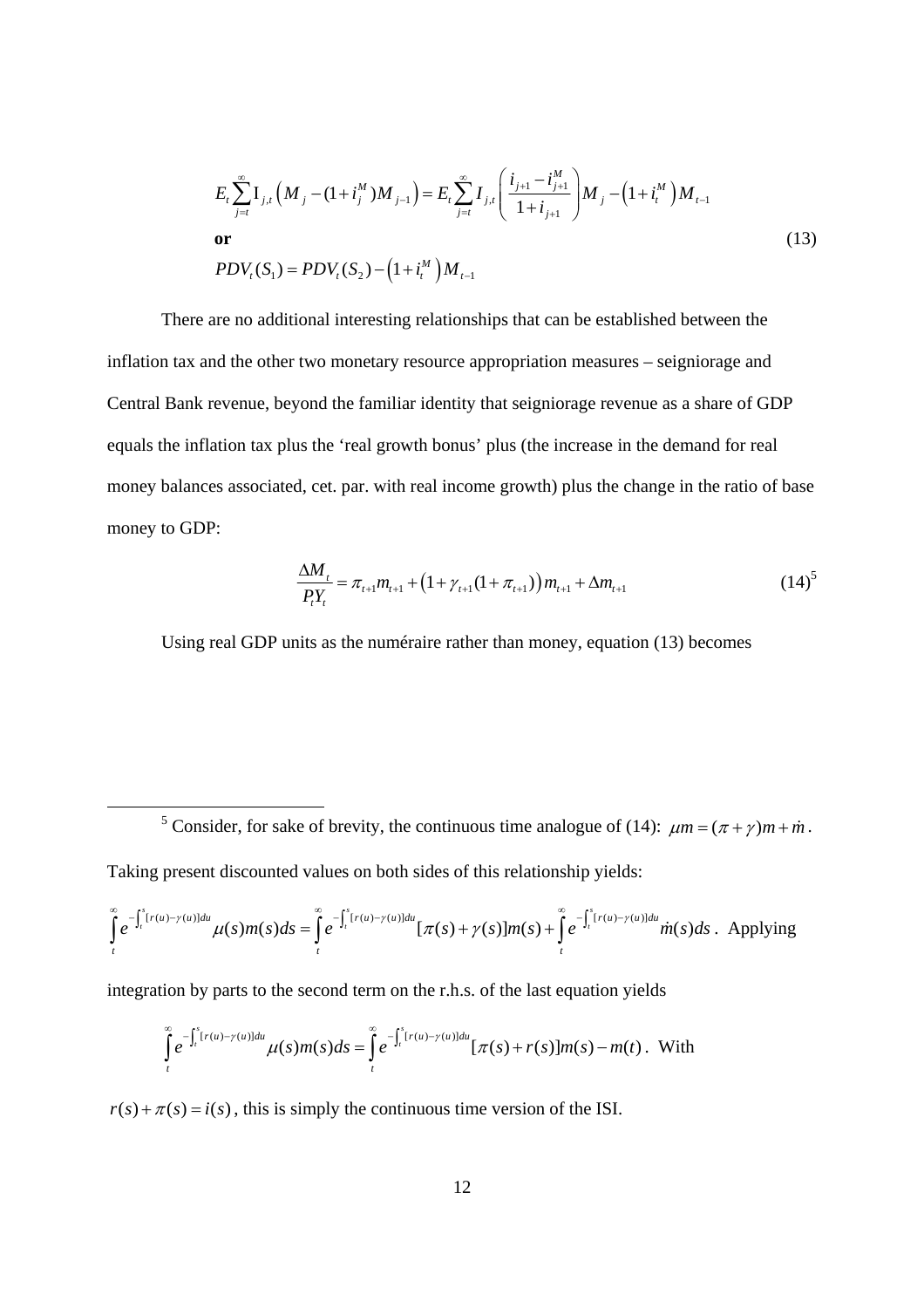$$
E_{t} \sum_{j=t}^{\infty} R_{j,t-1} \Gamma_{j,t-1} \left( \frac{M_j - (1 + i_j^M) M_{j-1}}{P_j Y_j} \right) = E_{t} \sum_{j=t}^{\infty} R_{j,t-1} \Gamma_{j,t-1} \left( \frac{i_{j+1} - i_{j+1}^M}{1 + i_{j+1}} \right) m_j - \left( \frac{1 + i_t^M}{1 + i_t} \right) m_t
$$
\nor

\n
$$
\sigma_{1,t} = \sigma_{2,t} - \left( \frac{1 + i_t^M}{1 + i_t} \right) m_t
$$
\n(15)

Where

$$
\sigma_{1,t} = PDV_{t-1}(s_1) = E_t \sum_{j=t}^{\infty} R_{j,t-1} \Gamma_{j,t-1} \left( \frac{M_j - (1 + i_j^M)M_{j-1}}{P_j Y_j} \right)
$$
  

$$
\sigma_{2,t} = PDV_{t-1}(s_2) = E_t \sum_{j=t}^{\infty} R_{j,t-1} \Gamma_{j,t-1} \left( \frac{i_{j+1} - i_{j+1}^M}{1 + i_{j+1}} \right) m_j
$$
 (16)

From equation (13) it is clear that maximizing the present discounted value of current and future nominal seigniorage  $(M_i - M_{i-1}(1 + i^M)$  according to the  $S_i$  definition, is equivalent to maximizing the present discounted value of current and future nominal Central Bank revenues according to the  $S_2$  definition ( $\left(\frac{f_j - f_j}{1 + i_j}\right)M_{j-1}$ *M j j j j*  $i_i - i$  $\frac{r_j}{i_j}$   $\Big|M_{j-1}$  $\left(\frac{i_j-i_j^M}{i_j}\right)$  $\left(1+i_j\right)$ ). The two differ only by the inherited value of the

nominal stock of base money gross of interest on base money,  $(1 + i_t^M) M_{t-1}$ , which is not a choice variable in period *t.* I summarise this as **Proposition 2.** 

#### **Proposition 2:**

*Acting in real time, and therefore treating the initial nominal stock of base money as predetermined, maximising the present discounted value of current and future nominal seigniorage is equivalent to maximising the present discounted value of current and future nominal Central Bank revenue.*

The same result cannot be inferred quite as readily for either the present discounted values

of current and future real seigniorage  $\frac{M_j - (1 + i_j^M) M_{j-1}}{D}$ *j*  $M_{i} - (1 + i_{i}^{M})M$ *P*  $\frac{-(1+i_j^M)M_{j-1}}{2}$  and future real Central Bank revenues

1 1 *M*  $j$   $\begin{bmatrix} u \\ j \end{bmatrix}$   $\begin{bmatrix} u \\ j \end{bmatrix}$ *j j*  $i_i - i_i^M$  |  $M$ *i P*  $\left(\frac{i_j-i_j^M}{1-\cdot}\right)M_{j-1}$  $\left(1+i_j\right)$ , or for the present discounted value of current and future seigniorage as a share of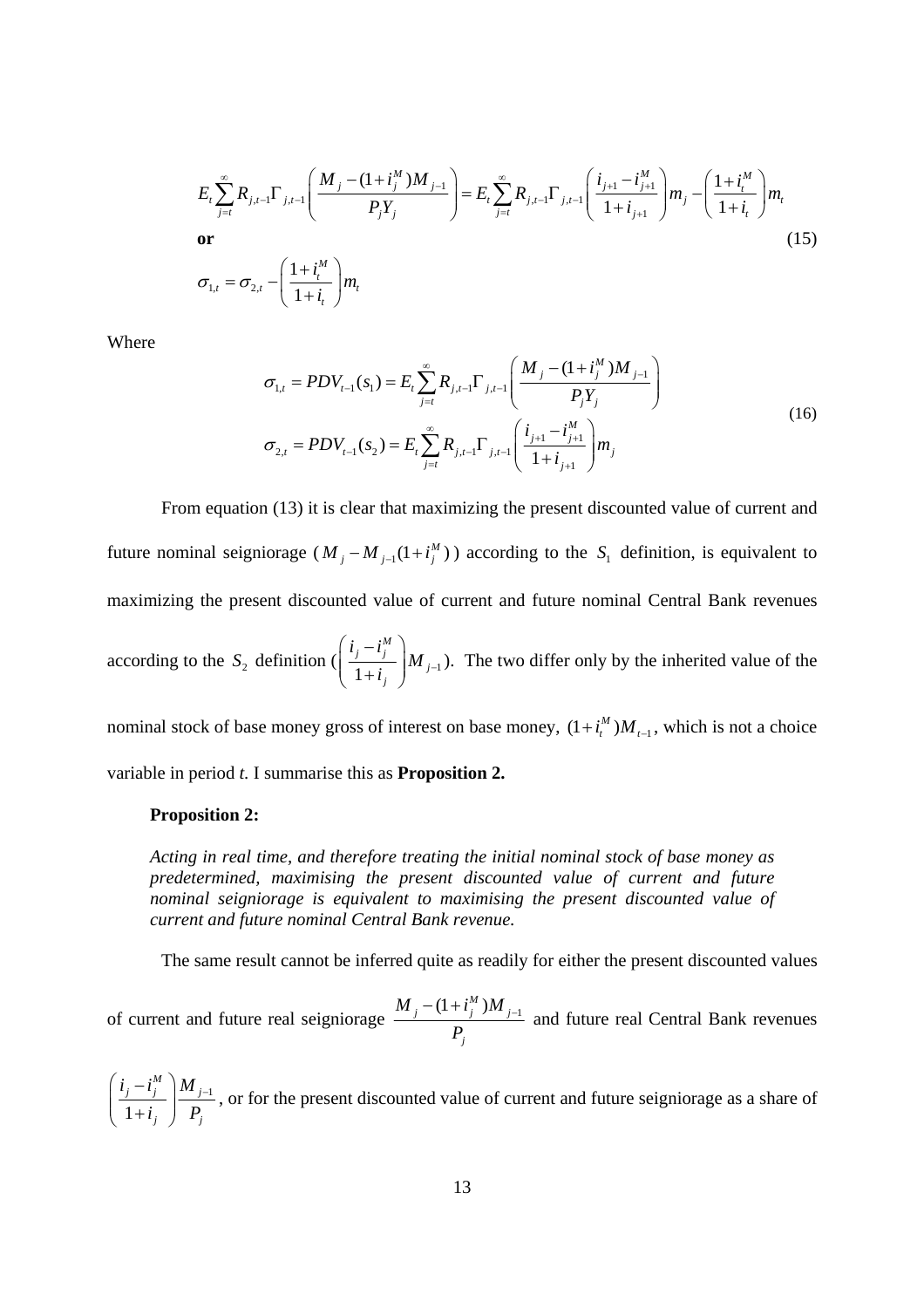GDP 
$$
\frac{M_j - (1 + i_j^M)M_{j-1}}{P_j Y_j}
$$
 and future Central Bank revenues as a share of GDP  $\left(\frac{i_j - i_j^M}{1 + i_j}\right) \frac{M_{j-1}}{P_j Y_j}$ .

The reason is that both the initial level of real GDP,  $Y_t$ , and the initial value of the general price level,  $P_t$ , are, in principle, endogenous and could be choice variables of or influenced by the monetary authority. This suggests Corollaries 2 and 3:

### **Corollary 2:**

*Acting in real time, maximising the present discounted value of current and future real seigniorage is equivalent to maximising the present discounted value of current and future real Central Bank revenue if and only if the current price level is given.* 

Classes of models for which the current general price level is predetermined, exogenous or constant for other reasons include the following: (1) Old-Keynesian and New-Keynesian models, for which price level is predetermined); (2) any model of a small open economy with only traded goods, all of which obey the law of one price.

### **Corollary 3:**

*Acting in real time, maximising the present discounted value of current and future seigniorage as a share of GDP is equivalent to maximising the present discounted value of current and future Central Bank revenue as a share of GDP if and only if the current value of nominal GDP is given.*

 I will assume that a level of nominal GDP that is predetermined, exogenous or constant for other reasons requires both a general price level that is predetermined, exogenous or constant for other reasons and a level of real GDP that is predetermined, exogenous or constant for other reasons. The New Keynesian model has a predetermined price level. The current value of real GDP can be shown to be invariant to the policy actions under consideration in this paper provided only the price level but not the rate of inflation is predetermined. I show this formally in Section IV of the paper. Most Old-Keynesian models have both a predetermined price level and a predetermined rate of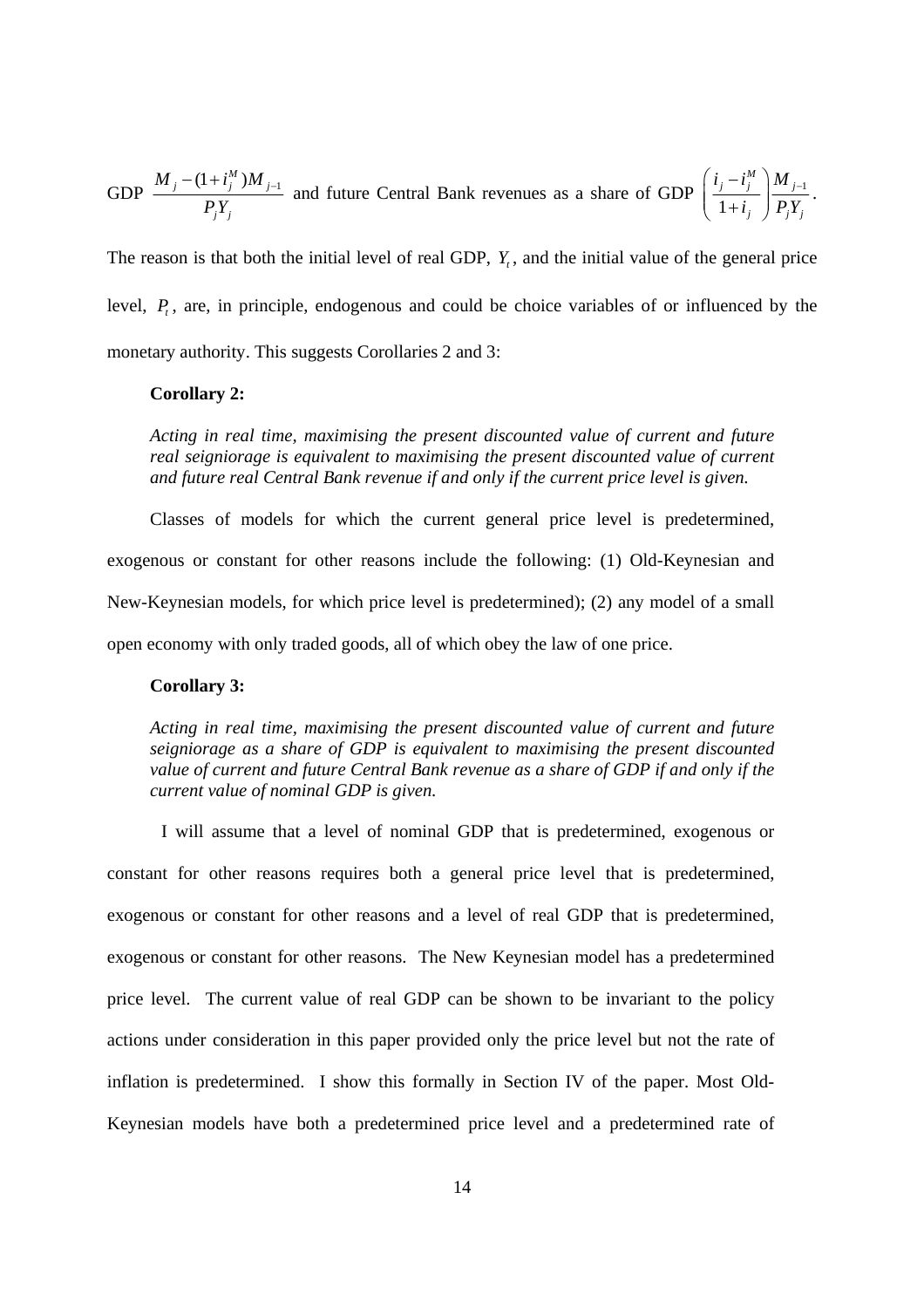inflation, so maximising  $\sigma_1$  in real time will not be equivalent to maximising  $\sigma_2$  in real time. The equivalence result applies also for any model of a small open economy with only traded goods, all of which obey the law of one price, and an exogenous level of real GDP.

It is important to note that maximising, in real time, the present discounted value of current and future seigniorage when the inflation rate determined in the current period and in all other future periods is constant, and current and future real interest rates and real growth rates are constant, is not the same as maximising the present discounted value of steady state seigniorage. To clarify the difference, consider for simplicity an economy that, starting in period *t*, is in steady state, although the initial ratio of base money to GDP,  $m<sub>t</sub>$ , need not be the same as the subsequent steady-state values. When the system is in a deterministic steady state starting from period *t*, the following hold for  $j \ge t+1$ :

$$
(1 + \pi_j)(1 + \gamma_j) = (1 + \overline{\pi})(1 + \overline{\gamma}) = (1 + \overline{\mu}) = 1 + \mu_j
$$
\n(17)

$$
(1+rj)(1+\pij) = (1+\overline{r})(1+\overline{\pi}) = 1+\overline{i} = 1+ij
$$
\n(18)

For simplicity, assume that the nominal interest rate on base money is zero. For simplicity I also assume that  $\mu_t = \mu$ . It does not follow, however, that  $(1 + \pi_t)(1 + \gamma_t) = 1 + \mu_t = (1 + \overline{\mu}) = (1 + \overline{\pi})(1 + \overline{\gamma})$ . The ISI now simplifies to (19):

$$
\overline{\mu}\left(m_t + \overline{m}\left(\frac{1+\overline{\gamma}}{\overline{r}-\overline{\gamma}}\right)\right) = \overline{im}\left(\frac{1+\overline{\gamma}}{\overline{r}-\overline{\gamma}}\right) - m_t
$$
\n
$$
\mathbf{or}
$$
\n
$$
\sigma_{1,t} = \sigma_{2,t} - m_t
$$
\n(19)

If the the monetary authority cannot choose or influence the initial ratio of money to GDP, maximizing the present discounted value of current and future  $s<sub>1</sub>$  is equivalent to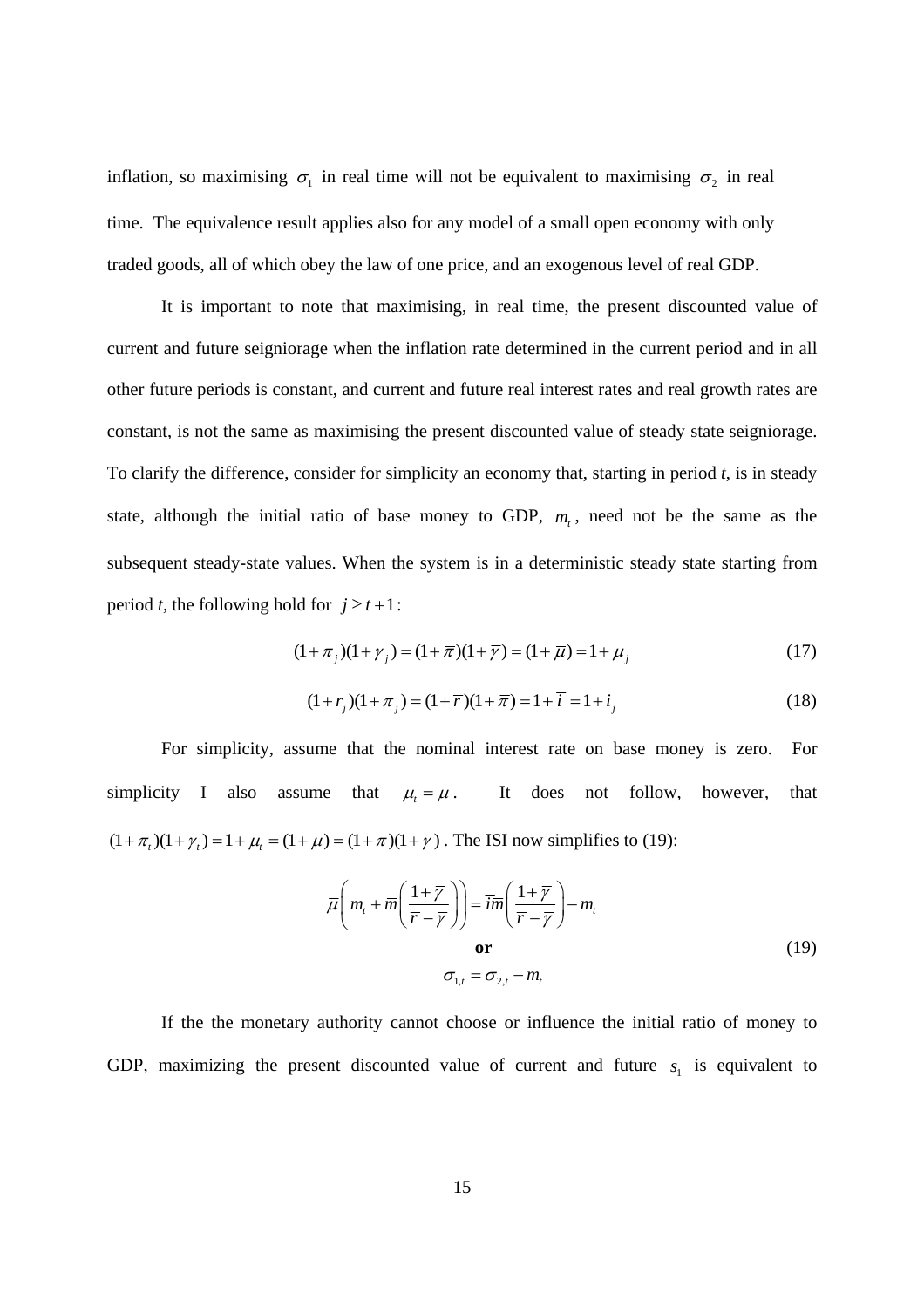maximising  $\left[ (1 + \overline{r})(1 + \overline{\pi}) - 1 \right] \left( \frac{1 + \overline{\gamma}}{2} \right) \overline{m}$ *r*  $\bar{\pi}$ ) – 1]  $\frac{1+\gamma}{\gamma}$ γ  $+ \overline{r}(1+\overline{\pi})-1\left[\frac{1+\overline{r}}{r-\overline{r}}\right]\overline{m}$ , which is the present discounted value of present and future  $s_2$ . If the initial value of the money-GDP ratio could be chosen, subject to the constraint that it is equal to the steady-state value of the ratio of the stock of base money to GDP from period *t* onward, and if (18) also holds for  $j = t$ , then the two maximization problems are not equivalent. When the initial value of base money velocity is a choice variable, in the sense that it can be set to equal to steady state value of velocity for period *t* and beyond, the following holds:

$$
\overline{\sigma}_1 = \left[ \left( 1 + \overline{\gamma} \right) \left( 1 + \overline{\pi} \right) - 1 \right] \left( \frac{1 + \overline{r}}{\overline{r} - \overline{\gamma}} \right) \overline{m}
$$
\n
$$
\overline{\sigma}_2 = \left[ \left( 1 + \overline{r} \right) \left( 1 + \overline{\pi} \right) - 1 \right] \left( \frac{1 + \overline{\gamma}}{\overline{r} - \overline{\gamma}} \right) \overline{m}
$$
\n(20)

Consider again the semi-logarithmic base money demand function in (4), or any long-run money demand function that results in a well-behaved unimodal long-run seigniorage Laffer curve. It is clear that, if the steady state growth rate of GDP and the steady-state real rate of interest are independent of monetary policy, maximising  $\bar{\sigma}_1$  subject to (4) yields the same result as maximising  $\bar{s}_1$ , and maximising  $\bar{\sigma}_2$  subject to (4) yields the same result as maximising  $\bar{s}_2$ . It is also obvious that maximising the present discounted value of the inflation tax  $\bar{\sigma}_3 = \bar{\pi} \left( \frac{1 + \bar{\gamma}}{1 - \bar{\gamma}} \right) \bar{m}$ *r*  $\bar{\sigma}_{\rm s} = \bar{\pi} \left| \frac{1+\gamma}{\gamma} \right|$  $=\overline{\pi}\left(\frac{1+\overline{\gamma}}{\overline{r}-\overline{\gamma}}\right)$ 

subject to (4) yields the same result as maximising  $\bar{s}_3$ . However, because the steady-state present discounted values in (20) only exist if  $\bar{r} > \bar{\gamma}$ , the case where the inflation rate that maximises the steady-state value of seigniorage as a share of GDP is below the inflation rate that maximises the steady state value of Central Bank revenue as a share of GDP ( $\hat{\pi}_1 < \hat{\pi}_2$ ) has no counterpart in the maximisation of the present discounted values of steady state seigniorage as a share of GDP and of steady state Central Bank revenue as a share of GDP.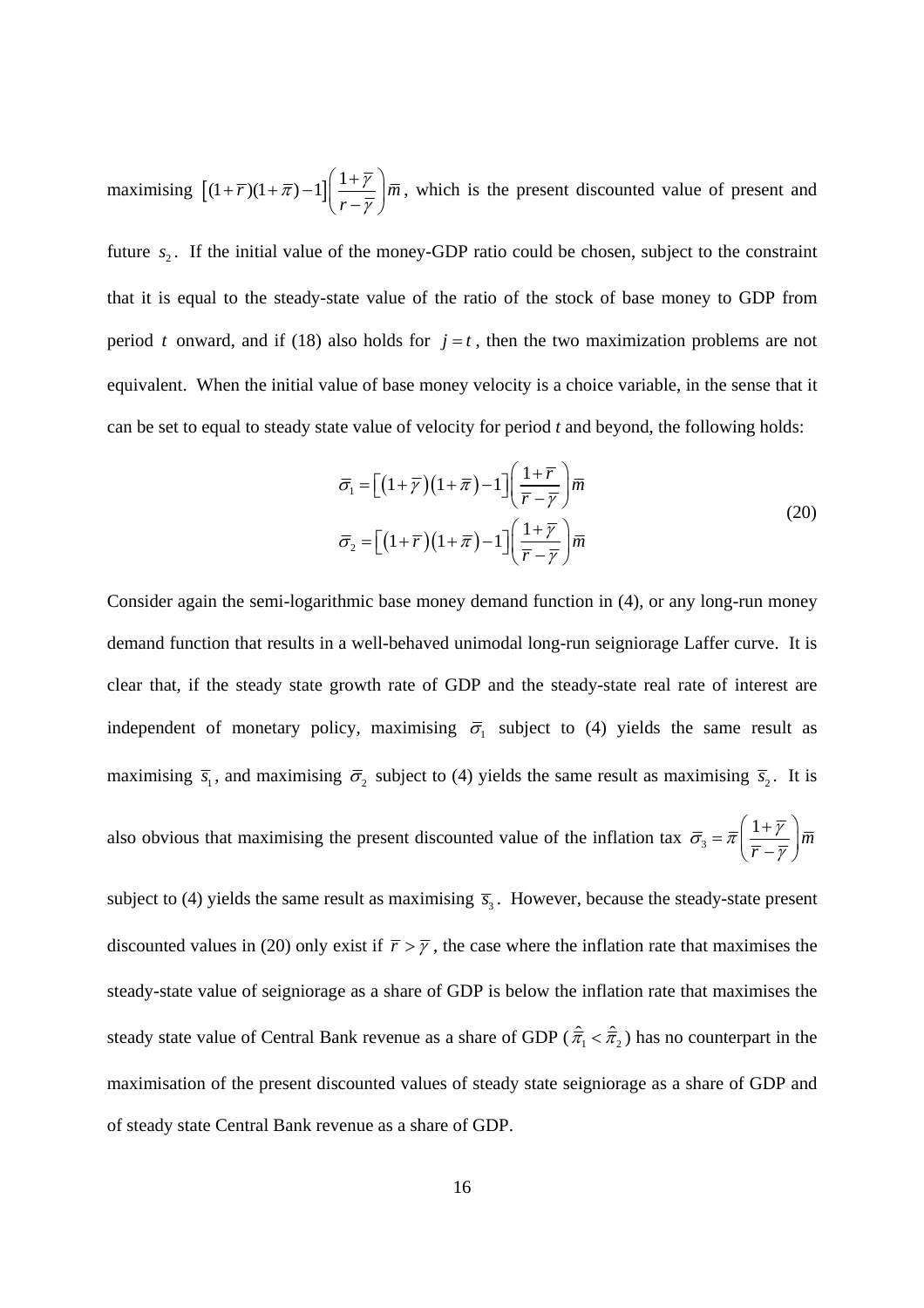The main message of this section is, however, that maximisation of seigniorage, Central Bank revenue and the inflation tax should be viewed from an explicitly intertemporal and realtime perspective.

# **III. The intertemporal budget constraints of the Central Bank and the Treasury**

 To obtain a full understanding of the constraints the Central Bank is subject to in the conduct of monetary policy in general and in its use of seigniorage in particular, it is essential to have a view of the Central Bank as an economic agent with a period budget constraint and an intertemporal budget constraint or solvency constraint. This requires us to decompose the Government's financial accounts and solvency constraint into separate accounts and solvency constraints for the Central Bank and the Treasury (see also Buiter (2004), Sims (2004), (2005) and Ize  $(2005)$ .<sup>6</sup> In this Section, I therefore introduce a stylized set of accounts for a small open economy. Separate period budget constraints for the Central Bank and Treasury are also considered in Walsh (2003) and in Buiter (2003, 2004 and 2005). The latter also considers the solvency constraints and intertemporal budget constraints of the two state sectors separately. Walsh leaves out the payments made by the Central Bank to the Treasury. While this does not, of course, affect the options available to the consolidated Government, it does prevent the consideration of how the Treasury can, through its fiscal claims on the Central Bank, facilitate or prevent the Central Bank from implementing its monetary and supervisory mandates.

 $6$  The term 'government' as used in 'government budget constraint' refers to the consolidated general government and central bank. 'State' would be a better term, to avoid confusion with the particular administration in office at a point in time. The unfortunate usage is, however, to0 firmly ensconced to try to dislodge it here.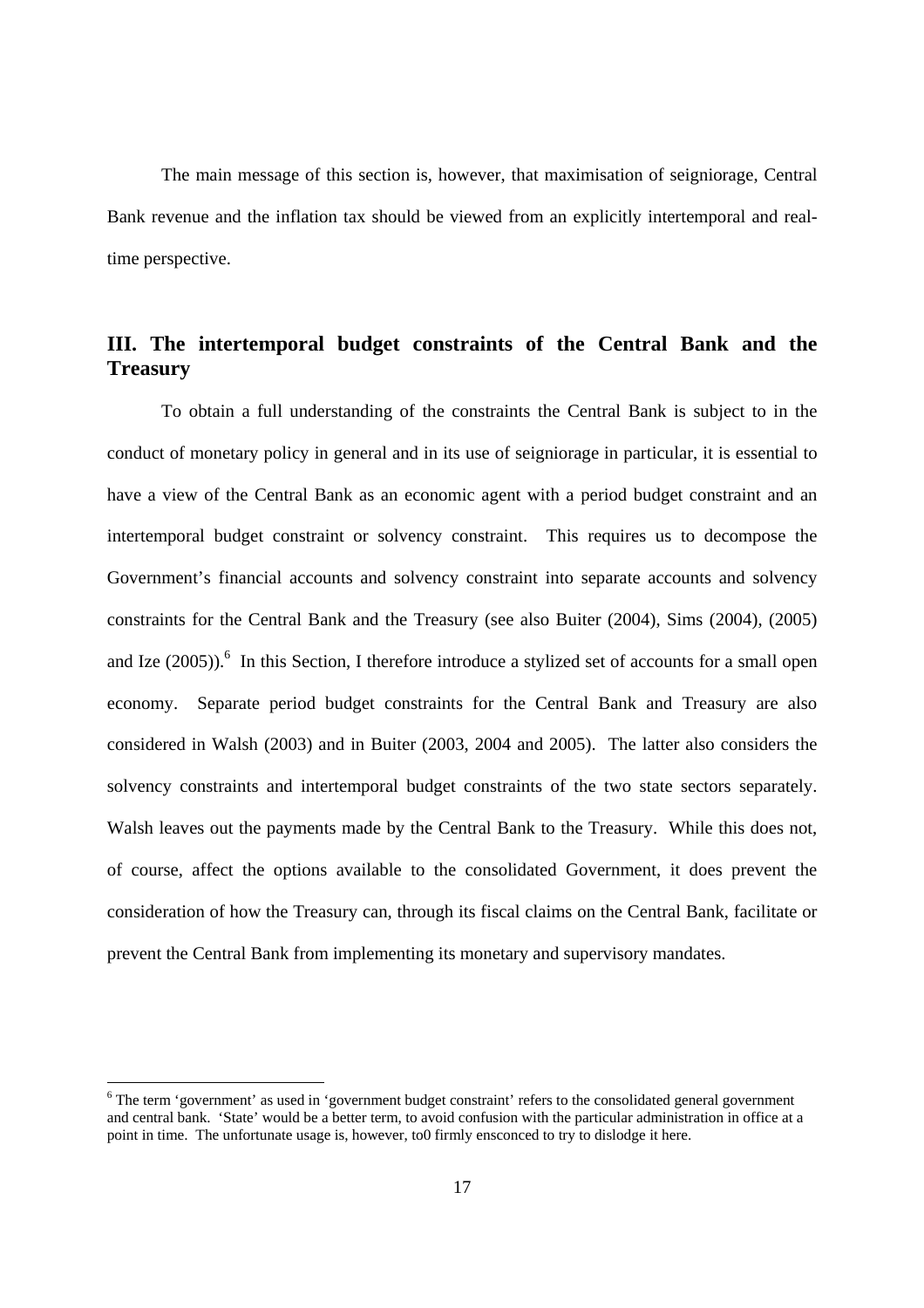The Central Bank has only the monetary base  $M \geq 0$  on the liability side of its financial balance sheet.<sup>7</sup> On the asset side it has the stock of international foreign exchange reserves,  $R<sup>f</sup>$ , earning a risk-free nominal interest rate in terms of foreign currency  $i^f$  and the stock of domestic credit, which consists of Central Bank holdings of nominal, interest-bearing Treasury bills, *D* , earning a risk-free domestic-currency nominal interest rate *i* , and Central Bank claims on the private sector,  $L$ , with domestic-currency nominal interest rate  $i^L$ .<sup>8</sup> The stock of Treasury debt (all assumed to be denominated in domestic currency) held outside the Central Bank is  $B$ : it pays the risk-free nominal interest rate  $i$ ;  $T<sup>p</sup>$  is the real value of the tax payments by the domestic private sector to the Treasury; it is a choice variable of the Treasury and can be positive or negative;  $T<sup>b</sup>$  is the real value of taxes paid by the Central Bank to the Treasury; it is a choice variable of the Treasury and can be positive or negative;  $T^s = T^p + T^b$  is the real value of total Treasury tax receipts; *H* is the real value of the transfer payments made by the Central Bank to the private sector ('helicopter drops'). I assume *H* to be a choice variable of the Central Bank It is true that in most countries the Central Bank is not a fiscal agent. I can neither tax nor make transfer payments. While I shall deny the Central Bank the power to tax,  $H \ge 0$ , I will until further notice allow it to make transfer payments. This is necessary for 'helicopter drops of money' to be implementable by the Central Bank on its own, without Treasury support. Total real taxes net of transfer payments received by the Government, that is, the consolidated Treasury and Central Bank are  $T = T^p - H$ ,  $\neq e$  is the value of the spot nominal exchange rate (the domestic currency price of foreign exchange);  $C^s \geq 0$  is the real value of Treasury spending on goods and

 $\overline{a}$ 

 $<sup>7</sup>$  In the real world this would be currency plus commercial bank reserves with the Central Bank. In many emerging</sup> markets and developing countries, the central bank also has non-monetary interest-bearing liabilities. These could be added easily to the accounting framework.

<sup>&</sup>lt;sup>8</sup> For simplicity, I consider only short maturity bonds. Generalisations to longer maturities, index-linked debt or foreign-currency denominated debt are straightforward.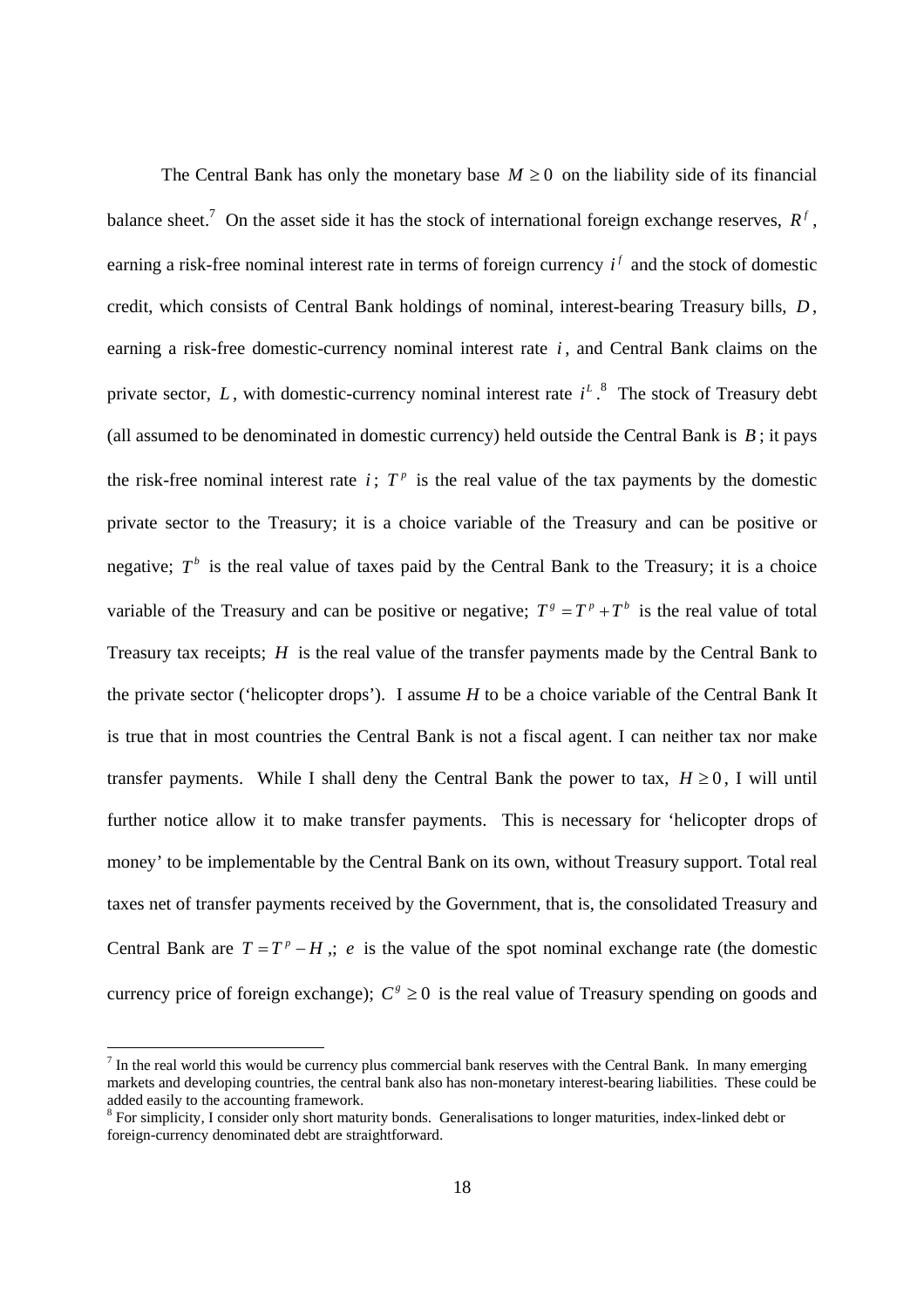services and  $C^b \ge 0$  the real value of Central Bank spending on goods and services. Public spending on goods and services is assumed to be public consumption only.

Equation (21) is the period budget identity of the Treasury and equation (22) that of the Central Bank.

$$
\frac{B_t + D_t}{P_t} = C_t^s - T_t^p - T_t^b + (1 + i_t) \left( \frac{B_{t-1} + D_{t-1}}{P_t} \right)
$$
(21)

$$
\frac{M_t - D_t - L_t - e_t R_t^f}{P_t} = C_t^b + T_t^b + H_t + \frac{(1 + i_t^M)M_{t-1} - (1 + i_t^L)D_{t-1} - (1 + i_t^L)L_{t-1} - (1 + i_t^L)e_t R_{t-1}^f}{P_t}
$$
\n
$$
(22)
$$

 The solvency constraints of, respectively, the Treasury and Central Bank are given in equations (23) and (24):

$$
\lim_{N \to \infty} E_t I_{N,t-1} \left( B_N + D_N \right) \le 0 \tag{23}
$$

$$
\lim_{N \to \infty} E_{t} I_{N,t-1} \left( D_{N} + L_{N} + e_{N} R_{N}^{f} \right) \ge 0 \tag{24}
$$

 When there exist complete contingent claims markets, and the no-arbitrage condition is satisfied, these solvency constraints, which rule out Ponzi finance by both the Treasury and the Central Bank, imply the following intertemporal budget constraints for the Treasury (equation (25)) and for the Central Bank (equation (26)).

$$
B_{t-1} + D_{t-1} \le E_t \sum_{j=t}^{\infty} I_{j,t-1} P_j (T_j^p + T_j^b - C_j^g)
$$
 (25)<sup>9</sup>

$$
D_{t-1} + L_{t-1} + e_{t-1} R_{t-1}^f \le E_t \sum_{j=t}^{\infty} I_{j,t-1} \left( P_j \left( C_j^b + T_j^b + H_j + Q_j \right) - \left( M_j - (1 + i_j^M) M_{j-1} \right) \right)
$$
(26)

where

<sup>9</sup> Note that  $E_t E_{t-1} I_{t,t-1} = E_{t-1} I_{t,t-1}$ 1  $\sum_{t-1}^{t} t_{t,t-1} - L_{t-1} t_{t,t-1} - \frac{1}{1+i_t}$  $E_t E_{t-1} I_{t,t-1} = E_{t-1} I_{t,t-1} = \frac{1}{1+i_t}.$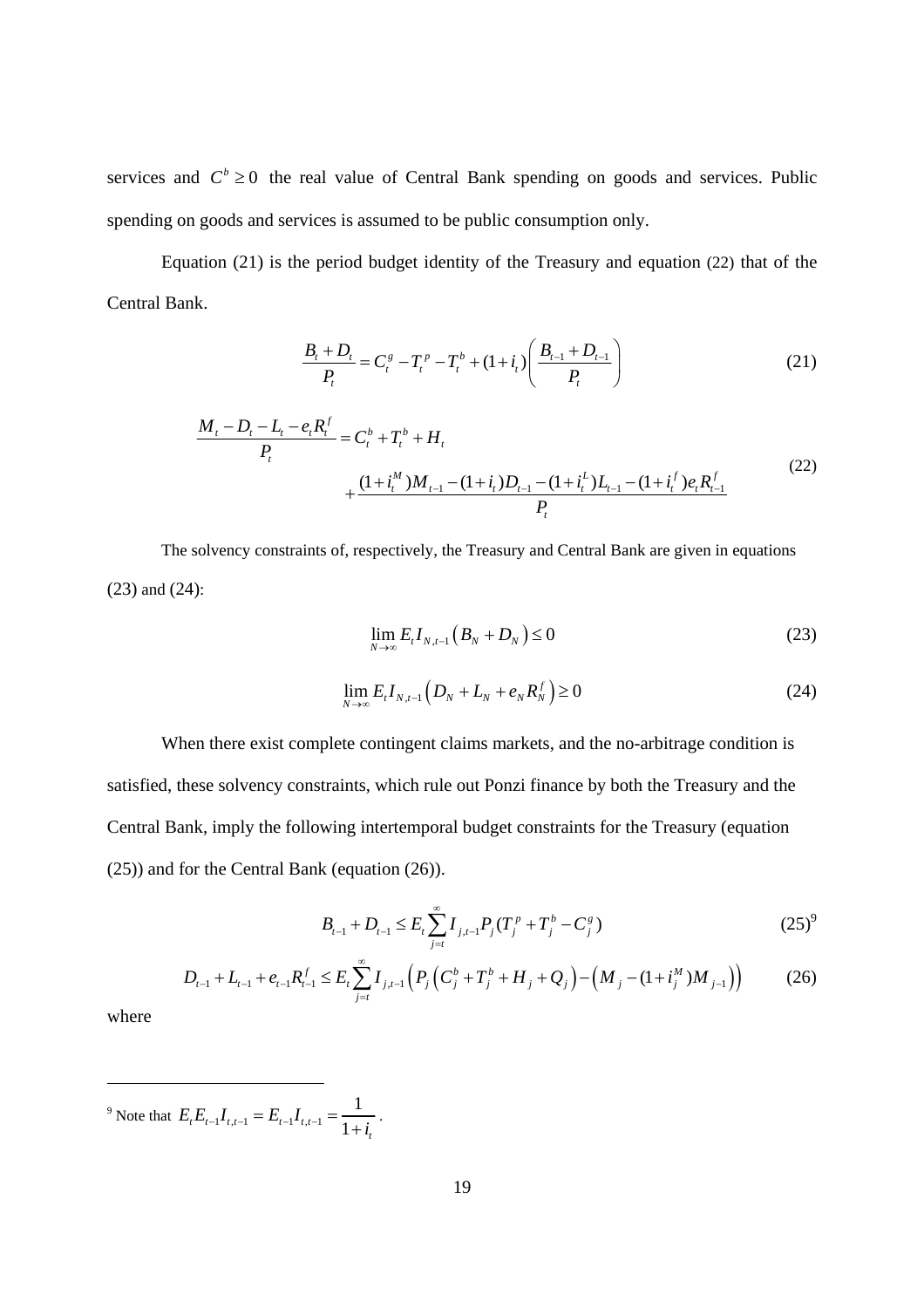$$
P_j Q_j = (i_j - i_j^L) L_{j-1} + \left(1 + i_j - (1 + i_j^f) \frac{e_j}{e_{j-1}}\right) e_{j-1} R_{j-1}^f
$$
 (27)

The expression  $Q$  in equation (27) stands for the real value of the quasi-fiscal implicit interest subsidies made by the Central Bank. If the rate of return on government debt exceeds that on loans to the private sector, there is an implicit subsidy to the private sector equal in period *t* to  $(i_i - i_i^L) L_{i-1}$ . If the rate of return on foreign exchange reserves is less than what would be implied by Uncovered Interest Parity (UIP), there is an implicit subsidy to the issuers of these reserves, given in period *t* by  $1 + i_t - (1 + i_t^f) - \frac{c_t}{r} \Big| e_{t-1} R_{t-1}^f$ 1  $1 + i_t - (1 + i_t^f) \frac{e_t}{\cdots} \Big| e_{t-1} R_t^f$ *t*  $i_{t} - (1 + i_{t}^{f}) \frac{e_{t}}{e_{t-1}} \bigg| e_{t-1} R$  $\overline{e_{t-1}}\int_{t-1}^{t}$  $\left(1+i_t-(1+i_t^f)\frac{e_t}{1+i_t}\right)$  $\begin{pmatrix} e_{t-1} \end{pmatrix}$ .

 The solvency constraint of the Central Bank only requires that the present discounted value of its net *non-monetary* liabilities be non-positive in the long run. Its monetary liabilities are liabilities only in name, as they are *irredeemable*: the holder of base money cannot insist at any time on the redemption of a given amount of base money into anything else other than the same amount of itself (base money).

Summing (21) and (22) gives the period budget identity of the Government (the consolidated Treasury and Central Bank), in equation (28); summing (23) and (24) gives the solvency constraint of the Government in equation (29) and summing (25) and (26) gives the intertemporal budget constraint of the Government in equation (30).

$$
M_{t} + B_{t} - L_{t} - e_{t}R_{t}^{f} \equiv P_{t}(C_{t}^{g} + C_{t}^{b} - T_{t})
$$
  
+ 
$$
(1 + i_{t}^{M})M_{t-1} + (1 + i_{t})B_{t-1} - (1 + i_{t}^{L})L_{t-1} - e_{t}(1 + i_{t}^{f})R_{t-1}^{f}
$$
(28)

$$
\lim_{N \to \infty} E_{t} I_{N,t-1} \left( B_{N} - L_{N} - e_{N} R_{N}^{f} \right) \leq 0 \tag{29}
$$

$$
B_{t-1} - L_{t-1} - e_{t-1} R_{t-1}^f \le E_t \sum_{j=t}^{\infty} I_{j,t-1} \left( P_j \left( T_j - Q_j - C_j^g - C_j^b \right) + M_j - (1 + i_j^M) M_{j-1} \right) \tag{30}
$$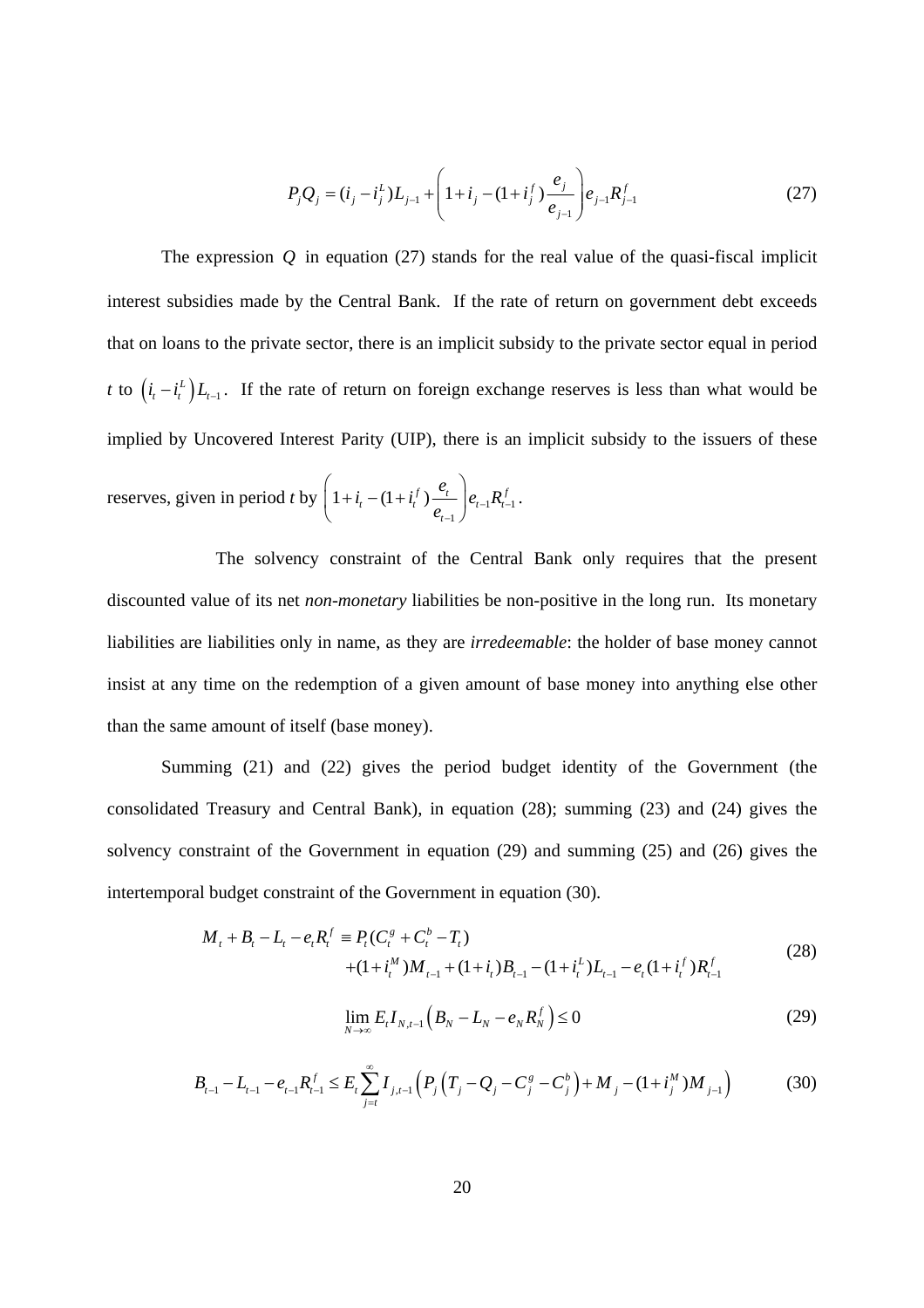Consider the conventional financial balance sheet of the Central Bank in Table 1, that of the Treasury in Table 2, and that of the Government in Table 3. Loans to the private sector and international reserves are valued at their notional or face values.<sup>10</sup>

| Table 1                          |                    |
|----------------------------------|--------------------|
| <b>Central Bank Conventional</b> |                    |
| <b>Financial Balance Sheet</b>   |                    |
| <b>Assets</b>                    | <b>Liabilities</b> |
|                                  |                    |
| D                                | $\boldsymbol{M}$   |
|                                  |                    |
| L                                |                    |
|                                  |                    |
|                                  |                    |
| eR <sup>f</sup>                  |                    |
|                                  |                    |
|                                  |                    |
|                                  |                    |

  $10$  If the outstanding stock of (one-period maturity) loans to the private sector were marked-to-market, its fair value would be  $L_t \left| \frac{1 + \nu_{t+1}}{1 - \nu_{t+1}} \right|$ 1 1 1 *L*  $t\left| \frac{1-t_{t}}{1-t_{t}}\right|$ *t*  $L_i\left(\frac{1+i}{l}\right)$ *i* +  $\left( \frac{1 + i_{t+1}^L}{1 + i_{t+1}} \right)$ , the fair value of the (one-period maturity) international reserves would be  $1$ <sup>t</sup> $t+1$ 1  $f_t R_t^f \left( \frac{(1+i_{t+1}^f)e_{t+1}/e_t}{i} \right)$ *t*  $e_{i}R_{i}^{f}\left(\frac{(1+i_{i+1}^{f})e_{i+1}}{(1+i_{i+1}^{f})e_{i+1}}\right)$ *i* + $1$ <sup> $\mu$ </sup> $t+$  $\left( \frac{(1+i_{t+1}^f) e_{t+1} / e_t}{i_{t+1}} \right)$ . It might be thought that the fair value of the stock of base money would be 1 1 1 1 *M*  $t\left| \frac{1+t}{1+t}\right|$ *t*  $M_{i}$  $\left( \frac{1+i}{1+i} \right)$ *i* +  $\left( \frac{1 + i_{t+1}^{M}}{1 + i_{t+1}} \right)$ . However, currency is not a one-period maturity store of value. As a store of value, base money is a perpetuity paying  $1 + i_j^M$  in each period  $j > t$  for each unit of money acquired in period t. The marked-to-market or fair value of a unit of base money acquired in period *t* (ex-dividend, that is, after period *t* interest due has been paid) is therefore  $E_i \sum I_{j,j-1}$ 1 *M*  $t \sum_{j}^{I} j_{j} = 1^{l} j$ *t*  $E_{i} \sum I_{i}$ <sub>i</sub> i<sub>i</sub> ∞ −  $\sum_{i=1} I_{j,j-1} i_j^M$ . In the deterministic case, this becomes  $\sum_{j=t+1} \prod_{k=t+1}$  $\frac{j}{\mathbf{I}}$   $i_j^M$  $j = t+1$   $k = t+1$  **1**  $\pm$  **t**<sub>k</sub> *i i*  $\sum_{i=t+1}^{\infty} \prod_{k=t+1}^{j} \frac{i_j^M}{1+i_k}$ . If follows that, as a store of value, the fair value of currency, which has a zero interest rate, is zero, as it is effectively a consol with a zero coupon.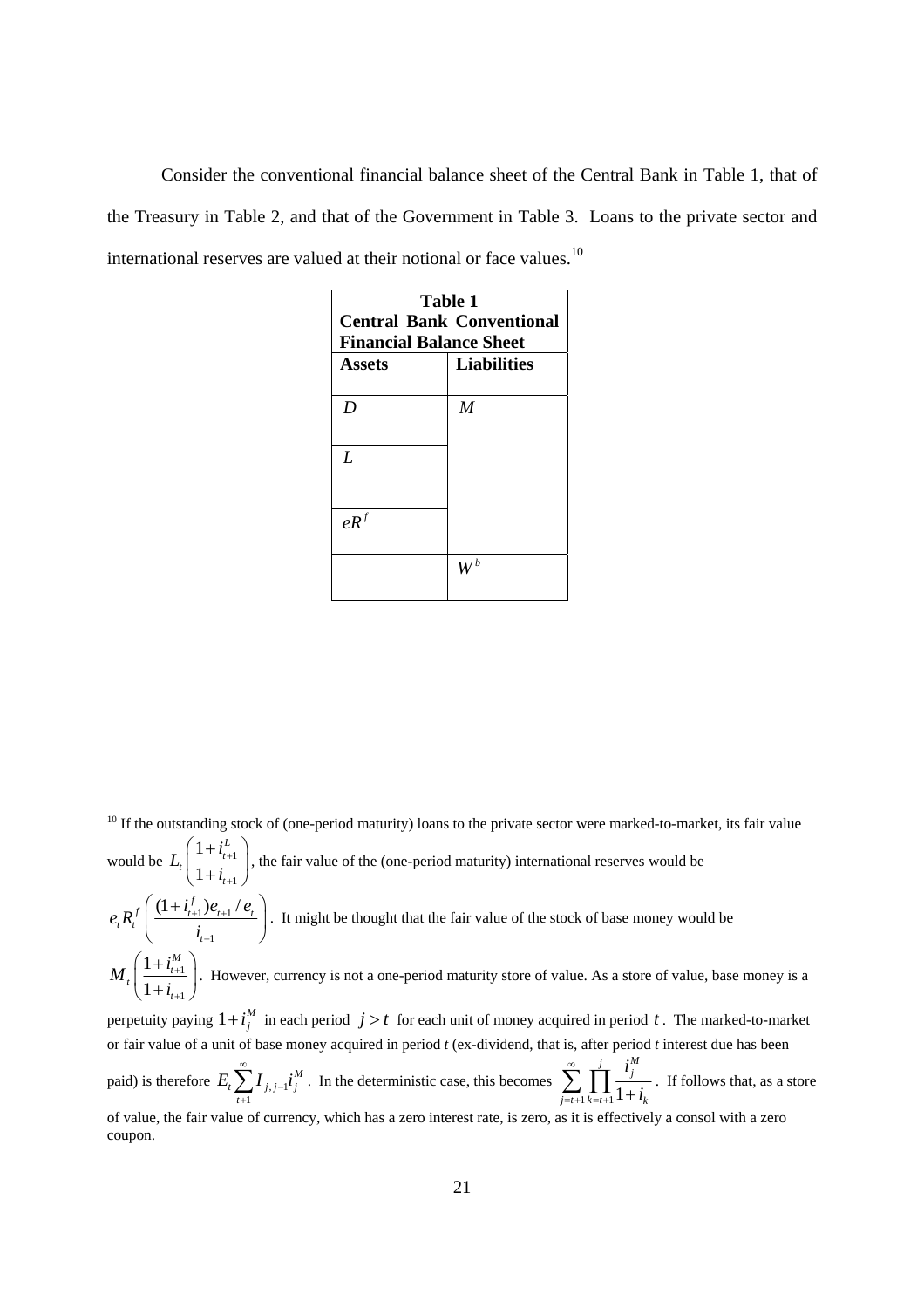| Table 2                        |                     |
|--------------------------------|---------------------|
| <b>Treasury</b>                | <b>Conventional</b> |
| <b>Financial Balance Sheet</b> |                     |
| <b>Assets</b>                  | <b>Liabilities</b>  |
|                                |                     |
|                                | D                   |
|                                |                     |
|                                | B                   |
|                                |                     |
|                                |                     |
|                                |                     |

| Table 3                        |                         |  |
|--------------------------------|-------------------------|--|
|                                | Government Conventional |  |
| <b>Financial Balance Sheet</b> |                         |  |
| <b>Assets</b>                  | <b>Liabilities</b>      |  |
|                                |                         |  |
| L                              | B                       |  |
|                                |                         |  |
| $e^{iR}$                       | $\boldsymbol{M}$        |  |
|                                |                         |  |
|                                |                         |  |
|                                |                         |  |
|                                |                         |  |

The Central Bank's financial net worth,  $W^b \equiv D + L + eR^f - M$ , is the excess of the value of its financial assets, Treasury debt, *D* , loans to the private sector, *L* and foreign exchange reserves,  $eR^f$ , over its monetary liabilities,  $M$ . The Treasury's conventional financial net worth is denoted  $W^t$ , the Government's by  $W^g$ .

 To make the relationship between the intertemporal budget constraints of the Treasury and the Central Bank and their conventional balance sheets more apparent, it is helpful to use the ISI, (assuming  $\lim_{N \to \infty} E_t I_{N,t-1} M_N = 0$ ) given in equation (13), to rewrite the intertemporal budget constraint of the Central Bank (26) as in equation (31):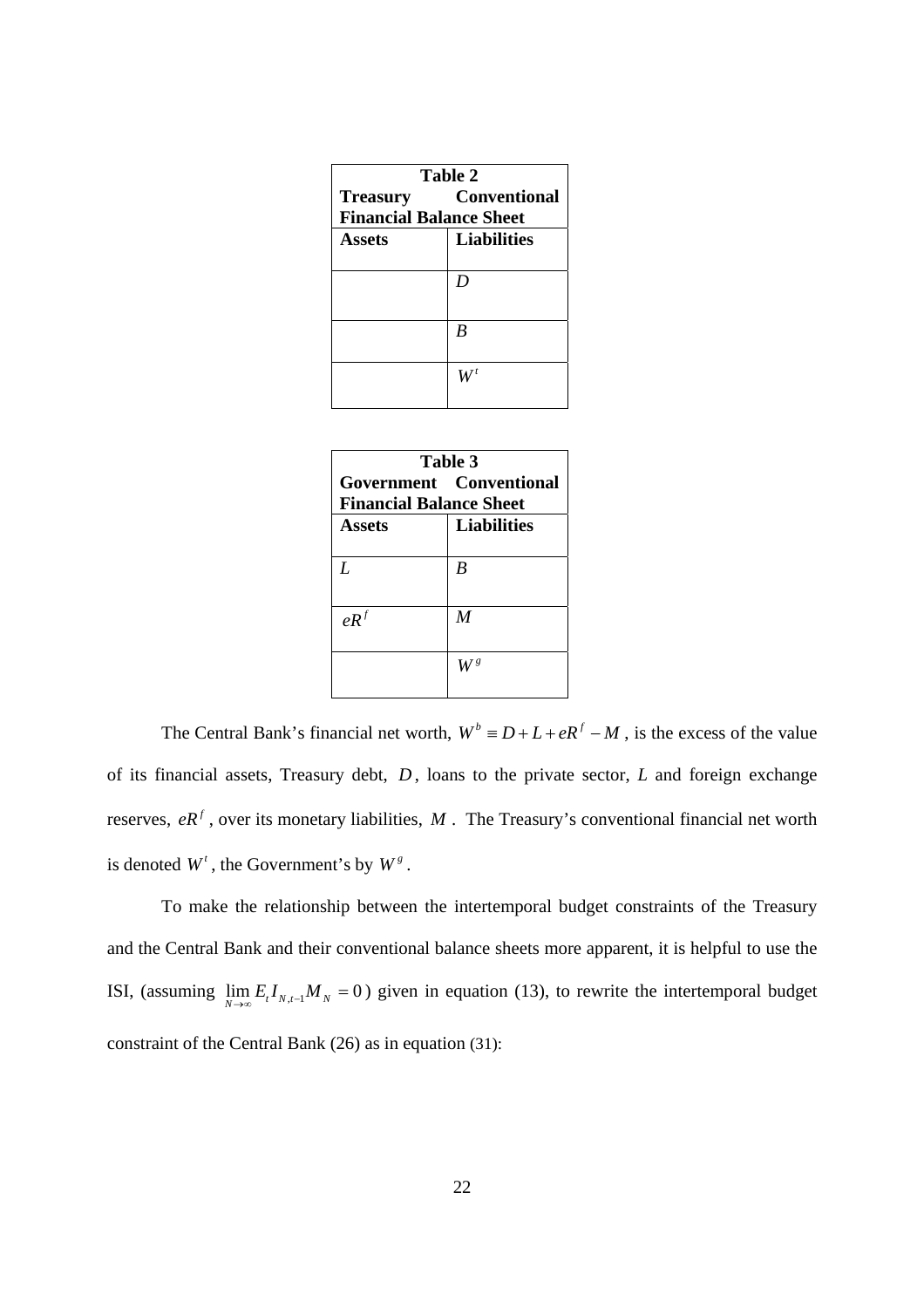$$
\left(\frac{1+i_{t}^{M}}{1+i_{t}}\right)M_{t-1} - \left(D_{t-1} + L_{t-1} + e_{t-1}R_{t-1}^{f}\right)
$$
\n
$$
\leq E_{t}\sum_{j=t}^{\infty}I_{j,t-1}\left[P_{j}\left(-C_{j}^{b}-T_{j}^{b}-H_{j}-Q_{j}\right)+\left(\frac{i_{j+1}-i_{j+1}^{M}}{1+i_{j+1}}\right)M_{j}\right]
$$
\n(31)

### **III.1 Can Central Banks survive with 'negative equity'?**

On the left-hand side of (31) we have (minus) the equity of the Central Bank – the excess of its monetary liabilities over its financial assets. On the right-hand side of (31) we have, 1  $\iota_{j+1}$  $n^{t-1}$   $\left( \frac{1+i}{1+i_{j+1}} \right)$ *M*  $j+1$   $j$  $t \sum_{j} I_{j,t-1}$   $\frac{1}{t}$   $\cdots$   $\frac{1}{t}$   $\cdots$  $j=t$   $\left(1+t_j\right)$  $i_{i+1} - i$  $E_t$ ,  $I_{i,t-1}$   $\frac{I_{j+1} - I_{j+1}}{I_{i-1}}$   $M$ *i*  $\sum_{i=1}^{\infty}$   $\left(i_{i+1}-i_{i+1}^M\right)$ −  $=t$   $1 \pm i$  $\sum_{j=i}^{\infty} I_{j,i-1} \left( \frac{i_{j+1} - i_{j+1}^M}{1 + i_{j+1}} \right) M_j$ , the present discounted value Central Bank revenue, that is, of the future interest payments saved by the Central Bank because of its ability to issue monetary liabilities bearing an interest rate  $i_j^M$ . The difference between these two terms, is, from the ISI, the present discounted value of future seigniorage,  $E_i \sum I_{j,t-1} (M_j - (1 + i^M_j) M_{j-1})$  $E_{\iota} \sum_{i=1}^{\infty} I_{i,i-1} (M_i - (1 + i^M_i)M)$  $-1$   $\binom{11}{j}$   $\binom{11}{j}$   $\binom{11}{j}$  $\sum_{j=i} I_{j,t-1} (M_j - (1 + i_j^M) M_{j-1}),$  provided the

present discounted value of the terminal money stock is zero:  $\lim_{N\to\infty} E_t I_{N,t-1} M_N = 0$  (see equations (11), (12) and (13)).

 $j = t$ 

It should be noted that order to obtain the Central Bank's intertemporal budget constraint (26), I imposed the no-Ponzi game terminal condition  $\lim_{N \to \infty} E_t I_{N,t-1} (D_N + L_N + e_N R_N^f) \ge 0$ , that is, the present value of the terminal net *non-monetary* liabilities had to be non-negative. I did not impose the condition  $\lim_{N\to\infty} E_t I_{N,t-1} (D_N + L_N + e_N R_N^f - M_N) \ge 0$ , that is, that the present value of the terminal total net liabilities, *monetary and non-monetary,* had to be non-negative. The reason is that the monetary 'liabilities' of the Central Bank are not in any meaningful sense liabilities of the Central Bank. The owner (holder) of currency notes worth *X* units of currency have a claim on the Central Bank for currency notes worth *X* units of currency – nothing more. The monetary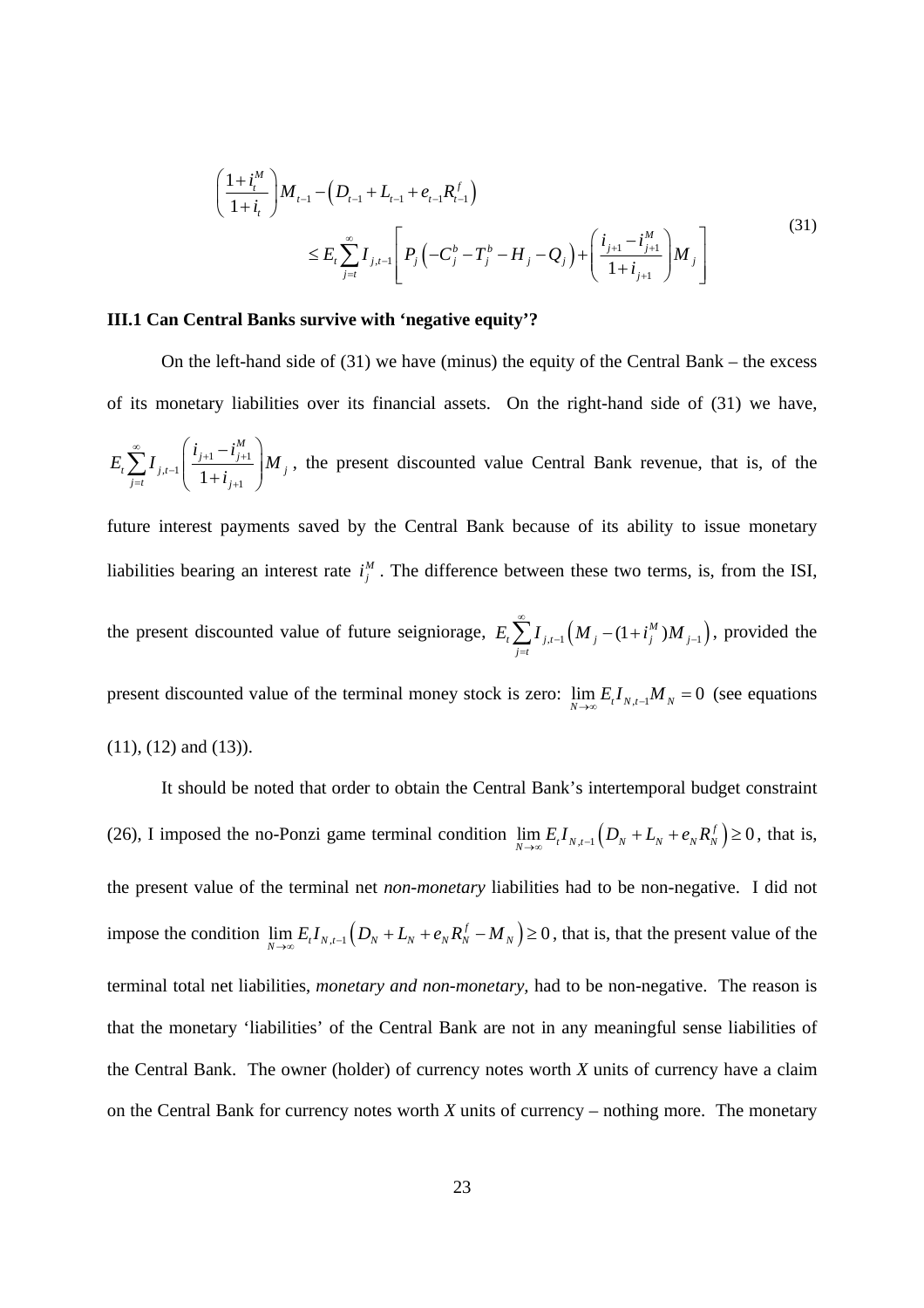liabilities of the Central Bank are irredeemable or inconvertible into anything other than the same amount of itself. While in most well-behaved economies,  $\lim_{N\to\infty} E_t I_{N,t-1} M_N = 0$ , this will not be the case, for instance, in a permanent liquidity trap where  $\lim_{N\to\infty} E_t I_{N,t-1} M_N = \lim_{N\to\infty} E_t M_N > 0$  unless the monetary authorities adopt a policy of (asymptotically) demonetising the economy in nominal terms. Such asymptotic demonetization (in nominal terms) characterises the efficient stationary liquidity trap equilibrium of the Bailey-Friedman Optimal Quantity of Money rule (Bailey (1956), Friedman (1969)), when the interest rate on base money is zero and the risk-free nominal interest rate on non-monetary assets is kept at zero throughout. The nominal stock of base money shrinks at a proportional rate equal to the real interest rate and the rate of time preference.

Even if the conventionally defined net worth or equity of the Central Bank is negative, that is, if  $W_{t-1}^b \equiv D_{t-1} + L_{t-1} + e_{t-1}R_{t-1}^f - M_{t-1} < 0$ , the Central Bank can be solvent provided  $\sum_{j=1}^{n} \sum_{j=1}^{n} I_{j,t-1} \left| P_j \left( C_j^b + T_j^b + H_{j} + Q_j \right) - \left( \frac{t_{j+1}}{1 + i_{j+1}} \right) \right|$ *M*  $b \sim E \sum I \mid D \left( C^b \cdot T^b \cdot H \cdot O \right) \mid l'$ <sub>j+1</sub>  $l'$ <sub>j</sub>  $t_{t-1} \leq L_t \sum_i I_{j,t-1} |I_j| \mathbf{C}_j + I_j + H_j + \mathbf{C}_j |I_{j+1}|$ *j*=*t*  $\qquad \qquad$   $\qquad \qquad$   $\qquad \qquad$   $\qquad \qquad$   $\qquad \qquad$   $\qquad \qquad$   $\qquad \qquad$   $\qquad \qquad$   $\qquad \qquad$   $\qquad \qquad$   $\qquad \qquad$   $\qquad$   $\qquad \qquad$   $\qquad$   $\qquad \qquad$   $\qquad$   $\qquad$   $\qquad$   $\qquad$   $\qquad$   $\qquad$   $\qquad$   $\qquad$   $\qquad$   $\qquad$   $\qquad$   $\qquad$   $\qquad$   $\qquad$   $i_{i+1} - i$  $W_{t-1}^b \geq E_t \sum_{j=t} I_{j,t-1} \left| P_j \left( C_j^b + T_j^b + H_{j} + Q_j \right) - \left( \frac{C_{j+1}^b - C_{j+1}^b}{1 + i_{j+1}} \right) M \right|$  $\sum_{i=1}^{\infty}$   $\binom{a}{b}$   $\binom{c}{c}$   $\sum_{i=1}^{\infty}$   $\binom{a}{b+1}$   $\binom{b}{b+1}$   $\binom{c}{b+1}$  $-1 = L_t \sum_i I_{j,t-1}$  $=t$   $\begin{pmatrix} 1+t_{j+1} & 1 \end{pmatrix}$  $\geq E_t \sum_{i,j=1}^{\infty} I_{i,j-1} \left| P_i \left( C_i^b + T_i^b + H_{i} + Q_i \right) - \left( \frac{i_{j+1} - i_{j+1}^M}{1 - i_{j+1}} \right) M_{i,j} \right|$  $\sum_{j=i} I_{j,t-1} \left[ P_j \left( C_j^b + T_j^b + H_j + Q_j \right) - \left( \frac{t_{j+1} - t_{j+1}}{1 + t_{j+1}} \right) M_j \right]$ . Conventionally defined financial net

worth or equity excludes the present value of anticipated or planned future non-contractual outlays and revenues (the right-hand side of equation (31). It is therefore perfectly possible, for the central bank to survive and thrive with negative financial net worth. This might, however, require the central bank to raise so much seigniorage in real terms,  $\frac{M_j - (1 + i_j^M) M_j}{I}$ *j*  $M_{i} - (1 + i_{i}^{M})M$ *P*  $- (1 +$ , through

current and future nominal base money issuance, that, given the demand function for real base money, unacceptable rates of inflation would result.

The financial net worth of the Treasury,  $W^t = -(B + D)$  is negative in most countries. The financial net worth of the Government, that is, the consolidated Treasury and Central Bank  $W^g \equiv W^t + W^b = eR^f + L - M - B$ , is also likely to be negative for most countries. None of this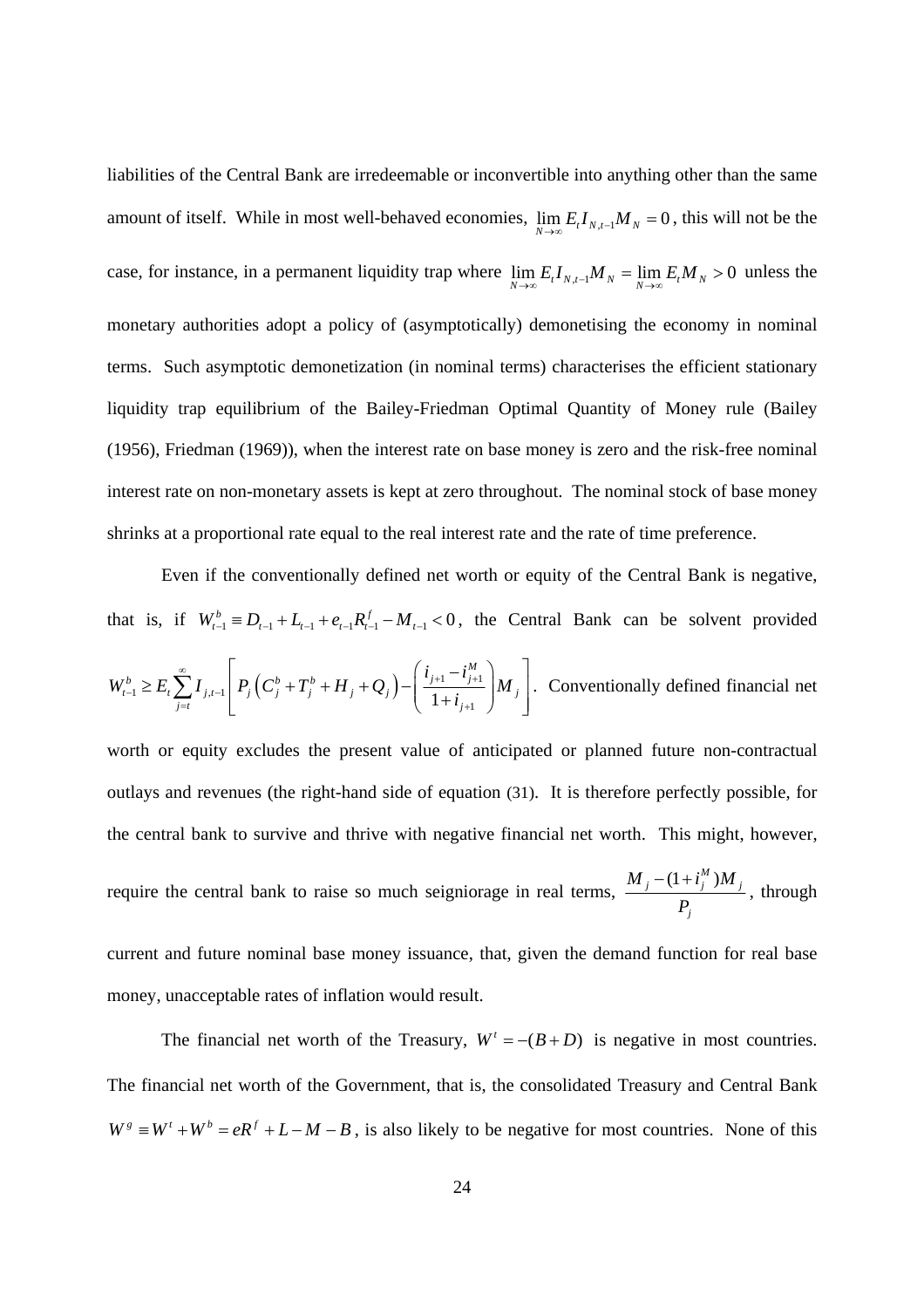need be a source of concern, unless the gap between the outstanding contractual non-monetary debt of the state and the present discounted value of the future primary (non-interest) surpluses of the state,  $T_j - C_j^g - C_j^b - Q_j$ ,  $j \ge t$  is so large, that it either cannot be filled at all at all (the maximum value of the discounted future real seigniorage stream is too low) and the state defaults, or can only be closed at unacceptably high rates of inflation.

 The only intertemporal budget constraint that ought to matter, that is, the only one that would matter in a well-managed economy, is that of the consolidated Treasury and Central Bank, given in equation (30). Its breakdown into the Treasury's intertemporal budget constraint (equation (25)) and the Central Bank's intertemporal budget constraint (equation (26)) is without macroeconomic interest, unless there is a failure of cooperation and coordination between the monetary and fiscal authorities, that is, between the Central Bank and the Treasury. Operational independence for central banks has probably raised the risk of such mishaps occurring.

 The separation of the accounts of the Treasury and the Central Bank allows us to recognise a fourth measure of the revenues extracted by the state through its monopoly of the issuance of base money. This is the conventionally measured operating profits of the Central Bank (before payment of taxes to the Treasury), which will be denoted  $S_{4,t}$ . It consists of its net interest income minus its operating expenses:

$$
S_{4,t} = i_t D_{t-1} + i_t^L L_{t-1} + e_t i_t^T R_{t-1}^f - i_t^M M_{t-1} - P_t H_t - P_t C_t^b
$$
\n(32)

From equation (22) it follows that

$$
\Delta M_t - \Delta D_t - \Delta L_t - e_t \Delta R_t^f \equiv P_t T_t^b - S_{4,t}
$$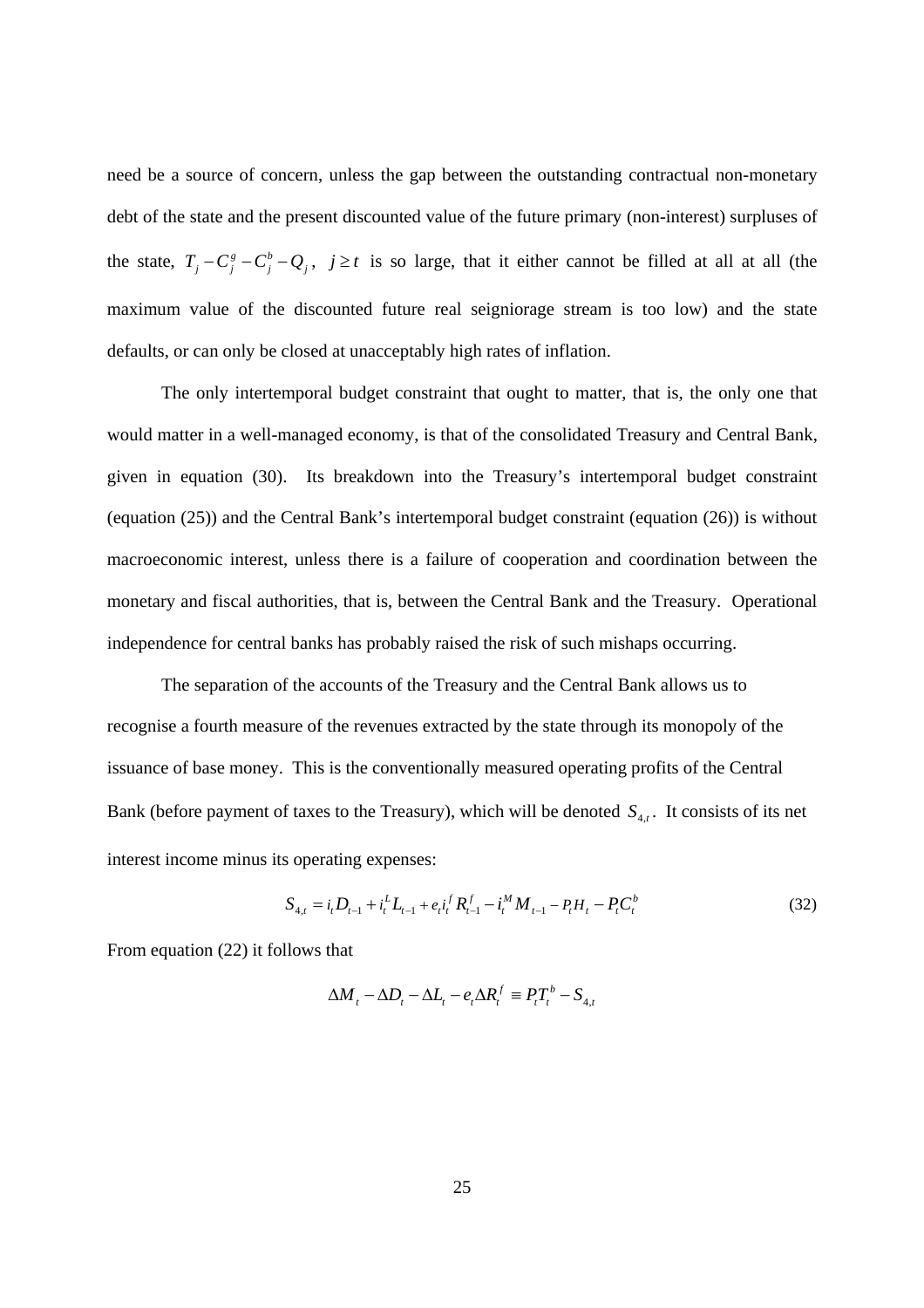If we make the further assumption that the operating profits of the Central Bank are paid in taxes to the Treasury<sup>11</sup>, that is,

$$
P_t^{\mathrm{T}_t^b} = S_{4,t} \,, \tag{33}
$$

then, and only then, does the textbook identity hold that the change in the stock of base money,  $\Delta M_t$ , equals domestic credit expansion,  $\Delta D_t + \Delta L_t$ , plus the value of the increase in the stock of foreign exchange reserves,  $e_t \Delta R_t^f$  :

$$
\Delta M_t = \Delta D_t + \Delta L_t + e_t \Delta R_t^f \tag{34}
$$

A little rearranging of the identities in (31) and (32) yields:

$$
E_{t} \sum_{j=t}^{\infty} I_{j,t-1} S_{4,j} \leq \left( \frac{1+i_{t}^{M}}{1+i_{t}} \right) M_{t-1} - (D_{t-1} + L_{t-1} + e_{t-1} R_{t-1}^{f})
$$
  
+ 
$$
E_{t} \sum_{j=t}^{\infty} I_{j,t-1} P_{j} T_{j}^{b}
$$
  
+ 
$$
E_{t} \sum_{j=t}^{\infty} I_{j,t-1} i_{j} \left( D_{j-1} + L_{j-1} + e_{j-1} R_{j-1}^{f} - \left( \frac{1+i_{j}^{M}}{1+i_{j}} \right) M_{j-1} \right)
$$
  
(35)

So if the Treasury always taxes away all the operating profits of the Central Bank (equation (33) holds, then

$$
\left(\frac{1+i_{i}^{M}}{1+i_{i}}\right)M_{t-1} - (D_{t-1} + L_{t-1} + e_{t-1}R_{t-1}^{f}) \leq E_{t} \sum_{j=t}^{\infty} I_{j,t-1}i_{j} \left(D_{j-1} + L_{j-1} + e_{t-1}R_{j-1}^{f} - \left(\frac{1+i_{j}^{M}}{1+i_{j}}\right)M_{j-1}\right) + E_{t} \sum_{j=t}^{\infty} I_{j,t-1}i_{j}\left(e_{j-1} - e_{t-1}\right)R_{j-1}^{f}
$$

From (34) it then follows that

$$
D_{j-1} + L_{j-1} + e_{t-1} R_{j-1}^f - \left(\frac{1+i_j^M}{1+i_j}\right) M_{j-1} = D_{t-1} + L_{t-1} + e_{t-1} R_{t-1}^f - \left(\frac{1+i_t^M}{1+i_t}\right) M_{t-1} \text{ for } j \ge t \text{, so}
$$

<sup>&</sup>lt;sup>11</sup> The profits of the Bank of England (after Corporation Tax) are split fifty-fifty between the Treasury and additions to the Bank of England's reserves, but this arrangement can at any time be altered by the Treasury.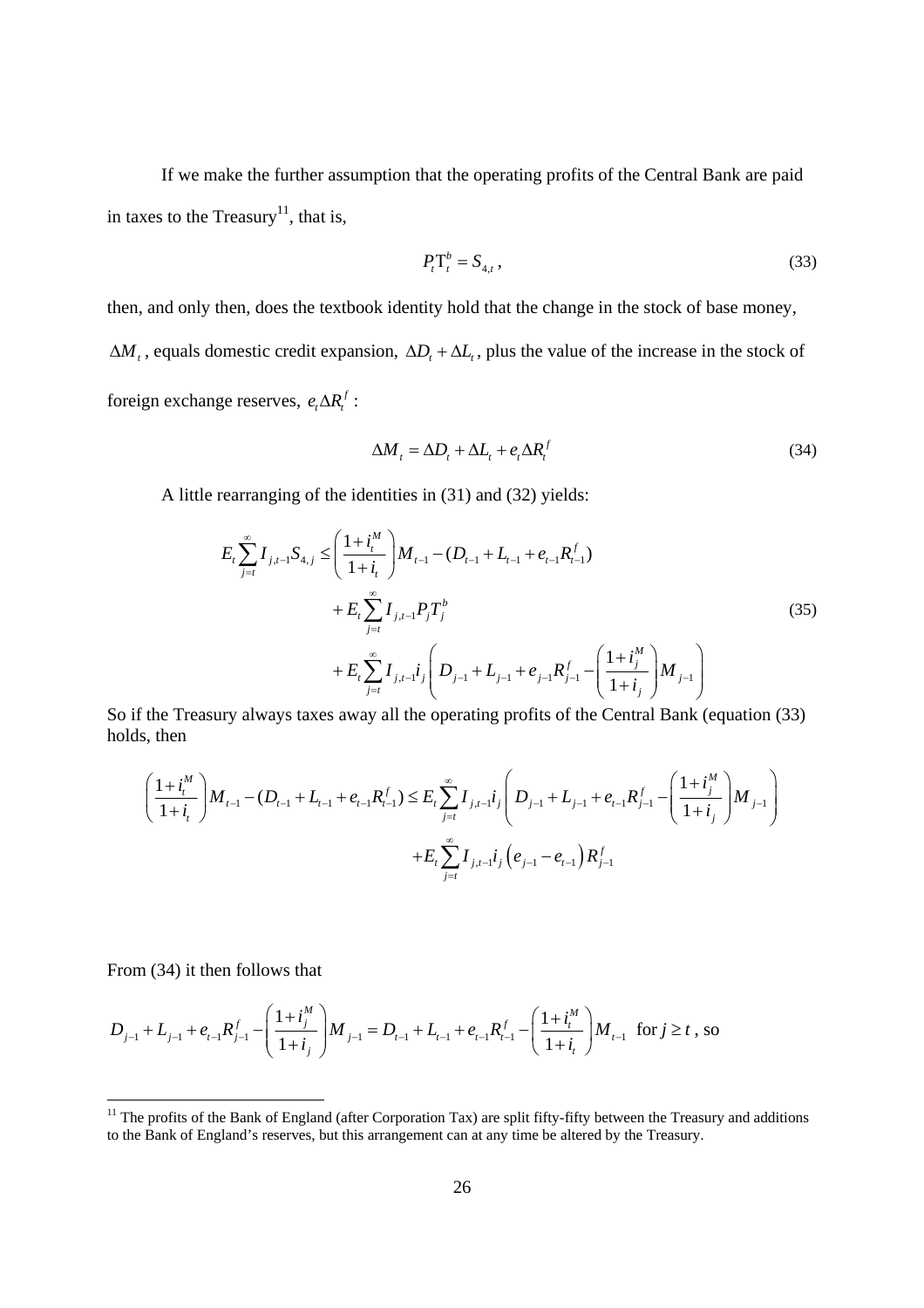$$
E_{t}\sum_{j=t}^{\infty}I_{j,t-1}i_{j}\left(e_{j-1}-e_{t-1}\right)R_{j-1}^{f}\geq0
$$

So unless the Central Bank experiences, on average, capital gains (through currency appreciation) rather than capital losses (through currency appreciation) on its foreign exchange reserves, the Central Bank's solvency constraint will be violated when the Treasury taxes away its operating profits.

Regardless of the tax rule the Treasury imposes on the Central Bank, it is always the case that the present discounted value of the taxes paid by Central Bank to the Treasury can be written as

$$
PDV_{t-1}(PT^{b}) \equiv E_{t} \sum_{j=t}^{\infty} I_{j,t-1} P_{j} T_{j}^{b}
$$
  
=  $D_{t-1} + L_{t-1} + e_{t-1} R_{t-1}^{f} - \left(\frac{1 + i_{t}^{M}}{1 + i_{t}}\right) M_{t-1}$   
+  $E_{t} \sum_{j=t}^{\infty} I_{j,t-1} \left[ P_{j} \left( -C_{j}^{b} - H_{j} - Q_{j} \right) + \left( \frac{i_{j+1} - i_{j+1}^{M}}{1 + i_{j+1}} \right) M_{j} \right]$ 

So unless the Central Bank can influence the present discounted value of its primary (noninterest) deficits (before taxes paid to the Treasury), maximising the present discounted value of the profits of the Central Bank,  $PDV_{t-1}(S_4)$  is equivalent to maximising the present discounted value of central bank revenues,  $PDV_{t-1}(S_2)$  and of the present discounted value of seigniorage,  $PDV_{t-1}(S_1)$ .

We now turn to the consideration of the question as to whether the Central Bank has the financial resources to successfully pursue its inflation target.

### **IV. Is the inflation target independently financeable by the Central Bank?**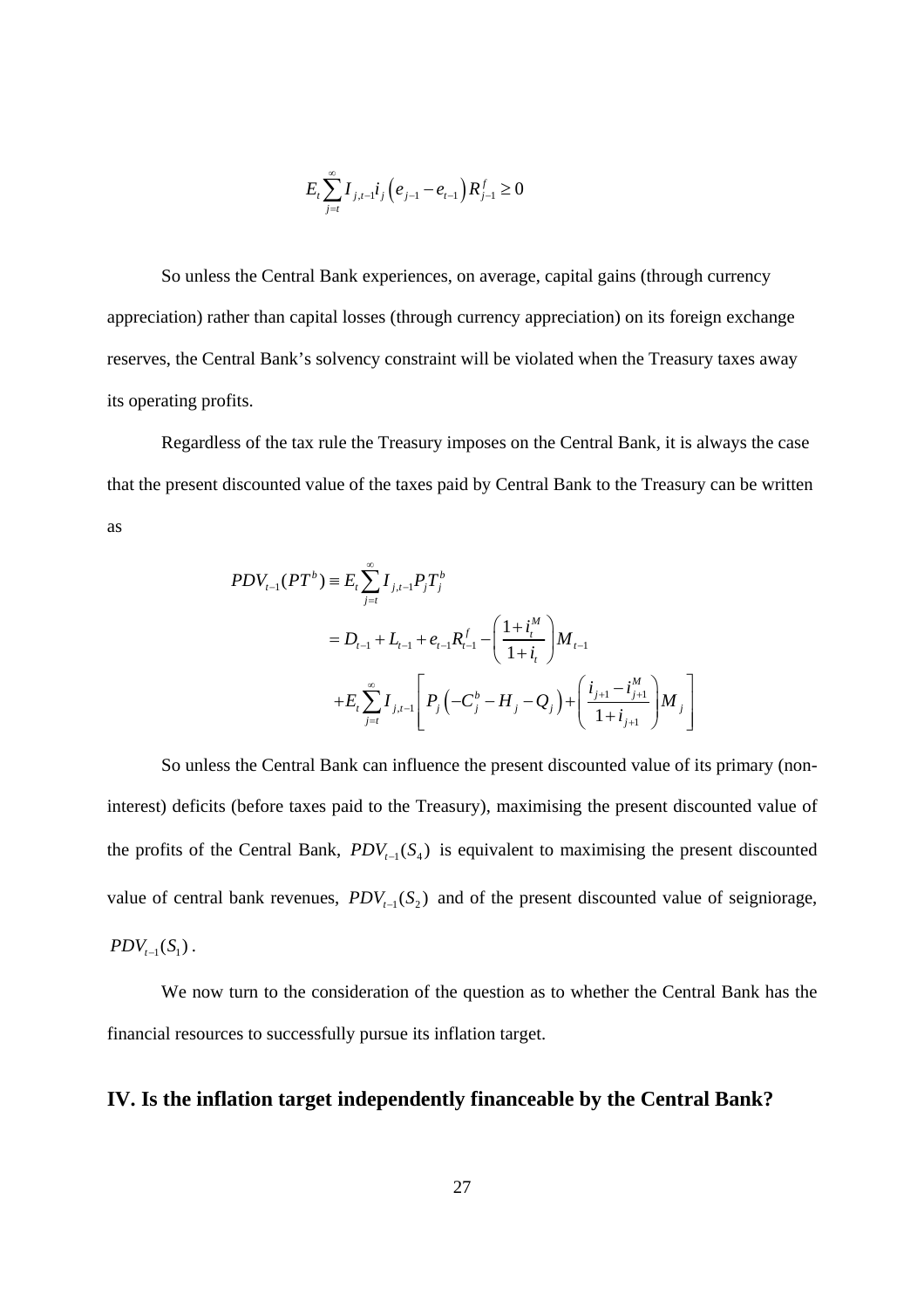I consider here whether and under what conditions the inflation target is consistent with the Central Bank's intertemporal budget constraint. Consider a closed economy model of an endowment economy, whose Treasury and Central Bank can be represented by a simplified version of the accounting framework developed in the previous Section. There are no international reserves,  $R_t^f = 0$ , no Central Bank loans to the private sector,  $L_t = 0$ , and therefore no quasi-fiscal subsidies by the Central Bank,  $Q_t = 0$ .

The intertemporal budget constraints of the Treasury remains as in equation (25), those of the Central Bank, respectively the Government (the consolidated Central Bank and Treasury) are given below:

$$
-D_{t-1} \leq \sum_{j=t}^{\infty} E_t I_{j,t-1} \left( P_j \left( -C_j^b - T_j^b - H_j \right) + M_j - (1 + i_j^M) M_{j-1} \right)
$$

and

$$
B_{t-1} \leq \sum_{j=t}^{\infty} E_t I_{j,t-1} \left( P_j \left( T_j - C_t^s - C_t^b \right) + M_j - (1 + i_j^M) M_{j-1} \right)
$$

Let the ratio of the stock of domestic credit to GDP be  $d_t = \frac{D_{t-1}}{DV}$ *t t*  $d_{t} = \frac{D}{a}$ *PY*  $=\frac{D_{t-1}}{2}$ , and let

$$
c_t^b = \frac{C_t^b}{Y_t}, \ c_t^s = \frac{C_t^s}{Y_t}, \ \tau_t^b = \frac{T_t^b}{Y_t}, \ \tau_t^p = \frac{T_t^p}{Y_t}, \ h_t = \frac{H_t}{Y_t}; \ \tau_t = \frac{T_t}{Y_t} = \tau_t^p - h_t
$$

 We can re-write the intertemporal budget constraints of the Treasury, the Central Bank and the consolidated Government as, respectively:

$$
b_{t} + d_{t} \leq E_{t} \sum_{j=t}^{\infty} R_{j,t-1} \Gamma_{j,t-1} (\tau_{j}^{p} + \tau_{j}^{b} - c_{j}^{g})
$$
\n(36)

$$
-d_{t} \leq \sum_{j=t}^{\infty} E_{t} R_{j,t-1} \Gamma_{j,t-1} \left( -c_{j}^{b} - \tau_{j}^{b} - h_{j} + (\mu_{j} - i_{j}^{M}) m_{j} \right)
$$
(37)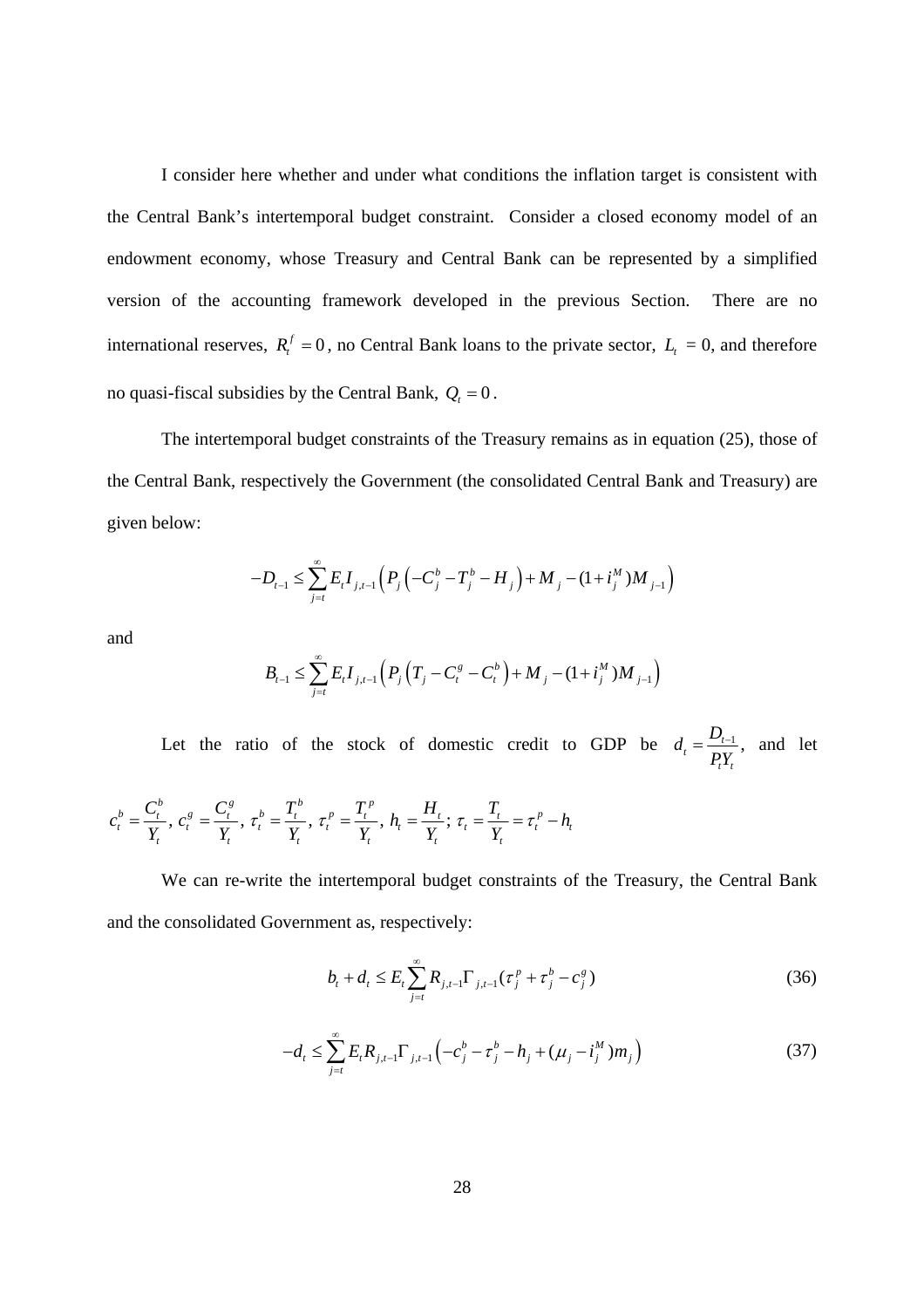$$
b_{t} \leq \sum_{j=t}^{\infty} E_{t} R_{j,t-1} \Gamma_{j,t-1} \left( \tau_{j} - c_{t}^{g} - c_{t}^{b} + (\mu_{j} - i_{j}^{M}) m_{j} \right). \tag{38}
$$

The period budget constraint of the representative household is given in (39) and its solvency constraint in (40);  $A_t$  is the nominal value of its non-monetary assets (inclusive of period *t* interest or similar payments): The nominal value of total household financial wealth is denoted  $W_t$ , where

$$
W_{t} = A_{t} + (1 + i_{t}^{M})M_{t-1}
$$
  
\n
$$
E_{t}I_{t+1,t}W_{t+1} = W_{t} - \left(\frac{i_{t+1} - i_{t+1}^{M}}{1 + i_{t+1}}\right)M_{t} + P_{t}(Y_{t} - T_{t} - C_{t})
$$
  
\n
$$
C_{t} \ge 0
$$
\n(39)<sup>12</sup>

$$
\lim_{N \to \infty} E_t I_{N,t} W_N \ge 0 \tag{40}
$$

Note that while the Central Bank does not, in its solvency constraint (24), view irredeemable base money as an effective liability, households do view base money as an asset in their solvency constraint. This asymmetry is the formal expression of the view that fiat money is an asset of the holder but not a liability of the issuer.

This implies the following intertemporal budget constraint for the household:

$$
W_{t} \geq E_{t} \sum_{j=t}^{\infty} I_{j,t} \left[ P_{j}(C_{j} + T_{j} - Y_{j}) + \left( \frac{i_{j+1} - i_{j+1}^{M}}{1 + i_{j+1}} \right) M_{j} \right]
$$
(41)

The household optimizes the following utility function:

$$
E_{t}\left(I_{t+1,t}A_{t+1}\right) + M_{t} = E_{t}\left[I_{t+1,t}\left(A_{t+1} + (1+i_{t+1}^{M})M_{t}\right)\right] + \left[1 - E_{t}\left(I_{t+1,t}(1+i_{t+1}^{M})\right)\right]M_{t}
$$
  
= 
$$
E_{t}\left[I_{t+1,t}\left(A_{t+1} + (1+i_{t+1}^{M})M_{t}\right)\right] + \left(\frac{i_{t+1} - i_{t+1}^{M}}{1+i_{t+1}}\right)M_{t}
$$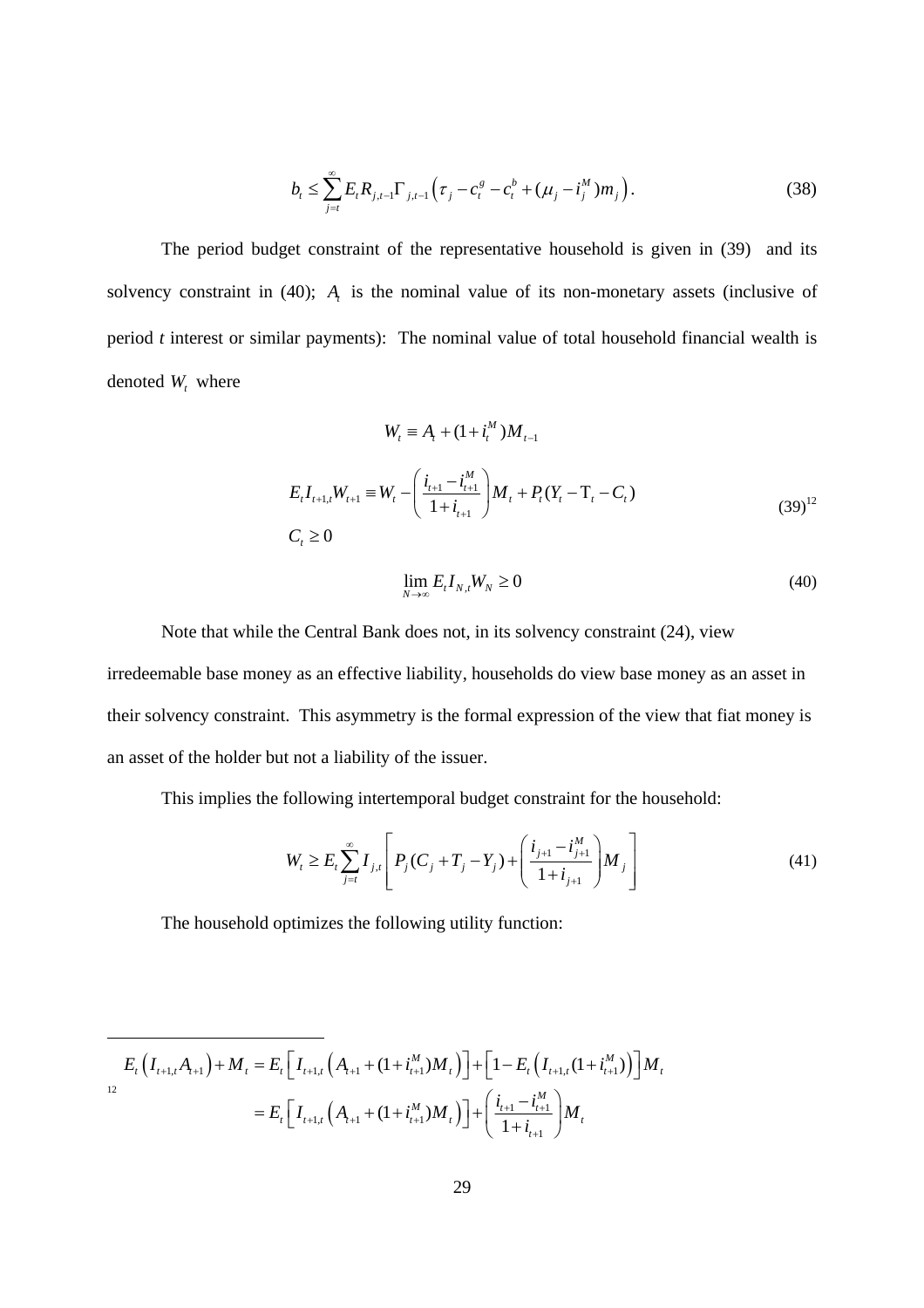$$
U_{t} = E_{t} \sum_{j=t}^{\infty} \left( \frac{1}{1+\delta} \right)^{j-t} u(C_{j}, \frac{M_{j}}{P_{j+1}};.)
$$
\n
$$
\delta > 0
$$
\n(42)

where 1  $\begin{cases} \mathbf{1} & \mathbf{1} \end{cases}$  $(C_t, \frac{m_t}{R};.) = v \frac{C_t}{V} + w \frac{m_t}{R}$  $t+1$   $\qquad \qquad$   $\qquad$   $\qquad$   $\qquad$   $\qquad$   $\qquad$   $\qquad$   $\qquad$   $\qquad$   $\qquad$   $\qquad$   $\qquad$   $\qquad$   $\qquad$   $\qquad$   $\qquad$   $\qquad$   $\qquad$   $\qquad$   $\qquad$   $\qquad$   $\qquad$   $\qquad$   $\qquad$   $\qquad$   $\qquad$   $\qquad$   $\qquad$   $\qquad$   $\qquad$   $\qquad$   $\qquad$   $\qquad$   $\qquad$   $\qquad$   $\$  $u(C_t, \frac{M_t}{\sigma};.) = v\left(\frac{C_t}{\sigma}\right) + w\left(\frac{M_t}{\sigma}\right)$  $P_{t+1}$ ,  $\left(Y_{t}\right)$   $\left(P_{t+1}Y_{t+1}\right)$  $(C_i \cap M_i)$  $= v \left( \frac{C_t}{Y_t} \right) + w \left( \frac{H_t}{P_{t+1} Y_{t+1}} \right)$  is twice continuously differentiable, increasing in

consumption, increasing in real money balances for low values of the stock of real money balances, strictly concave and satisfies the Inada conditions for consumption. Preferences are assumed separable in consumption and real money balances and homothetic in consumption, real money balances and the exogenous level of real output, so as to permit the existence of a steady state with non-zero real growth. Let  $c_t = C_t/Y_t$ . For expositional simplicity I will use the following parametric example:  $v(c_) = \ln(c_)$  and

 $w(m_{t+1}) = (m_{t+1} - \theta) \ln(\theta - m_{t+1}) - m_{t+1}$ ;  $\theta > m_{t+1} + 1$ . These yield a money demand function close to the textbook semi-logarithmic one (I assume that the value of the parameter  $\theta$  is sufficiently large to ensure an interior solution for the stock of real money balances, in the range where the marginal utility of real money balances is positive).<sup>13</sup> The interior optimality conditions are:

$$
u_m(c_t, m_{t+1}) = w'(m_{t+1}) = \left(\frac{i_{t+1} - i_{t+1}^M}{1 + i_{t+1}}\right)u_c(c_t, m_{t+1}) = \left(\frac{i_{t+1} - i_{t+1}^M}{1 + i_{t+1}}\right)v'(c_t)
$$
(43)

$$
\frac{1}{1+\delta}E_t\left(R_{t,t+1}\frac{u_c(c_{t+1},m_{t+2})}{u_c(c_t,m_{t+1})}\right) = \frac{1}{1+\delta}E_t\left(R_{t,t+1}\frac{v'(c_{t+1})}{v'(c_t)}\right) = 1\tag{44}
$$

For the specific functional forms chosen for the sub-utility functions for consumption and real money balances, (43) and (44) become:

<sup>&</sup>lt;sup>13</sup> In discrete time money-in-the-utility function models, a choice has to be made as to whether the end-of-period stock of nominal money balances is to be deflated by this period's price level (the backward looking opportunity cost approach,  $M$ ,  $\neq$   $P$ ,  $\geq$  or next period's price level, when these money balances will actually available (the forward-

looking purchasing power approach,  $M_t / P_{t+1}$ . Little of substance depends on this choice, but the algebra is a beat neater with the forward-looking approach, which is adopted in this paper.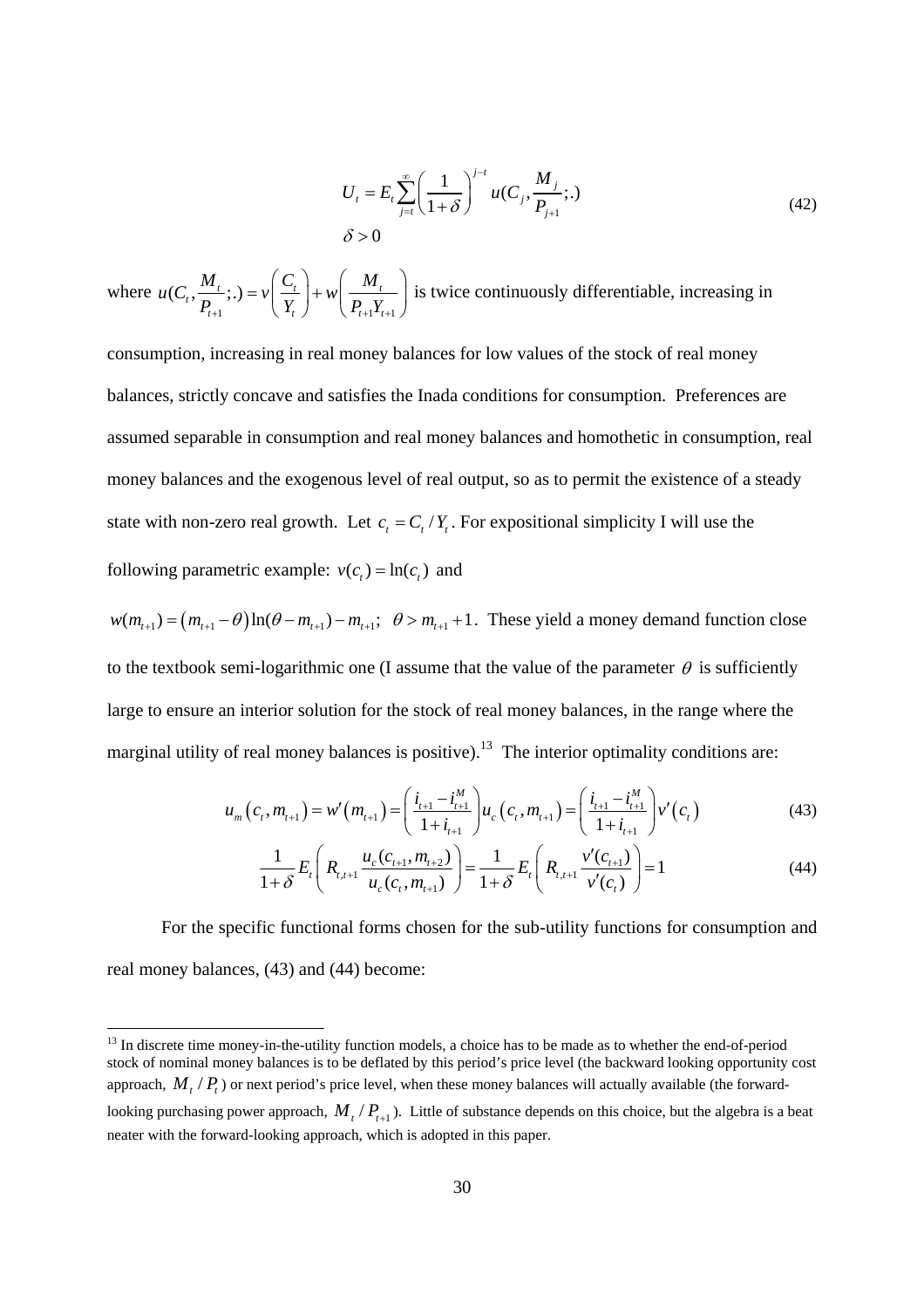$$
\ln(\theta - m_{t+1}) = \left(\frac{i_{t+1} - i_{t+1}^M}{1 + i_{t+1}}\right) c_t^{-1}
$$
\n(45)

$$
\frac{1}{1+\delta}E_t\left(R_{t,t+1}\frac{c_t}{c_{t+1}}\right) = 1\tag{46}
$$

Output is demand-determined, so

$$
1 = c_t + c_t^g + c_t^b \tag{47}
$$

Financial asset market equilibrium requires that

$$
A_t = (1 + i_t)B_{t-1} \tag{48}^{14}
$$

Pricing behaviour is given by slightly modified New-Keynesian Phillips curve in (49)

$$
\pi_{t} - \omega_{t} = \varphi E_{t-1}(Y_{t} - Y_{t}^{*}) + \frac{1}{1+\delta} E_{t-1}(\pi_{t+1} - \omega_{t+1})
$$
\n
$$
\varphi > 0
$$
\n(49)

Here  $Y_t^* > C_t^s + C_t^b$  is the exogenously given level of capacity output or potential output. Its proportional growth rate is denoted  $\overline{Y}_t^*$  $\frac{1}{t} = \frac{I_t}{V^*} - 1$ 1 *t Y*  $\gamma_t^* = \frac{I_t}{Y_{t-1}^*} - 1$ . −

The Phillips curve in (49) combines Calvo's model of staggered overlapping nominal contracts with the assumption that even those price setters who are free to set their prices have to do so one period in advance (see Calvo  $(1983)$  and Woodford  $(2003)$ ).<sup>15</sup> The current price level, *P<sub>t</sub>* is therefore predetermined. The variable  $\omega$ <sub>*t*</sub> is the inflation rate chosen in period *t-1* for period *t* by those price setters who follow a simple behavioural rule or heuristic for setting prices.

 $14$  The household solvency constraint (40) and the consolidated Government solvency constraint government intertemporal budget constraint (29) (with  $R_i^f = 0$  for the closed economy special case) together with  $A_i = B_i$  and  $W_t = A_t + (1 + i_t^M)M_{t-1}$  imply that  $E_t I_{t+1,t} M_{t+1} \ge 0$ , which, when holding with equality, was the assumption made to obtain the version of the ISI given in (13).

<sup>&</sup>lt;sup>15</sup> Without the assumption that the optimising price setters have to set prices one period in advance, the Phillips curve would be  $\pi_{t} - \omega_{t} = \varphi(Y_{t} - \overline{Y}_{t}) + \frac{1}{1+\delta} E_{t}(\pi_{t+1} - \omega_{t+1})$ . Although prices would not be fully flexible, unless  $\pi_t = \omega_t$  for all *t*, there can be some response of the period *t* price level to events and news in period *t*.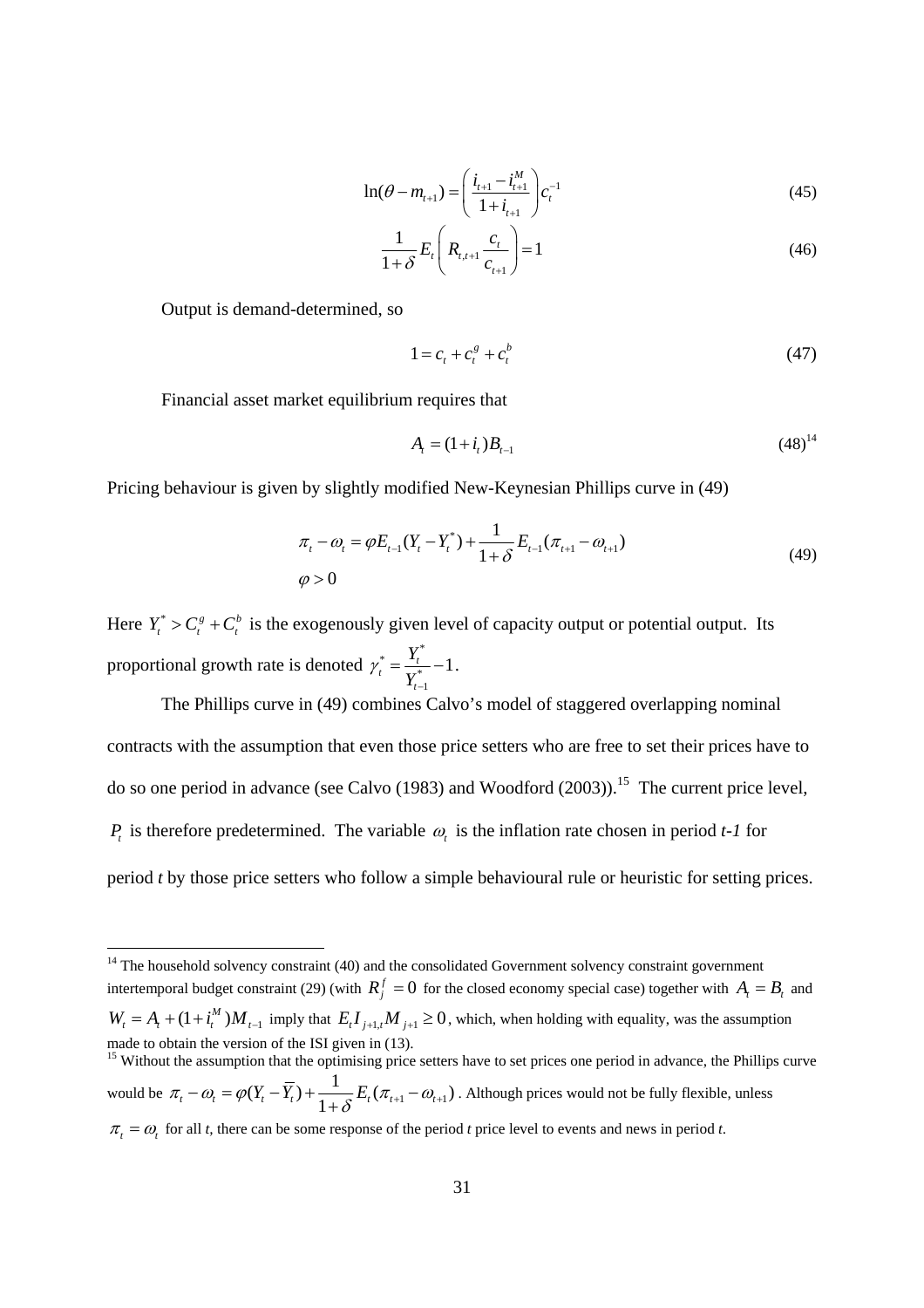In the original Calvo (1983) model,  $\omega_t = 0$ . I will assume that the period *t* inflation heuristic is the deterministic steady state rate of inflation of the model expected at time *t-1*:

$$
\omega_t = E_{t-1}\overline{\pi} \tag{50}
$$

Thus, while the price level in period  $t$ ,  $P_t$ , is predetermined, the rate of inflation in period *t,*  $\pi$ <sub>t+1</sub> and in later periods in flexible. It is therefore possible to achieve an immediate transition to a different rate of inflation without any effect on real output, provided the change in monetary policy is unexpected, immediate and permanent.

Economic decisions are made and equilibrium is established for periods  $t \ge 1$ . Initial financial asset stocks,  $M_0$ ,  $D_0$  and  $M_0$ ,  $B_0$ ,  $D_0$  are given. Central Bank instruments are  $i_t^M$ ,  $h_t$ ,  $c_t^b$  and  $\mu_t$ .<sup>16</sup> Fiscal policy instruments are  $c_t^s$ ,  $\tau_t^b$  and  $\tau_t^p$ .

It is clear that in the model developed here, as in any model with a predetermined price level, Corollary 2 holds: maximising the present discounted value of current and future real seigniorage is equivalent to maximising the present discounted value of future real Central Bank revenues. However, in the special case of the fully flexible price level (when, in the Calvo model, the fraction of price setters each period that are constrained to follow simple ad-hoc rules is zero), the initial price level is not predetermined. The analysis of the fully flexible price model involves setting  $\pi_{t+1} = \omega_{t+1}$  for all *t* in the New-Keynesian Phillips curve (49) or, equivalently, replacing (49) by  $Y_t = Y_t^*$  for all *t*.

The transition to the new steady state, when there is an unanticipated immediate and permanent change in the growth rate of nominal base money is an instantaneous transition to the

<sup>&</sup>lt;sup>16</sup> It would be more descriptively realistic to make  $i_t$  a monetary policy instrument rather than  $\mu_t$ . None of the results of this paper depend on this choice of monetary policy instrument and for expositional simplicity an exogenous growth rate of the nominal money stock is best here.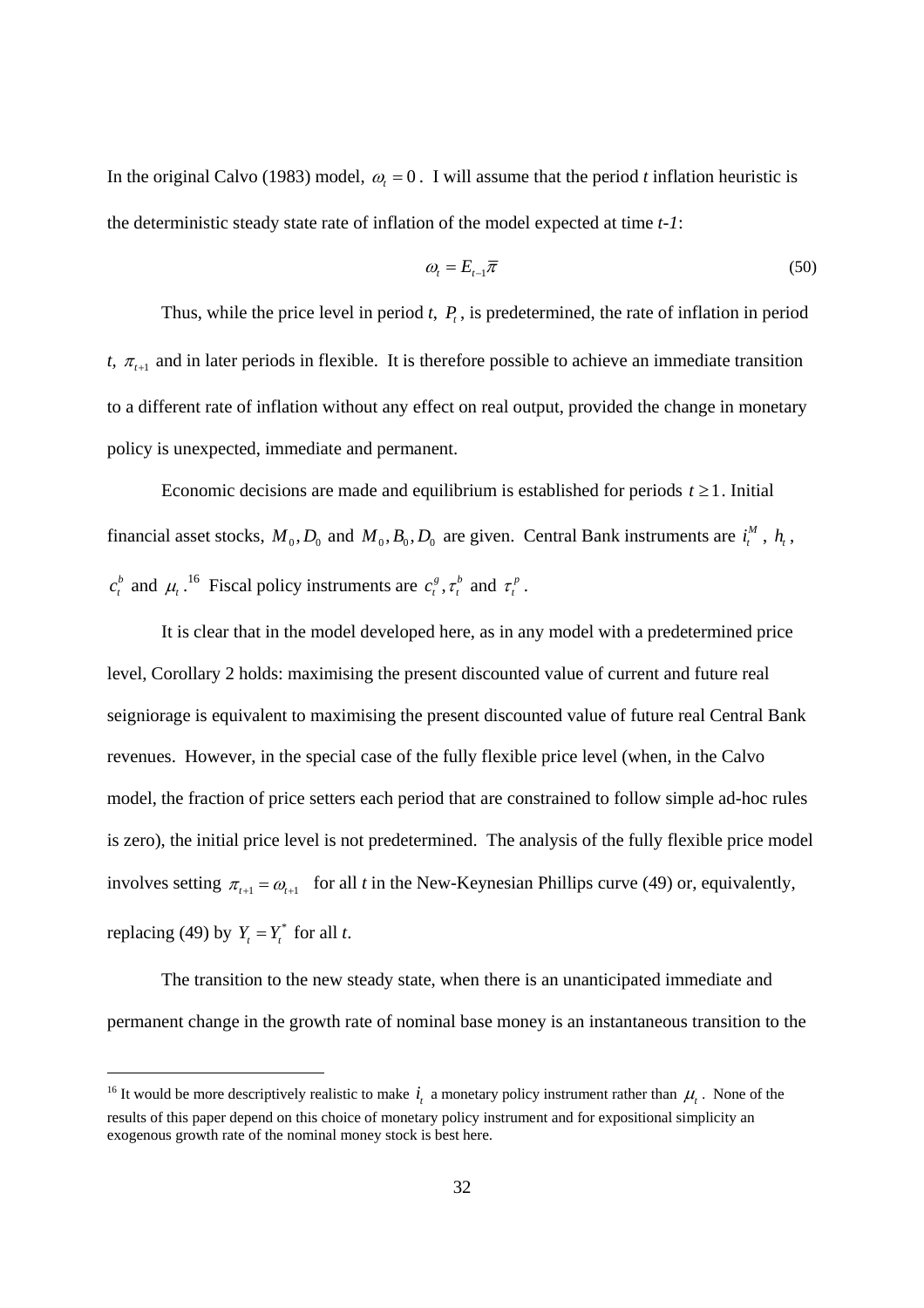new steady state. In the deterministic special case of the model, given in equations (51) to (57), it is clear by inspection that with a fully flexible price level the 'real time analysis' is equivalent to the steady-state seigniorage analysis of Section II, and the ranking of the present discounted value of the alternative seigniorage concepts (as shares of GDP) is the same as their steady-state ranking.

In the Neo-Keynesian model, the actual level of current output is demand-determined and can therefore be influenced by past, present and anticipated future policy. In what follows I will consider the deterministic special case of the model developed here. All exogenous variables and policy instruments are constant. In period 0 the system starts off in a deterministic steady state. Then, in period,  $t = 1$ , the monetary authorities announce a constant growth rate for the nominal money stock,  $\mu_{t+1} = \overline{\mu}$ , which they will adhere to forever afterwards. If this growth rate for the nominal money stock is different from the growth rate of the nominal money stock that supported the original deterministic steady state, the announcement is unexpected but fully credible. For this policy experiment to support an immediate transition to the new steady state, despite the predetermined price level, the nominal money stock held at the end of period 1 (the beginning of period *2*) has to be set at the level that supports monetary equilibrium in period 1 with the new steady-state stock of real money balances. This will, in general require a growth rate of the nominal money stock in period 1,  $\mu_1$  that is different from the subsequent steady state growth rate of the nominal money stock  $\bar{\mu}$ . This would certainly be the case if the demand for real money balances in period  $t$  were to be defined in terms of  $M_t$ ,  $\ell$ . It may also be required when instead, as in the present paper, it is defined in terms of  $M_t / P_{t+1}$ .

The stationary equilibrium is characterised by the following conditions for  $t \geq 1$ :

$$
c_t = 1 - c^s - c^b \tag{51}
$$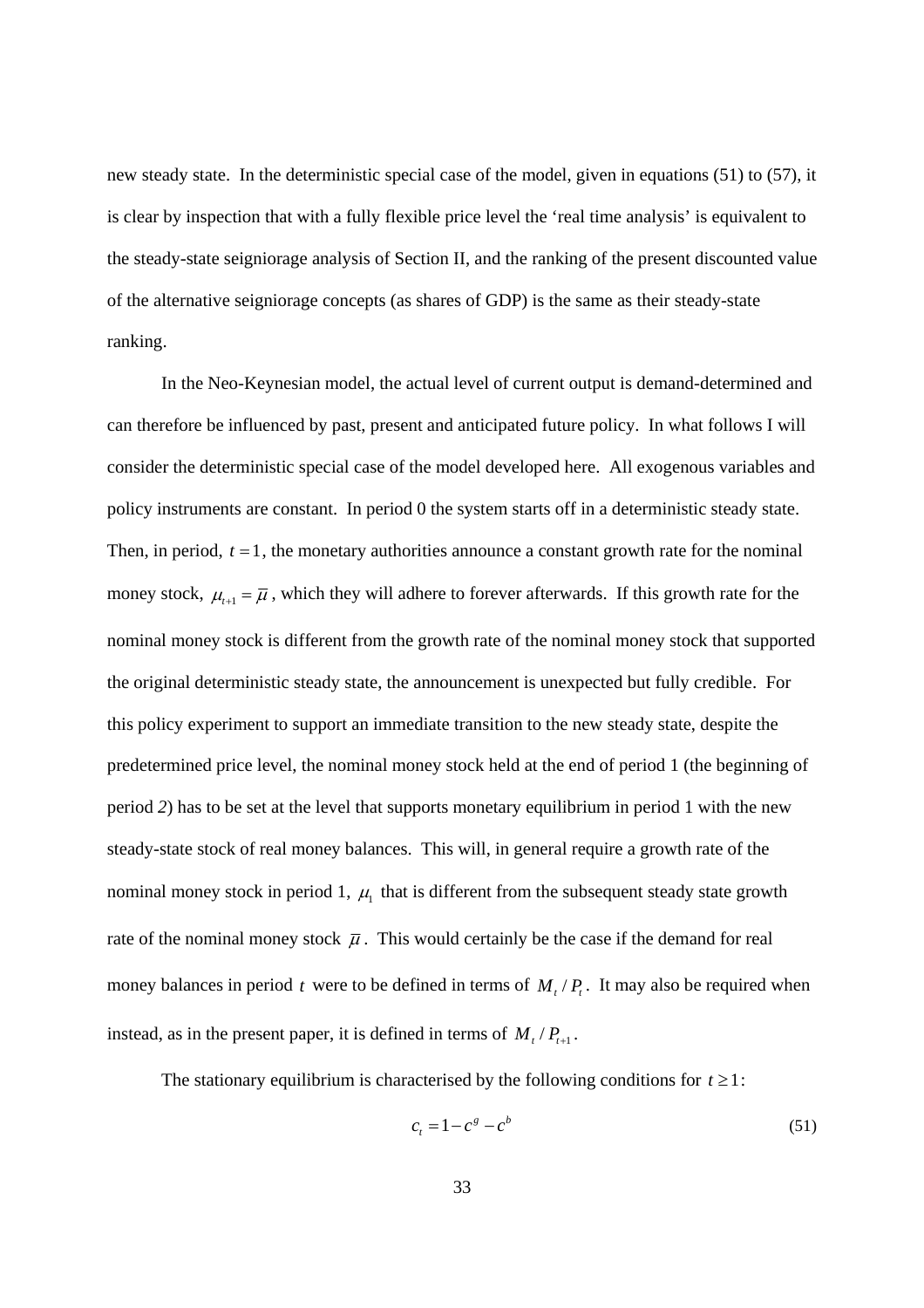equilibrium:

$$
r_{t+1} = \rho \tag{52}
$$

$$
1 + \pi_{t+1} = \frac{1 + \overline{\mu}}{1 + \gamma^*}
$$
 (53)

$$
1 + i_{t+1} = (1+\rho)(1+\pi_{t+1})
$$
\n(54)

$$
v'(m_{t+1}) = \left(\frac{i_{t+1} - i^M}{1 + i_{t+1}}\right) v'(c_t)
$$
  
\nor  
\n
$$
m_{t+1} = \theta - e^{\left(\frac{i_{t+1} - i^M}{1 + i_{t+1}}\right) c_t^{-1}}
$$
\n
$$
Y_t = Y_t^*
$$
\n(56)

$$
\omega_{t+1} = \pi_{t+1} = \overline{\pi} \tag{57}
$$

I am only considering equilibria where  $i \ge i^M$  and  $\rho > \gamma^*$ .

I want to consider which constant rate(s) of inflation,  $\pi = \overline{\pi}$ , this economy can support, with a Central Bank whose intertemporal budget constraint is given by equation (37). With the economy in steady state from period *1,* it follows that the Central Bank's intertemporal budget constraint can be rewritten as follows:

$$
-d_t + \left(\frac{1+\gamma^*}{\rho-\gamma^*}\right)\left(c^b + \tau^b + h\right) \le \left(\frac{1+\gamma^*}{\rho-\gamma^*}\right)\left(\mu - i^M\right)m = \overline{\sigma}_1(\pi) \tag{58}
$$

where

$$
m = \ell(\pi; c, \rho, i^M); \ \ell_{\pi} = \frac{v'(c)}{w''(m)} \left( \frac{1 + i^M}{(1 + \rho)(1 + \pi)^2} \right) < 0; \ \ell_c = \left( \frac{i - i^M}{1 + i} \right) \frac{v''(c)}{w''(m)} > 0 \tag{59}
$$

For the specific functional form  $(1+\rho)(1+\pi) - (1+i^M)$  $(1 + \rho)(1 + \pi)$ *Mi*  $m = \theta - e^{-\left(\frac{(1+\rho)(1+\pi)-(1+\rho)(1+\pi)c}{(1+\rho)(1+\pi)c}\right)}$  $= \theta - e^{\left(\frac{(1+\rho)(1+\pi)-(1+i^M)}{(1+\rho)(1+\pi)c}\right)}$ , we have

$$
\frac{d\overline{\sigma}_1}{d\pi} = \left(\frac{1+\gamma^*}{\rho-\gamma^*}\right) \left[ (1+\gamma^*)m - \left( (1+\pi)(1+\gamma^*) - (1+i^M) \right) \left( \theta - m \right) \left( \frac{1+i^M}{\left(1+\rho\right) \left(1+\pi\right)^2 c} \right) \right]
$$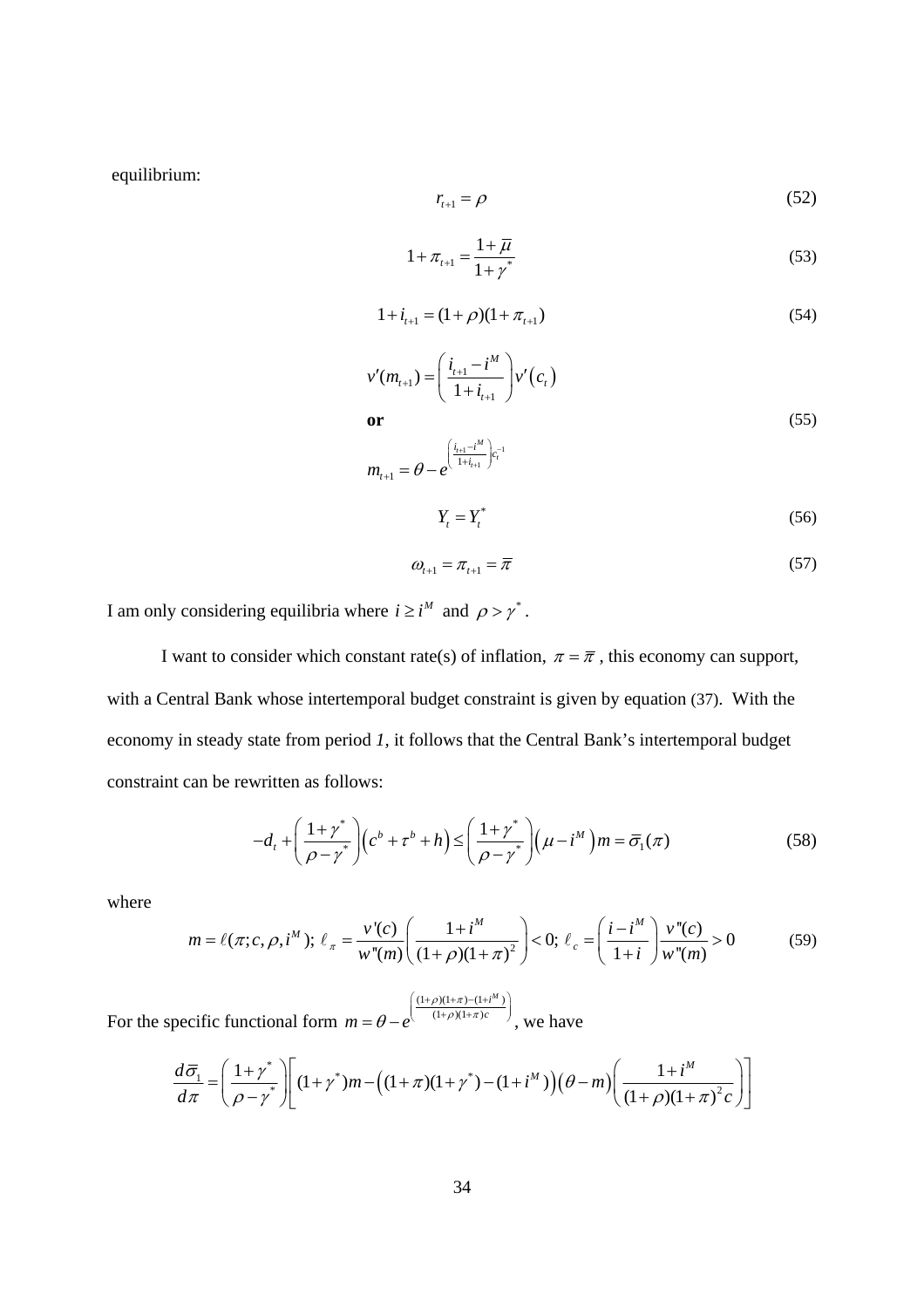Consider the case where the nominal interest rate on base money is zero, so

$$
\frac{d\overline{\sigma}_1}{d\pi} = \left(\frac{1+\gamma^*}{\rho-\gamma^*}\right) \left[ (1+\gamma^*) \left(\theta - e^{\left(\frac{(1+\rho)(1+\pi)-1}{(1+\rho)(1+\pi)c}\right)}\right) - e^{\left(\frac{(1+\rho)(1+\pi)-1}{(1+\rho)(1+\pi)c}\right)} \left(\frac{(1+\pi)(1+\gamma^*)-1}{(1+\rho)(1+\pi)^2c}\right) \right] \tag{60}
$$

Assume both the long-run nominal interest rate and the long-run growth rate of nominal GDP are non-negative. Then  $\frac{d\bar{\sigma}_1}{d} > 0$ *d* σ  $\frac{U_1}{\pi} > 0$  when  $\pi = 0$  provided the demand for real money balances is sufficiently large at a zero rate of inflation. A sufficiently large value of steady state private consumption  $c = 1 - c^b + c^s$  as a share of GDP will ensure that. I assume this condition is satisfied. The long-run seigniorage Laffer curve has a single peak at

$$
m = \hat{m}_1 = \frac{\left( (1 + \hat{\pi}_1)(1 + \gamma^*) - (1 + i^M) \right) (1 + i^M) \theta}{\left( (1 + \rho)(1 + \hat{\pi}_1)^2 c \right) (1 + \gamma^*) + \left( (1 + \hat{\pi}_1)(1 + \gamma^*) - (1 + i^M) \right) (1 + i^M)}
$$

where

$$
\hat{\pi}_1 = \arg \max \overline{\sigma}_1
$$

Let  $\pi_{\min}^b$  be the lowest constant inflation rate that is consistent with the Central Bank's intertemporal budget constraint, given in (58), for given values of  $d_t, c^b \ge 0, \tau^b$  and  $h \ge 0$ .<sup>17</sup> If there is a long-run Seigniorage Laffer curve,  $\pi_{\min}^b$  may not exist: there may be no constant inflation rate that would generate enough real seigniorage to satisfy (58). If the value of the inflation target,  $\pi^*$ , is less than the value of the lowest, then the Central Bank cannot achieve the inflation target, because doing so would bankrupt it. The most it could do would be to set both  $c<sup>b</sup>$  and  $h$  equal to zero: there would be no Central Bank-initiated helicopter drops of money and Central Bank staff would not get paid. If that is not enough to cause the weak inequality in (58) to be satisfied with  $\pi = \bar{\pi} = \pi^*$ , I will call this a situation where the inflation target is not *independently financeable* by the Central Bank. The value of the Central Bank's

<sup>17</sup> That is,  $\pi_{\min}^b$  is the lowest value of  $\pi$  that solves  $-d_t + \left(\frac{1+\gamma^*}{\rho-\gamma^*}\right)\left(c^b + \tau^b + h\right) = \overline{\sigma}_1(\pi)$  $-d_{t}+\left(\frac{1+\gamma^{*}}{\rho-\gamma^{*}}\right)\left(c^{b}+\tau^{b}+h\right)=\overline{\sigma}_{1}(\pi).$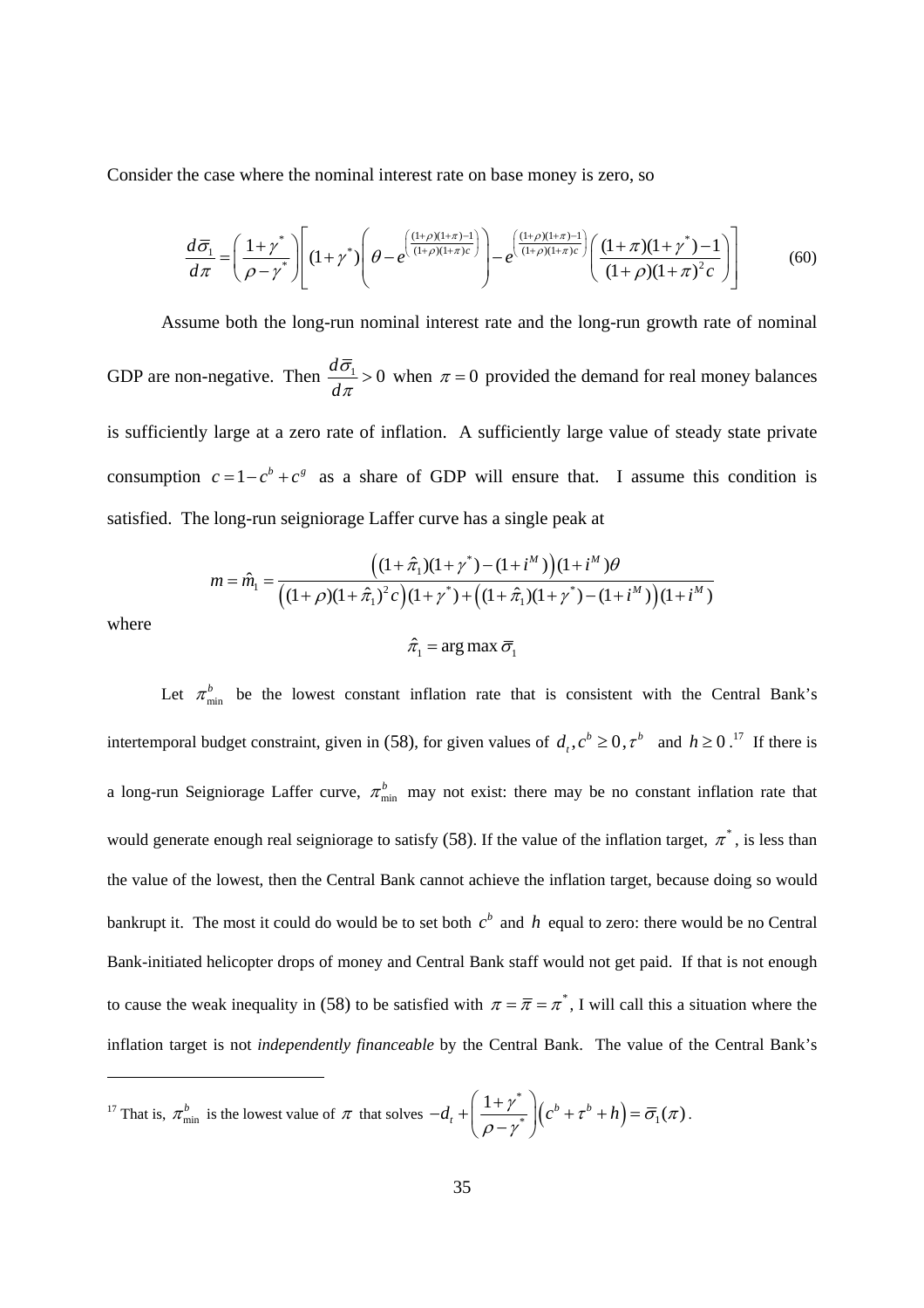holdings of Treasury debt,  $d_t$ , is determined by history; the net tax paid by the Central Bank to the Treasury,  $\tau^b$  is determined unilaterally by the Treasury. I summarise this as follows:

### **Proposition 3:**

*If either*  $\pi_{\min}^b$  does not exist or  $\pi^* < \pi_{\min}^b$ , the inflation target is not independently *financeable by the Central Bank.* 

If the Treasury decides to support the Central Bank in the pursuit of the inflation objective, the inflation target is *jointly financeable* by the Central Bank and the Treasury, as long as the consolidated intertemporal budget constraint of the Treasury and the Central Bank can be satisfied with the seigniorage revenue generated by the implementation of the inflation target. The intertemporal budget constraint of the Treasury and of the consolidated Government for this simple economy are given by, respectively:

$$
b_t + d_t \leq \left(\frac{1+\gamma^*}{\rho - \gamma^*}\right) \left(\tau^p + \tau^b - c^s\right) \tag{61}
$$

$$
b_{t} + \left(\frac{1+\gamma^{*}}{\rho-\gamma^{*}}\right)\left(c^{g}+c^{b}-\tau\right) \leq \sigma_{1}(\pi)
$$
\n(62)

Let  $\pi_{\min}^g$  be the lowest constant inflation rate that is consistent with the intertemporal budget constraint of the consolidated Government, given in (62), for given values of  $b_t$ ,  $c^g \ge 0$ ,  $c^b \ge 0$  and  $\tau$ . Again,  $\pi_{\min}^g$  could either not exist or could exceed the inflation target  $\pi^*$ . This suggests the following:

### **Proposition 4:**

*If either*  $\pi_{\min}^s$  does not exist or if  $\pi^* < \pi_{\min}^s$ , the inflation target is not financeable, even *with cooperation between Treasury and Central Bank. The inflation target in that case is not feasible.* 

If (62) is satisfied with  $\pi = \pi^*$ , the inflation target is financeable by the consolidated Treasury and Central Bank – that is, the inflation target is feasible with cooperation between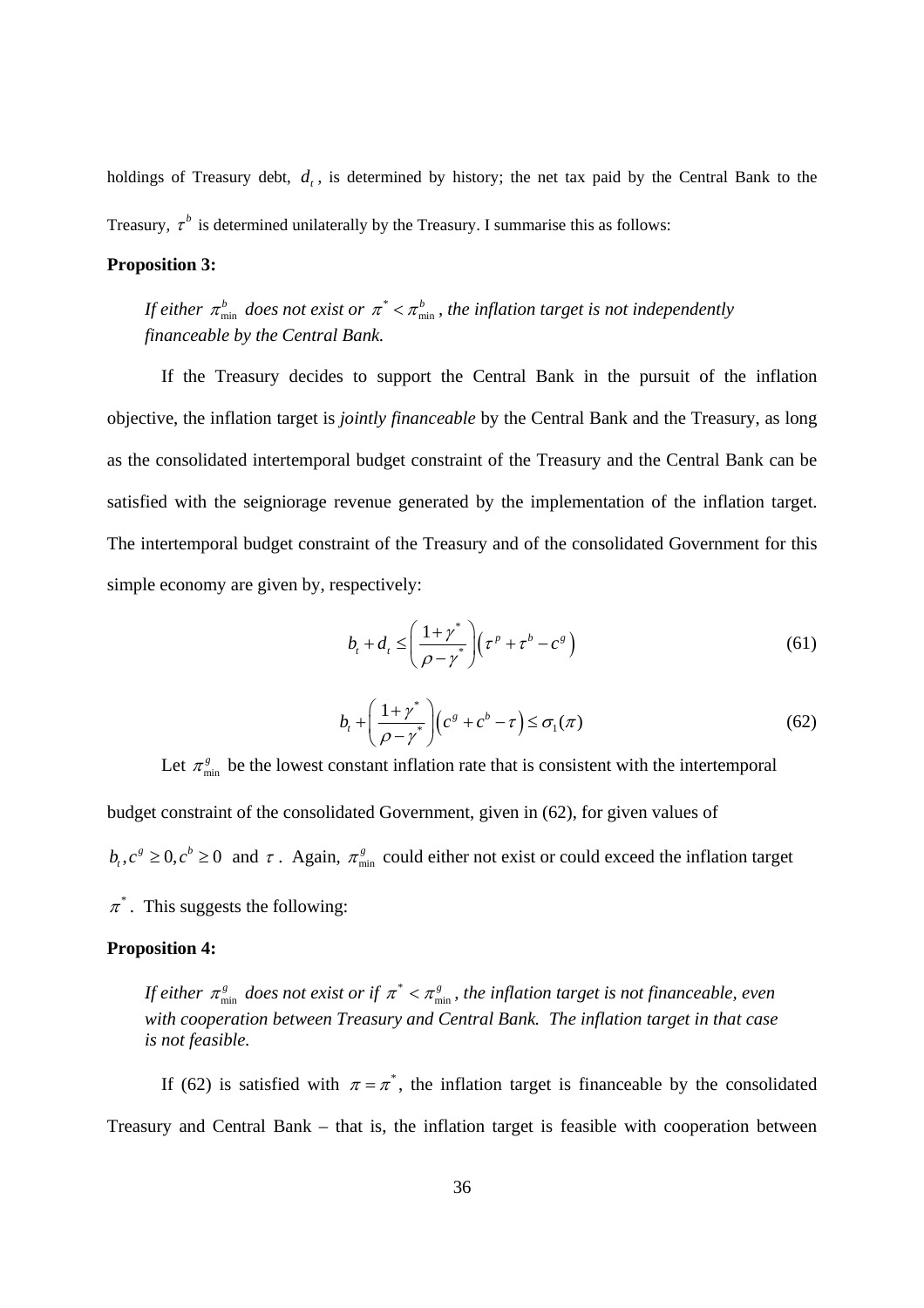Treasury and Central Bank. It may of course (if (58) is satisfied as well as (62)), also be independently financeable by the Central Bank. Note that the feasibility condition for the inflation target, equation (62), is independent of  $\tau^b$  (which is a transfer payment within the consolidated Treasury and Central Bank) and of  $d_t$ , which is an internal liability/asset within the consolidated Treasury and Central Bank. What matters is the net debt of the consolidated Treasury and Central Bank,  $b_t$ , and the taxes net of transfers of the consolidated Treasury and Central Bank,  $\tau$ . If the feasibility condition (62) is satisfied, the Treasury can always provide the Central Bank with the resources it requires to implement the inflation target. All it has to do is reduce taxes on the Central Bank (or increase transfer payments to the Central Bank), in an amount sufficient to ensure that equation  $(58)$  is also satisfied.<sup>18</sup>

If (62) is satisfied with  $\pi = \pi^*$ , but (58) is not, then the inflation target is only financeable by the Treasury and Central Bank jointly, not independently by the Central Bank. Note that this can only happen if the Treasury has 'surplus' resources, that is, (61) holds as a strict inequality. In that case, a reduction in  $\tau^b$  can permit the Central Bank's intertemporal budget constraint (58) to be satisfied without violating the Treasury's intertemporal budget constraint (62). I summarise this as follows:

### **Corollary 4:**

# *If*  $\pi_{\min}^b < \pi^* < \pi_{\min}^s$ , the inflation target is only cooperatively financeable by the Central *Bank and the Treasury jointly.*

 This discussion provides an argument in support of the view that the Central Bank should not have *operational target independence* (freedom to choose a quantitative inflation target) even when it has *operational independence* (the freedom to set the short nominal interest rate as it sees

 $18$  This could be achieved through a one-off capital transfer rather than through a sequence of current transfers.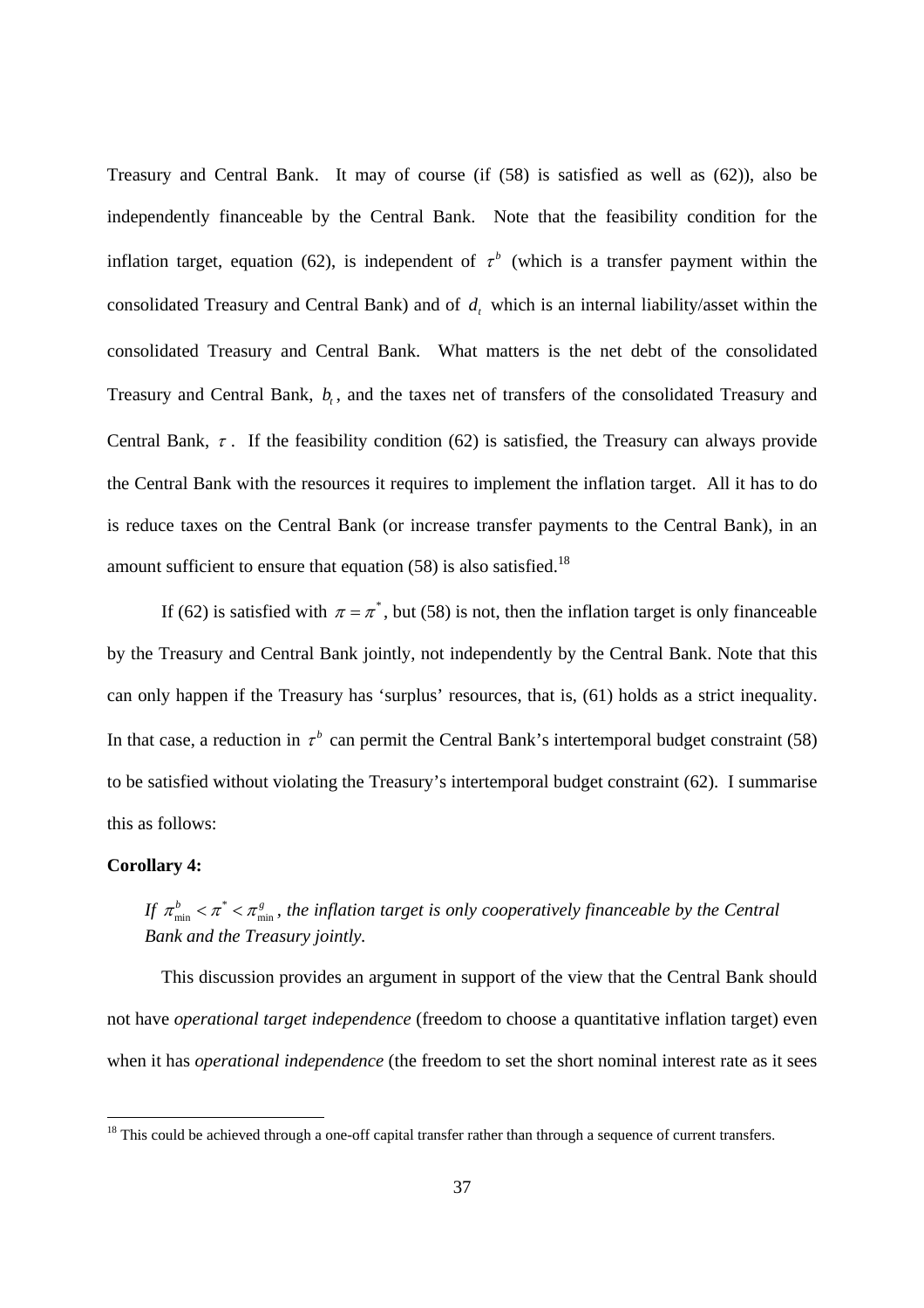fit). The reason is that if the political authorities choose the operational target, there is less of a risk of 'mandating without funding'. On its own, the Central Bank cannot be guaranteed to have the right degree of financial independence. Without Treasury support, there can be no guarantee that the minimal amount of seigniorage required to ensure the solvency of the Central Bank is supported by the inflation target. Only the Treasury can make sure that the Central Bank has enough resources, other than seigniorage, to make the inflation target financeable by the Central Bank. The Treasury, through its ability to tax the Central Bank, is effectively constrained only by the consolidated intertemporal budget constrained in (62), even though formally it faces the intertemporal budget constraint given in equation (61).

 Proposition 4 and Corollary 4, which deal with the consolidated Treasury and Central Bank, that is, with the Government, are straightforward implications of results established over a quarter of a century ago by Sargent and Wallace (1981). Of course, their analysis predates modern inflation targeting, which was 'invented' in New Zealand in 1989, so it did not address the financeability of an inflation target but rather the closely related question as to whether, with a given Government primary surplus as a share of GDP and for a given ratio of non-monetary Government debt to GDP, seigniorage would be sufficient to ensure Government solvency.

# **V. Other aspects of necessary co-operation and co-ordination between Central Bank and Treasury**

Even if the Treasury supports the Central Bank's inflation target and provides it with the financial resources to implement it, there are at least two other economic contingencies for which active Central Bank and Treasury co-ordination and co-operation is desirable.

### **V.1 Recapitalizing the central bank**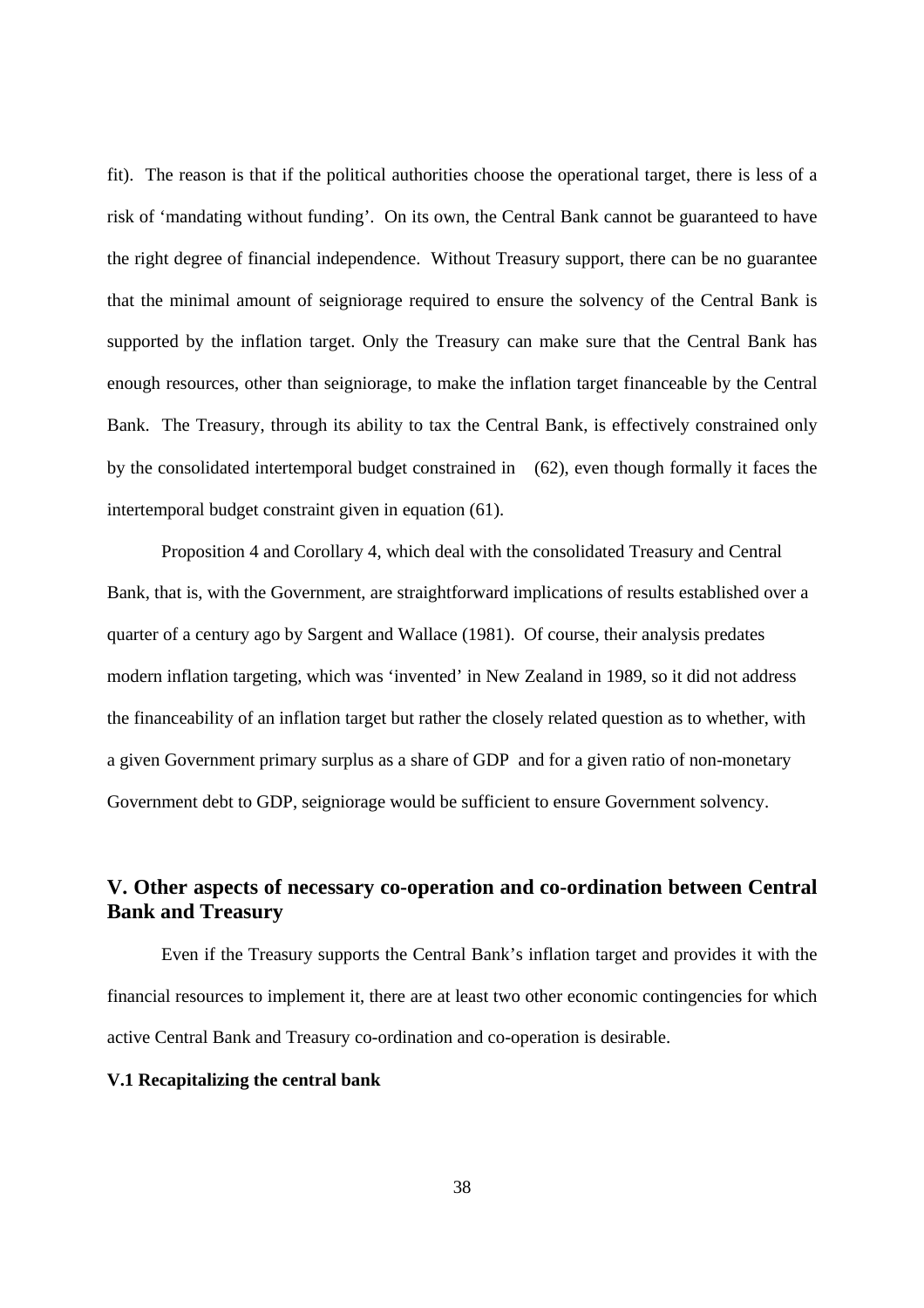The first case occurs when the (threat of) a serious banking crisis or financial crisis with systemic implications forces the Central Bank to act as a lender of last resort, and the problem turns out to be (or becomes), for a significant portion of the banking/financial system, a solvency crisis as well as a liquidity crisis. It could happen that recapitalising the insolvent banks or financial institutions with only the financial resources of the Central Bank (including a given sequence of net payments to the treasury,  $T<sup>b</sup>$ ) would require the Central Bank to engage in excessive base money issuance, which would result in unacceptable rates of inflation. As long as the resources of the consolidated Treasury and Central Bank are sufficient, the Treasury should either recapitalise the Central Bank (if the Central Bank recapitalised the private banking/financial system in the first instance), or the Treasury should directly recapitalise the banking/financial system. In the accounts set out above, recapitalising the Central Bank would amount to one or more large negative realisations of  $T<sup>b</sup>$ , with as counterparts an increase in Central Bank holdings of Treasury debt, *D* (see Ize (2005)).

Special problems occur when the insolvency of (part of) the financial system is due to an excess of foreign-currency liabilities over foreign-currency assets. In that case the Treasury, in order to recapitalise the Central Bank (or some other part of the financial sector directly), has to be able to engineer both an internal fiscal transfer and an external transfer of resources of the required magnitude. If the external credit of the state is undermined, this may only be possible gradually, if and as the state can lay claim to (part of) the current and future external primary surpluses of the nation.

 In the usual nation state setting, a single treasury or national fiscal authority stands behind a single central bank. Unique complications arise in the EMU, where each national fiscal authority stands financially behind its own national central bank (NCB), but no fiscal authority stands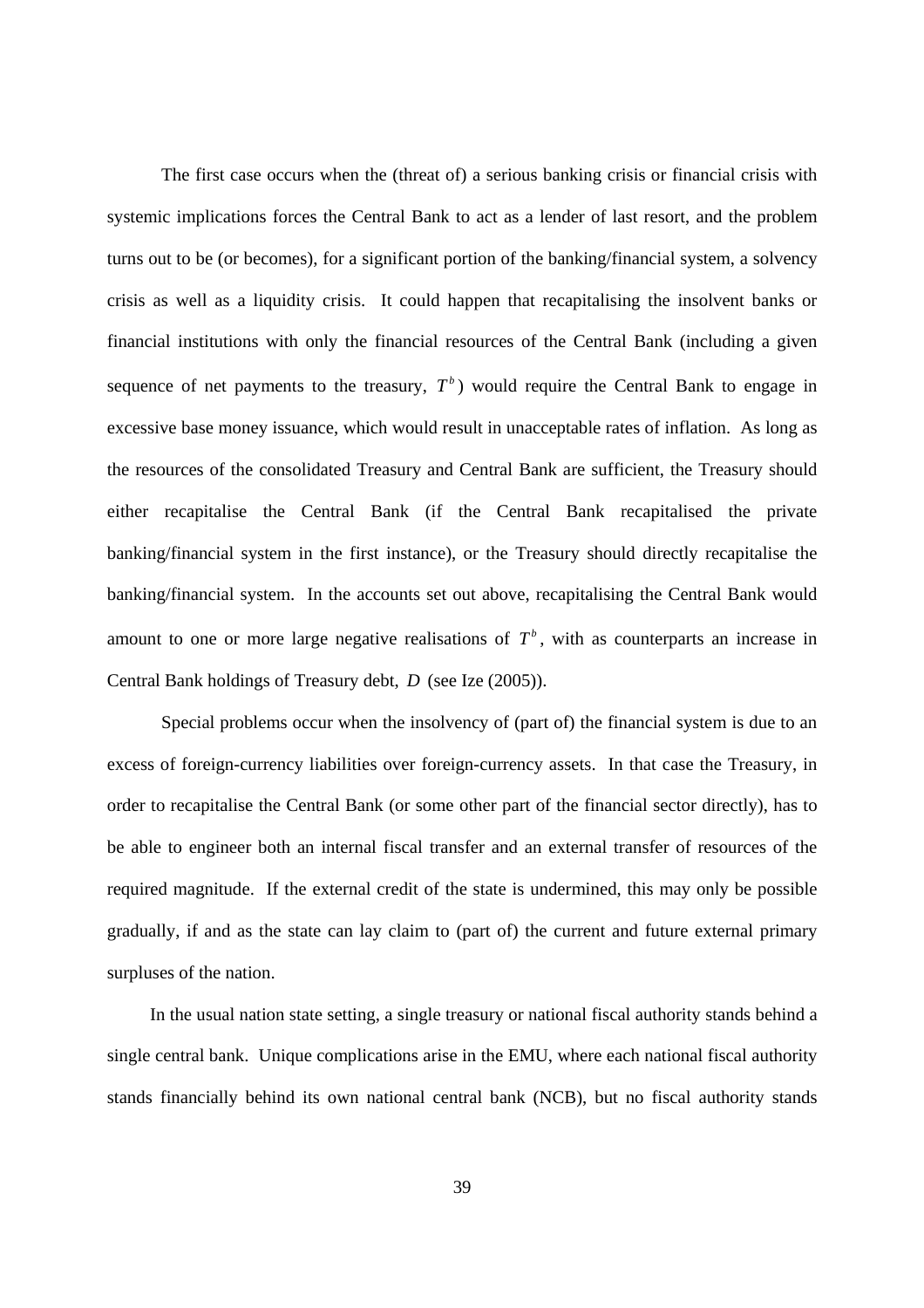directly behind the ECB. The lender of last resort function in the EMU is assigned to the NCB members of the ESCB (see Padoa-Schioppa (2004) and Goodhart (2002)). This will work fine when a troubled or failing bank or other financial institution deemed to be of systemic importance has a clear nationality, as most Eurozone-domiciled banks and other financial institutions do today. Likewise, banks that are subsidiaries of institutions domiciled outside the EMU will be the responsibility of their respective Central Bank (be it the Bank of England, the Federal Reserve System or the Bank of Japan) and of the national fiscal authority that stands behind each of these Central Banks.

 Trouble arises as and when Eurozone-domiciled banks emerge that do not have a clear national identity, say banks incorporated solely under European Law. As there is no fiscal authority, national or supranational, standing behind the ECB, who would organise and fund the bail-out and recapitalisation of such a 'European bank'? Whether this potential vulnerability will in due course be remedied by the creation of a serious supra-national fiscal authority at the EMU level that would stand behind the ECB, or by implicit or explicit agreements between the ECB, the NCBs (the shareholders of the ECB) and the national fiscal authorities is as yet unclear.

### **V.2 Helicopter drops of money**

 The second set of circumstances when cooperation and coordination between the monetary and fiscal authorities is essential is when an economy is confronting the need to avoid unwanted deflation or, having succumbed to it, to escape from it. In principle, the potential benefits from cooperation between the monetary and fiscal authority apply to stabilisation policy in general, that is to counter-inflationary as well as to counter-deflationary policies. The issue is particularly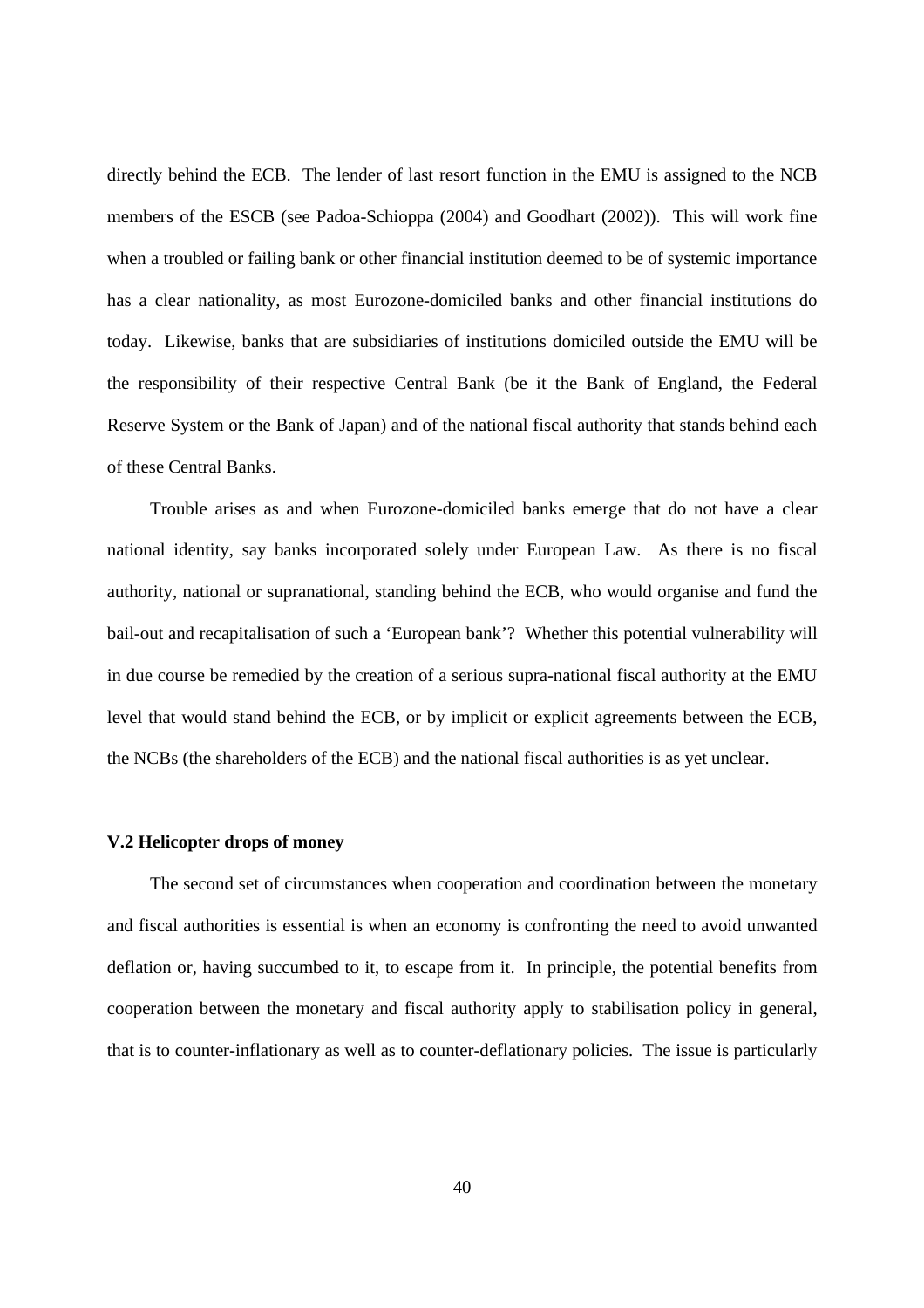urgent, however, when deflation is the enemy and conventional monetary policy has run out of steam.

 Faced with deflation, the Central Bank on its own can cut the short nominal interest rate the primary monetary policy instrument in most economies with a floating exchange rate. It can engage in sterilised foreign exchange market operations. If there are reserve requirements imposed on commercial banks or other financial institutions, these can be relaxed, as can the collateral standards in Repos and the eligibility requirements that must be met by potential counterparties.

 Once the short nominal interest rate is at the zero floor, conventional monetary policy is effectively exhausted. The Central Bank can then engage in generalised open market purchases, monetising the outstanding stock of non-monetary public debt, of all maturities, nominally denominated or index-linked, held outside the Central Bank. Once all outstanding public debt has been absorbed by the Central Bank, it could turn its attention to the purchase and monetisation of private securities, from foreign currency-denominated securities, to stocks and shares, land, property or contingent claims. Clearly, such socialisation of private wealth would be subject to all kinds of moral hazard, adverse selection and governance problems.

 Should this too fail to boost aggregate demand and end deflation, the monetary authority on its own has one remaining exotic instrument and the combined monetary and fiscal authorities have one conventional but truly effective instrument. The unconventional instrument is to lower the zero floor on nominal interest rates (which is a result of the zero nominal interest rate paid on currency and often on all base money), by paying a negative nominal interest rate on base money. For commercial banks' reserves with the central bank, paying a negative nominal interest rate is technically and administratively trivial. Imposing a 'carry tax' on currency is administratively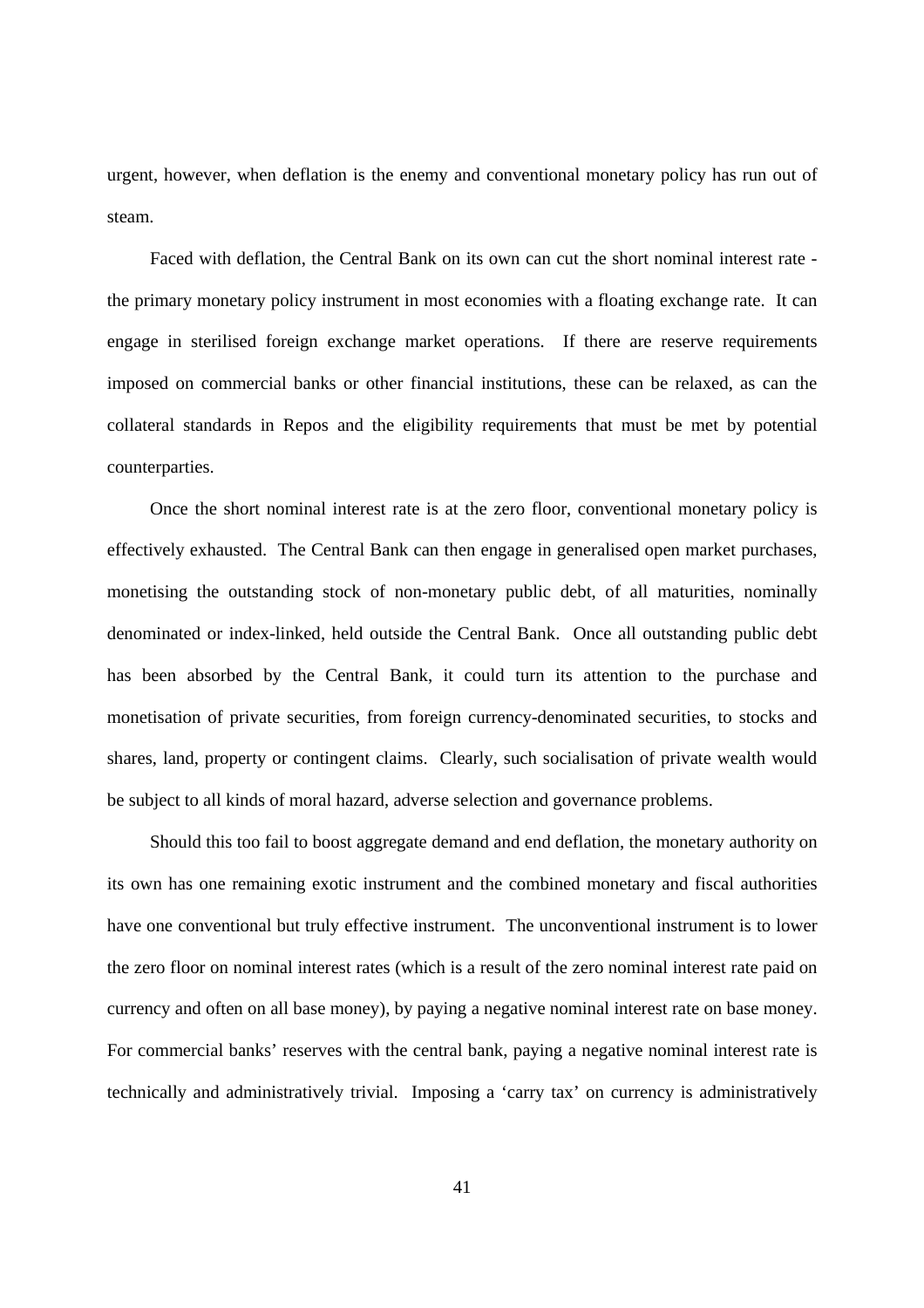cumbersome and intrusive, but not impossible. Silvio Gesell (1916) recommended it many years ago, and as great an economist as Irving Fisher (1933) thought the proposal had merit (see also Goodfriend (2000) and Buiter and Panigirtzoglou (2001, 2003)).

 There is, however, a very conventional policy alternative. Milton Friedman referred to it as (base) money dropped from a helicopter (Friedman (1969, p. 4)). If the recipients of this largesse do not expect it to reversed (in present discounted value terms) in the future, that is, if they do not expect the helicopter drop of money to be followed by a vacuum cleaner sucking up the currency notes again, this would, at a given price level, represent an increase in the real net wealth of the private sector (see Buiter (2003)). Because base money does not have to be redeemed *ever*, it does not constitute an effective liability of the state. The increase in net private wealth is also in the most liquid form possible.<sup>19</sup>

 In the context of the simplified closed-economy version of the model, the solvency constraint and intertemporal budget constraint of the consolidated central bank and treasury are (from (29), (30), (41), and  $W_t = (1 + i_t^M) M_{t-1} + (1 + i_t) B_{t-1}$ 

$$
\lim_{N \to \infty} E_t I_{N,t-1} B_N \le 0 \tag{63}
$$

$$
B_{t-1} \leq E_t \sum_{j=t}^{\infty} I_{j,t-1} \left( P_j \left( T_j - C_j^s - C_j^b \right) + M_j - (1 + i_j^M) M_{j-1} \right) \tag{64}
$$

The household intertemporal budget constraint and solvency constraint are

$$
B_{t-1} + \left(\frac{1+i_t^M}{1+i_t}\right)M_{t-1} \ge E_t \sum_{j=t}^{\infty} I_{j,t-1} \left[ P_j(C_j + T_j - Y_j) + \left(\frac{i_{j+1} - i_{j+1}^M}{1+i_{j+1}}\right)M_j \right]
$$
(65)

$$
\lim_{N \to \infty} E_t I_{N+1,t} W_{N+1} = \lim_{N \to \infty} E_t I_{N,t} \left( \left( \frac{1 + i_{N+1}^M}{1 + i_{N+1}} \right) M_N + B_N \right) \ge 0
$$
\n(66)

<sup>&</sup>lt;sup>19</sup> In this case, the boundary condition  $E_t I_{N,t} M_N \ge 0$  would hold as a strict inequality.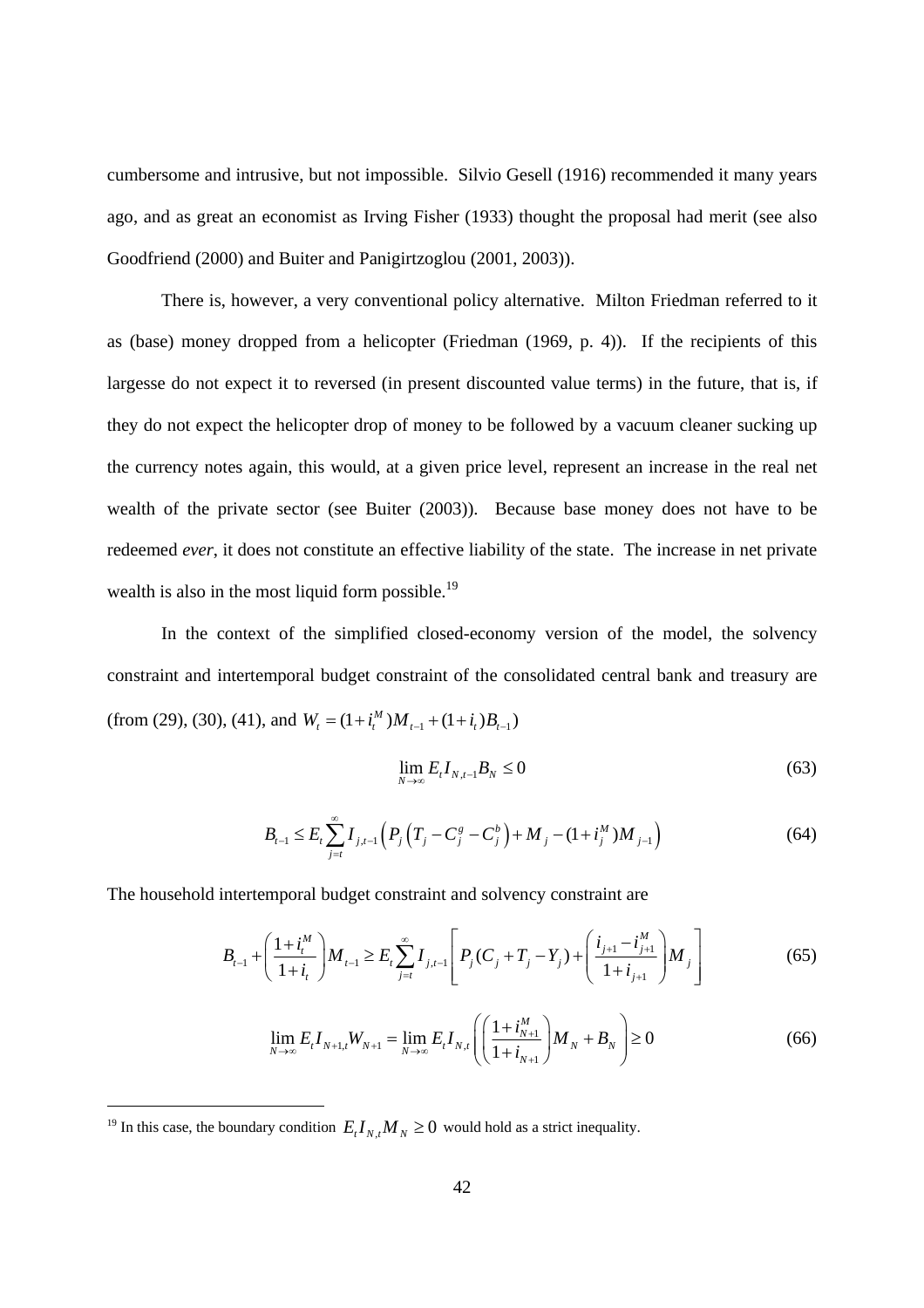Subtracting (65) from (64), assuming that the household intertemporal budget constraint holds with equality (an implication of optimising behaviour) and using the ISI (11) yields:

$$
E_{t} \sum_{j=t}^{\infty} I_{j,t} \left[ P_{j} (C_{j} + C_{j}^{g} + C_{j}^{b} - Y_{j}) \right] = E_{t} \lim_{N \to \infty} I_{N,t} \left( \frac{1 + i_{N+1}^{M}}{1 + i_{N+1}} \right) M_{N} \ge 0
$$
 (67)

The key asymmetry in the perception of government-issued fiat money – an asset to the private sector but not, in an economically meaningful sense, a liability to the government, accounts for the fact that the conventional present value intertemporal real resource constraint of the economy can, in principle, be violated if  $E_t \lim_{N \to \infty} I_{N,t-1} (1 + i_{N+1}^M) M_N > 0$ . For this to happen, we require that the household solvency constraint holds with equality:

$$
\lim_{N \to \infty} E_t I_{t+N+1,t-1} W_{N+1} = \lim_{N \to \infty} E_t I_{t+N,t-1} \left( \left( \frac{1 + i_{N+1}^M}{1 + i_{N+1}} \right) M_N + B_N \right) = 0
$$
 but the consolidated government

solvency constraint holds as a strict inequality:  $\lim_{N\to\infty} E_t I_{t+N,t-1} B_N < 0$ . For such an economy, the government has monetary liabilities to the private sector and also lends to the private sector (or holds non-monetary claims on the private sector, so

$$
\lim_{N \to \infty} E_t I_{t+N,t-1} \left( \frac{1 + i_{N+1}^M}{1 + i_{N+1}} \right) M_N = - \lim_{N \to \infty} E_t I_{t+N,t-1} B_N > 0 \tag{68}
$$

We can rewrite (67) as

$$
E_{t} \sum_{j=t}^{\infty} R_{j,t} C_{j} = E_{t} \sum_{j=t}^{\infty} R_{j,t} \Big[ Y_{j} - (C_{j}^{g} + C_{j}^{b}) \Big] + \frac{1}{P_{t}} E_{t} \lim_{N \to \infty} I_{N,t} \Big( \frac{1 + i_{N+1}^{M}}{1 + i_{N+1}} \Big) M_{N} \tag{69}
$$

In the deterministic version of the model, the Euler equation for private consumption implies that  
\n
$$
C_j = \frac{R_{i,j}}{(1+\delta)^{j-t}} C_t
$$
, and therefore  
\n
$$
C_t = \delta \left[ E_t \sum_{j=t}^{\infty} R_{j,t} \left[ Y_j - (C_j^g + C_j^b) \right] + \frac{1}{P_t} E_t \lim_{N \to \infty} I_{N,t} \left( \frac{1 + i_{N+1}^M}{1 + i_{N+1}} \right) M_N \right]
$$
(70)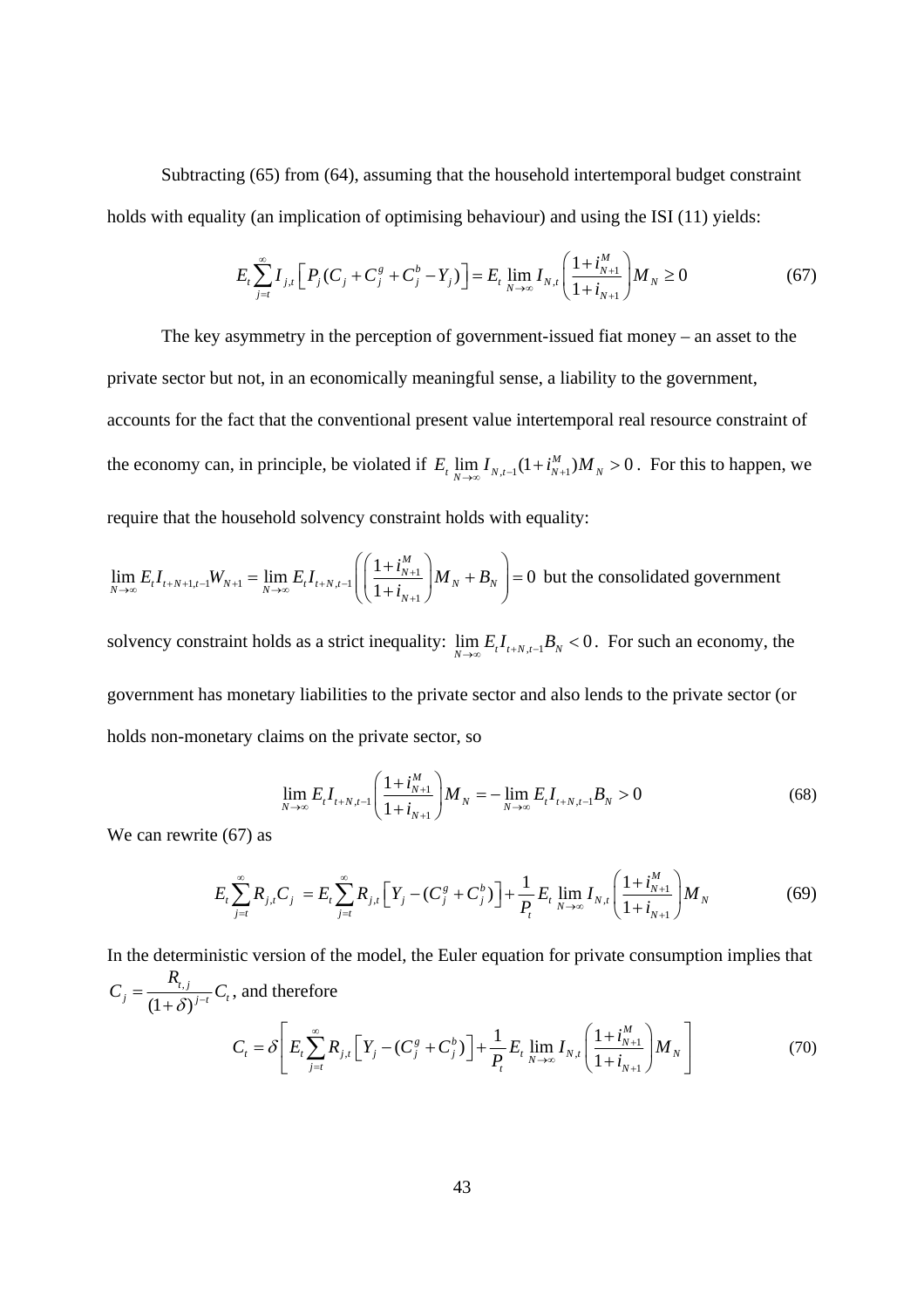The 'permanent income consumption function' after consolidating the household and government intertemporal budget constraints makes consumption in each period a function of the present discounted value of the terminal money stock. It follows that there can be no liquidity trap equilibrium if the government is expected, in the long run, to have a growth rate of the nominal money stock at least equal to the nominal interest rate on money. Assume that there is a liquidity trap, that is  $i_t^M = i_t$  for all *t* and the government cannot influence the price level, nominal and real interest rates and real activity. The consumption function in (70) becomes:

$$
C_{t} = \delta \left[ E_{t} \sum_{j=t}^{\infty} R_{j,t} \left[ Y_{j} - (C_{j}^{g} + C_{j}^{b}) \right] + \frac{1}{P_{t}} E_{t} \lim_{N \to \infty} I_{N,t}^{M} M_{N} \right] \tag{71}
$$

If the growth rate of the nominal money stock exceeds the nominal interest rate on money, the term  $I_{N,t}^M M_N$  will grow without bound. Therefore either private consumption grows without bound or the price level rises to offset the increase in  $I_{N,t}^M M_N$ . Either outcome is inconsistent with there being a liquidity trap equilibrium. When the nominal interest rate on money is zero, there can be no liquidity trap equilibrium if the long-run growth rate of the nominal money stock is strictly positive. I summarise this as Proposition 5.

#### **Proposition 5.**

*When government fiat money is perceived as an asset by the private sector but not as a liability by the government, there can be no liquidity trap equilibrium if the long-run growth rate of the nominal money stock exceeds the nominal interest rate on money balances.* 

It is clear from the consolidated intertemporal budget constraint (67), that this result does not depend on the absence of uncertainty. The only property of the utility function necessary for the result is that utility is strictly increasing in consumption.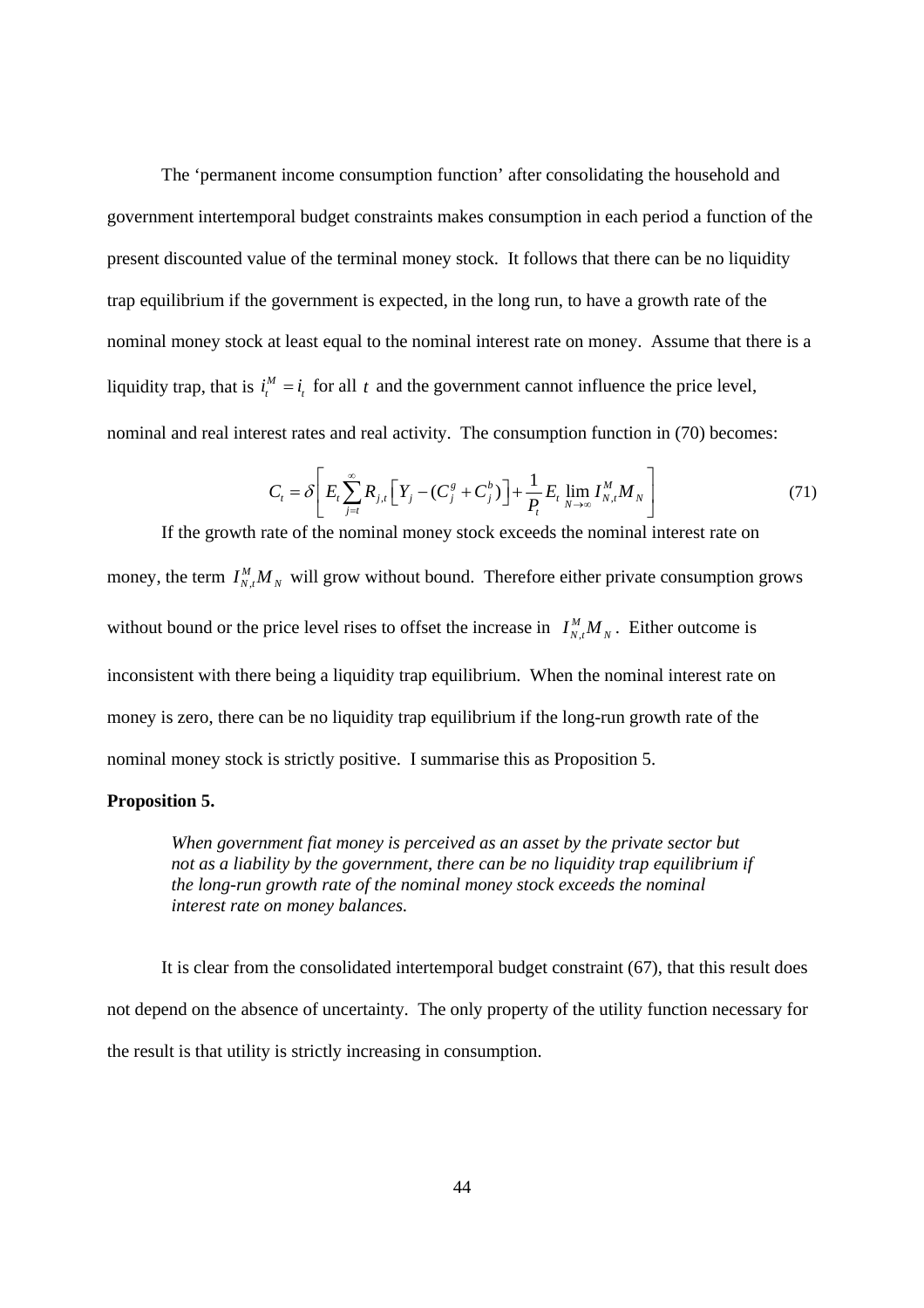An example of a helicopter drop, in the UK context, would be for the Governor of the Bank of England issue a £1,000 cheque, drawn upon the Bank of England, to every man, woman and child in the country. On the balance sheet of the Bank this would show up as an increase in the stock of base money and a corresponding reduction in the financial net worth of the Bank. In its budget constraint it would be a one-off transfer payment to the private sector (*h* in our notation).

 Would it work? If the money rain is not expected to be reversed in present value, it surely would. It does not rely on the strength of the intertemporal substitution effect in private consumption or on the interest sensitivity of private investment demand. All that it requires is that aggregate consumption today is a normal good. If the wealth effect is weak and the £1,000.00 cheque does not do the job, the Governor can add zeros in front of the decimal point on the cheque until the private consumer surrenders and goes out and spends.

 Even if the economic mechanism of the helicopter drop of money is straightforward, its practical implementation cannot be done by the Central Bank alone. The reason is that in reality central banks do not have an instrument like *H* in their arsenals. Making transfer payments to the private sector is not something Central Banks are legally permitted to do, because they are not fiscal agents of the state. So the economically equivalent action has to be coordinated between the Treasury and the Central Bank. The treasury will implement a tax cut or increase in transfer payments (a cut in  $T^p$ ) and will finance this by selling debt to the Central Bank (increasing *D*). The acquisition of Treasury debt by the central bank is financed through the issuance of base money, an increase in *M*.

### **VI. Conclusion**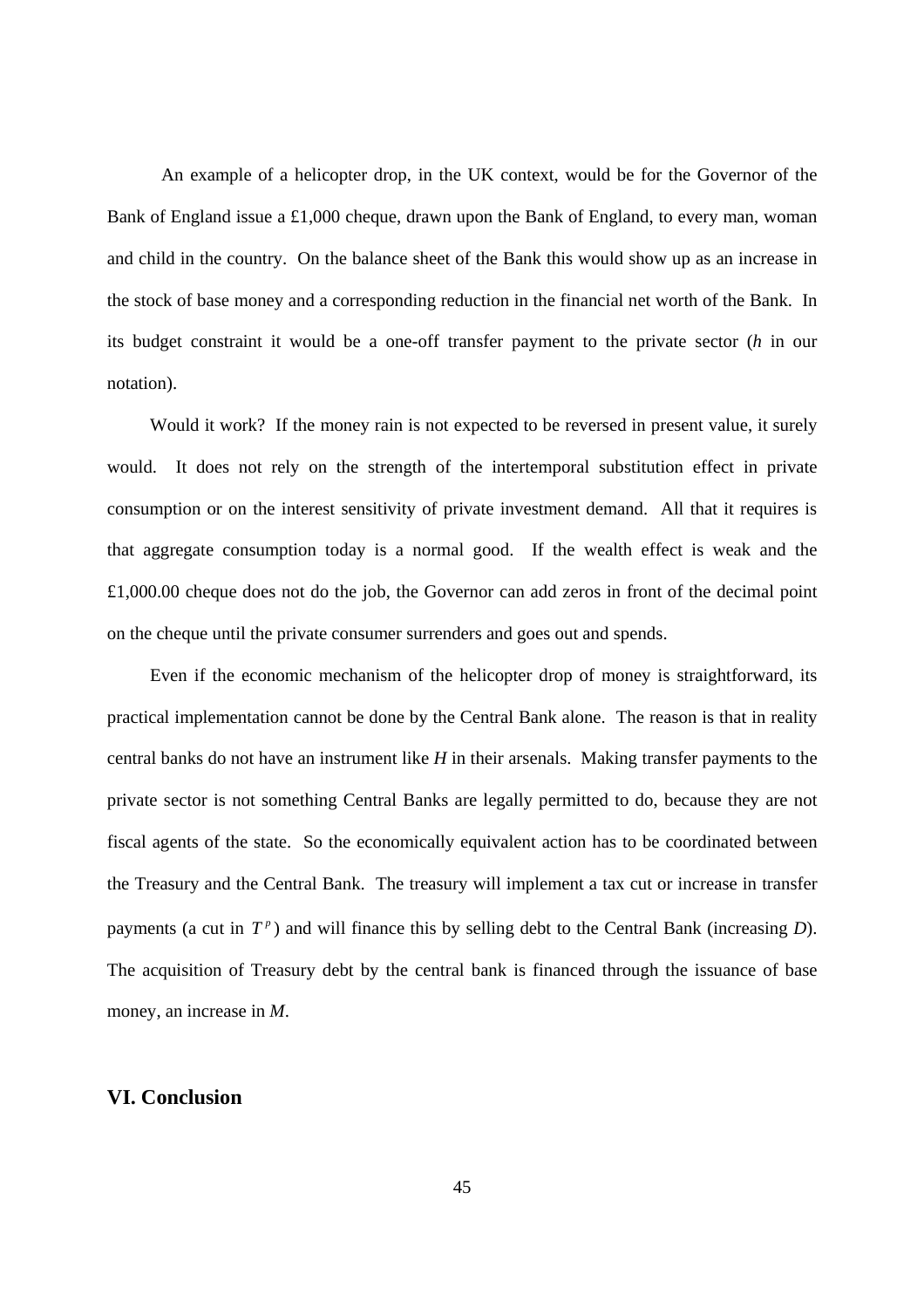Governments through the ages have appropriate real resources through the monopoly of the 'coinage'. In modern fiat money economies, the monopoly of the issue of legal tender is generally assigned to an agency of the state, the Central Bank, which may have varying degrees of operational and target independence from the government of the day.

 In this paper I analyse four different but related concepts, each of which highlights some aspect of the way in which the state acquires command over real resources from its ability to issue fiat money. They are (1) seigniorage (the change in the monetary base), (2) Central Bank revenue (the interest bill saved by the authorities on the outstanding stock of base money liabilities), (3) the inflation tax (the reduction in the real value of the stock of base money due to inflation and (4) the taxes paid by the Central Bank to the Treasury.

 To understand the relationship between these four concepts, an explicitly intertemporal approach is required, which focuses on the present discounted value of the current and future resource transfers involved. Furthermore, when the Central Bank is operationally independent, it is essential to decompose the familiar consolidated 'government budget constraint' and consolidated 'government intertemporal budget constraint' into the separate accounts and budget constraints of the Central Bank and the Treasury. Only by doing this can we appreciate the financial constraints on the Central Bank's ability to pursue and achieve an inflation target, or the importance of cooperation and coordination between the Treasury and the Central Bank when faced with financial sector crises involving the need for long-term recapitalisation or when confronted with the need to mimick Milton Friedman's helicopter drop of money in an economy faced with a liquidity trap.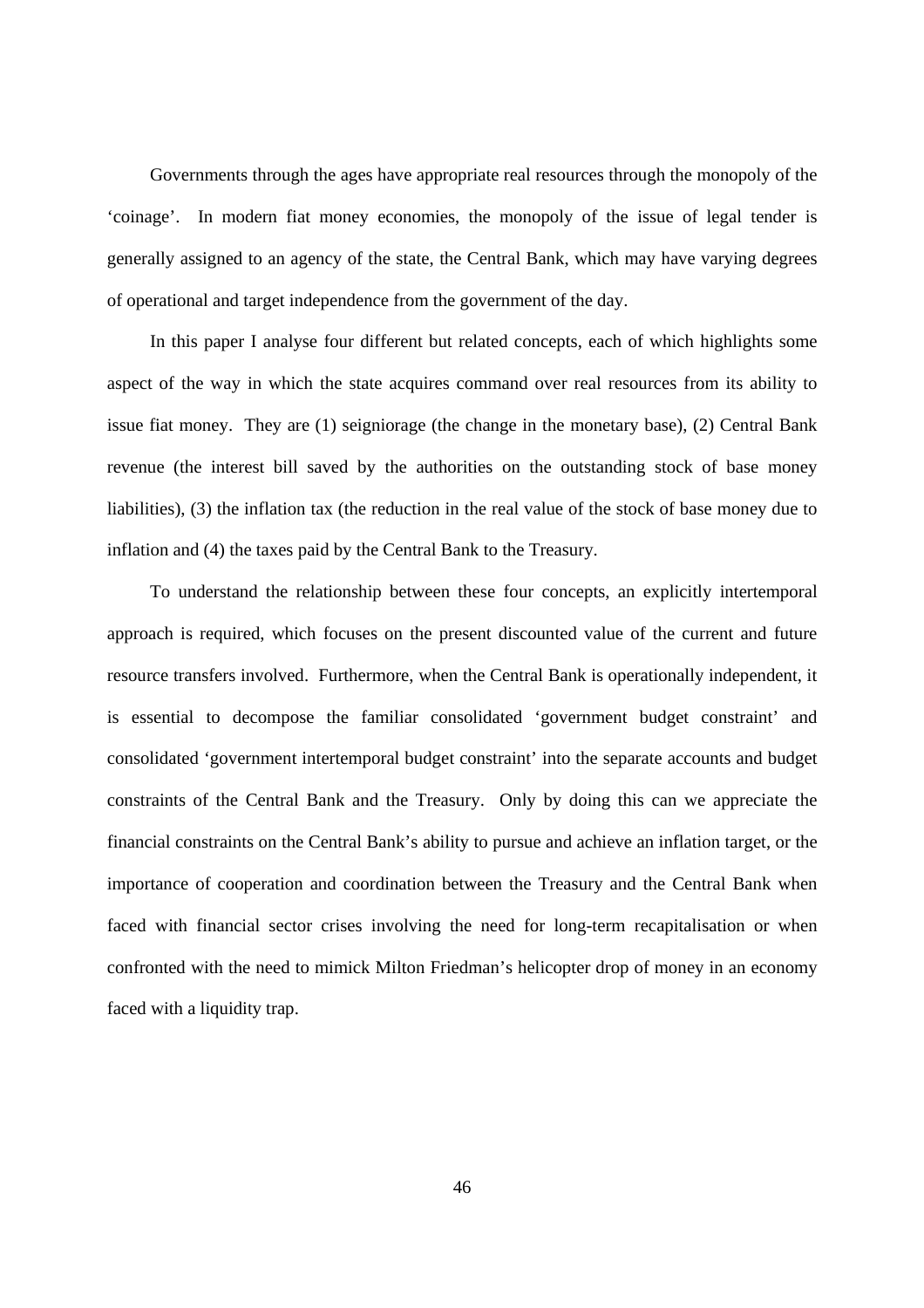### **References**

Anand, Ritu and Sweder van Wijnbergen (1989), "Inflation and the Financing of Government Expenditure: an Introductory Analysis with an Application to Turkey", *World Bank Economic Review*, Vol. 3, No. 1, pp. 17-38. *[Further information in IDEAS/RePEc](http://ideas.repec.org/a/oup/wbecrv/v3y1989i1p17-38.html)*

Bailey, Martin J. (1956), "The Welfare Costs of Inflationary Finance," *Journal of Political Economy*, vol. 64, no. 2, April, pp. 93-110.

Blinder, Alan S. and Robert M. Solow (1973), "Does fiscal policy matter?", *Journal of Public Economics*, 2, pp. 319-337. *[Further information in IDEAS/RePEc](http://ideas.repec.org/a/eee/pubeco/v2y1973i4p319-337.html)*

Bordo, Michael (2006), "Comment on Marc Flandreau, 'Pillars of Globalization: A History of Monetary Policy Targets, 1797-1997'", Prepared for the Fourth ECB, Monetary Policy conference, Frankfurt November 9-10 2006. *http://www.ecb.int/events/pdf/conferences/cbc4/Discussion\_Bordo.pdf* 

Bresciani-Turroni, Constantino (1937), *The Economics of Inflation: A Study of Currency Depreciation in Post-War Germany*. London, Allen and Unwin. *[Further information](http://www.questia.com/PM.qst?a=o&d=23309569)*

Buiter, Willem H. (1990), Principles of Budgetary and Financial Theory, MIT Press, Cambridge, Massachusetts. *[Further Information](http://mitpress.mit.edu/catalog/item/default.asp?ttype=2&tid=10222)*

Buiter, Willem H. (2003), "Helicopter Money: Irredeemable Fiat Money and the Liquidity Trap", NBER Working Paper No. W10163, December. *[Further information in IDEAS/RePEc](http://ideas.repec.org/p/nbr/nberwo/10163.html)*

Buiter, Willem H. (2004), "Two naked emperors? Concerns about the Stability and Growth Pact and second thoughts about Central Bank independence", *Fiscal Studies*, Vol. 25(3), pp. 249-77. *[Further information in IDEAS/RePEc](http://ideas.repec.org/p/cpr/ceprdp/4001.html)*

Buiter, Willem H. (2005), "New Developments in Monetary Economics: two ghosts, two eccentricities, a fallacy, a mirage and a mythos", Royal Economic Society 2004 Hahn Lecture, *The Economic Journal*, Conference Papers, Vol. 115, No. 502, March 2005, pp. C1-C31. *[Further information in IDEAS/RePEc](http://ideas.repec.org/a/ecj/econjl/v115y2005i502pc1-c31.html)*

Buiter, Willem H. and Nikolaos Panigirtzoglou (2001), "Liquidity Traps: How to Avoid Them and How to Escape Them", with Nikolaos Panigirtzoglou, in *Reflections on Economics and Econometrics, Essays in Honour of Martin Fase*, edited by Wim F.V. Vanthoor and Joke Mooij, 2001, pp. 13-58, De Nederlandsche Bank NV, Amsterdam. *[Further information in IDEAS/RePEc](http://ideas.repec.org/p/boe/boeewp/111.html)*

Buiter, Willem H. and Nikolaos Panigirtzoglou (2003), "Overcoming the Zero Bound on Nominal Interest Rates with Negative Interest on Currency: Gesell's Solution", *Economic Journal*, Volume 113, Issue 490, October 2003, pp. 723-746. *[Further information in IDEAS/RePEc](http://ideas.repec.org/p/hst/hstdps/d05-96.html)*

Cagan, Philip (1956), "Monetary Dynamics of Hyperinflation", in Milton Friedman, Editor, *Studies in the Quantity Theory of Money,* University of Chicago Press, Chicago, Illinois.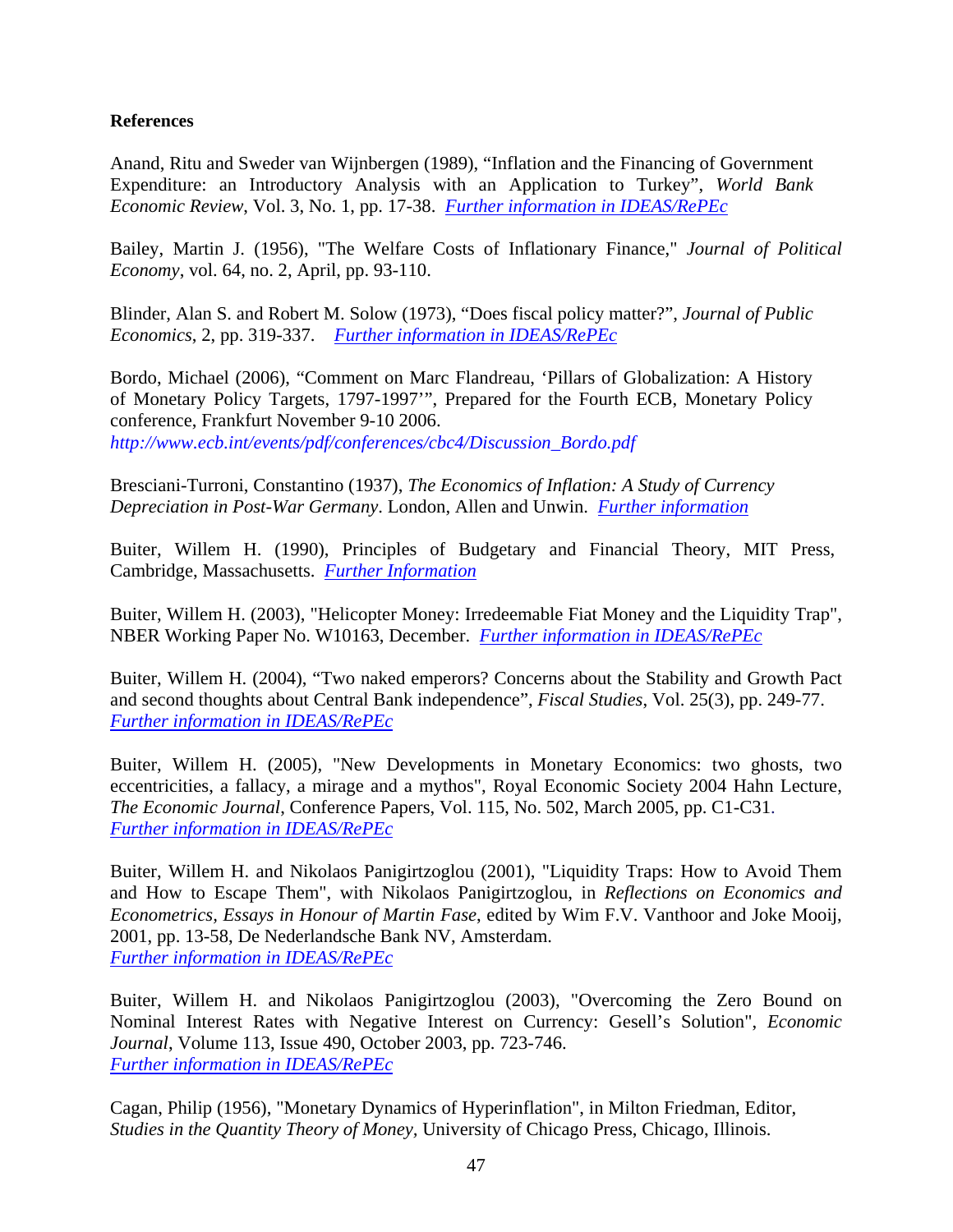Calvo, Guillermo (1983), "Staggered Contracts in a Utility-Maximizing Framework", *Journal of Monetary Economics*, September.

Christ, Carl (1968), "A Simple Macroeconomic Model with a Government Budget Restraint," *Journal of Political Economy* 76, No. 1, January/February, pp. 53-67.

Dornbusch, Rudiger, and Staley Fischer (1986), "Stopping Hyperinflations Past and Present", *Weltwirtschaftliches Archiv* 122, pp. 1-47. *[Further information in IDEAS/RePEc](http://ideas.repec.org/p/nbr/nberwo/1810.html)*

Easterly, William R., Paolo Mauro, Klaus Schmidt-Hebbel (1995), **"**Money Demand and Seigniorage-Maximizing Inflation", *Journal of Money, Credit and Banking***,** Vol. 27, No. 2 (May), pp. 583-603. *[Further information in IDEAS/RePEc](http://ideas.repec.org/p/wbk/wbrwps/1049.html)*

Flandreau, Marc (2006), "Pillars of Globalization: A history of monetary policy targets, 1797- 1997", Revised Draft : November 2, 2006, *Paper prepared for the Fourth ECB Central Banking Conference,* Frankfurt-Am-Main, November 9-10 2006. *[Further information](http://www.ecb.int/events/pdf/conferences/cbc4/Flandreau.pdf)*

Friedman, Milton (1968), "The Role of Monetary Policy." *American Economic Review* 58, no. 1, pp. 1-17.

Friedman, Milton (1969), "The Optimum Quantity of Money", Chapter 1 in Milton Friedman, *The Optimum Quantity of Money and other Essays*, Aldine Publishing Company, Chicago, pp. 1- 50.

Friedman, M.(1971), "Government Revenue from inflation", *Journal of Political Economy*, vol. 79, N° 4, pp. 846-56. *[Further information in IDEAS/RePEc](http://ideas.repec.org/a/ucp/jpolec/v79y1971i4p846-56.html)*

Gesell, Silvio (1916, 1949), *Die Natuerliche Wirtschaftsordnung*, Rudolf Zitzman Verlag, available in English as *The Natural Economic Order*, Peter Owen Ltd, London, 1958. *[Further information](http://www.systemfehler.de/en/neo/)*

Goodfriend, Marvin (2000), "Overcoming the Zero Bound on Interest Rate Policy*, Journal of Money, Credit and Banking*, Vol. 32, No. 4, Pt. 2, November, pp. 1007-1035. *[Further information in IDEAS/RePEc](http://ideas.repec.org/p/fip/fedrwp/00-03.html)*

Goodhart, Charles (2002), "Recent Developments in Central Banking." In *Monetary Policy, Capital Flows and Exchange Rates: Essays in Honour of Maxwell Fry*. Edited by Fry, M. J.; Dickinson, D. G.; Allen, B. Routledge, *[Further information](http://books.google.de/books?vid=ISBN0415251354&id=yxAle3_BZnYC&pg=PP10&lpg=PP10&ots=9Md70K2a42&dq=Monetary+Policy,+Capital+Flows+and+Exchange+Rates&sig=1KeiVZ6hsUaxIuE1nObTD_liU4M#PPP10,M1)*

Ize, Alain (2005), "Capitalising Central Banks: A Net Worth Approach", IMF Working Paper, WP/05/15 January 2005 *[Further information in IDEAS/RePEc](http://ideas.repec.org/p/imf/imfwpa/05-15.html)*

Kiguel, Miguel A. and Pablo A. Neumeyer (1995), "Seigniorage and Inflation: The Case of Argentina", *Journal of Money, Credit and Banking*, Vol. 27, No. 3 (Aug.), pp. 672-682. *[Further information in IDEAS/RePEc](http://ideas.repec.org/p/fth/socaec/9312.html)*

King, Robert G. and C. I. Plossser (1985), "Money, Deficits and Inflation", *Carnegie-Rochester*